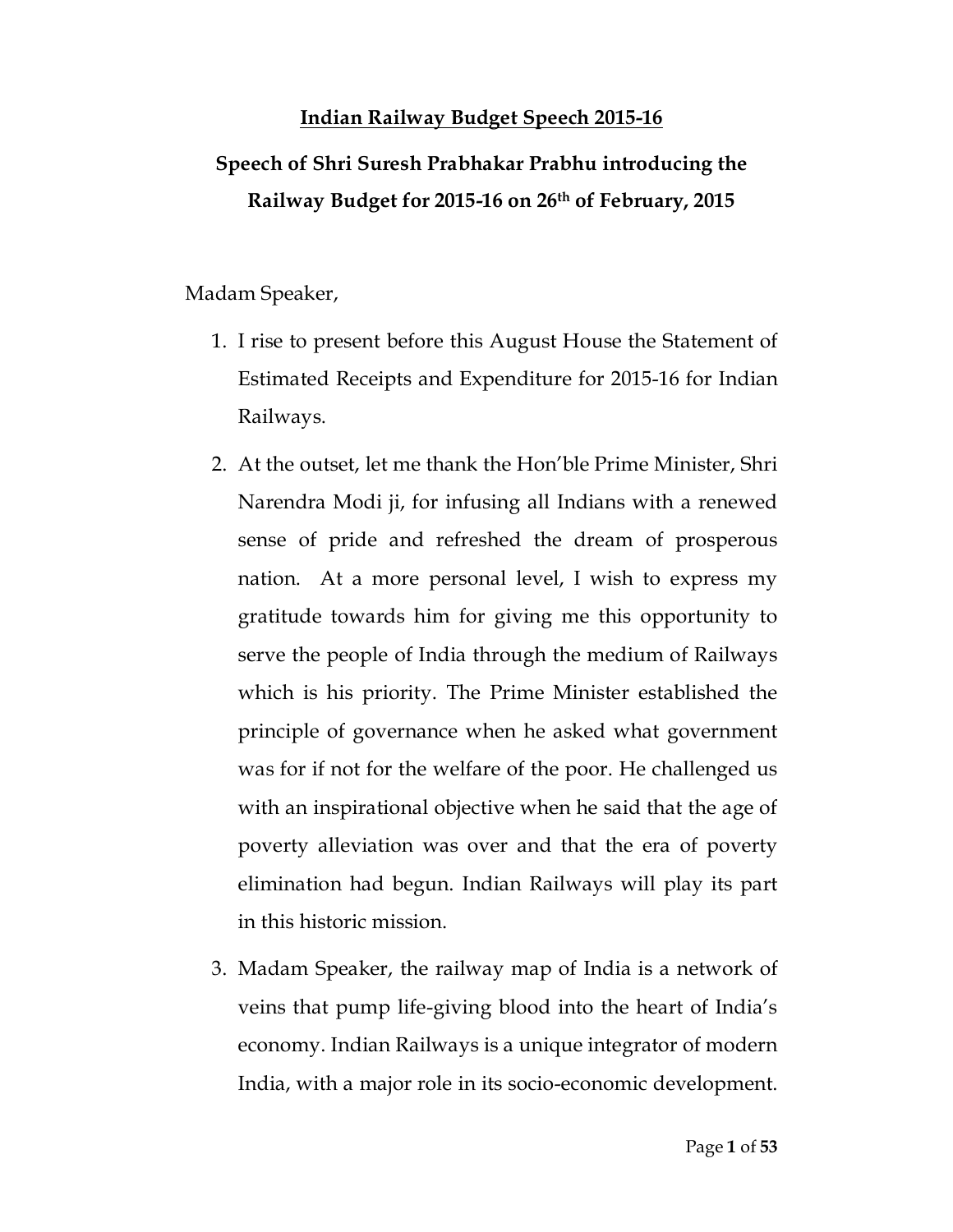It is an organization that touches the hearts and existence of all Indians, even Mahatma Gandhi. Bapu decided to undertake a voyage of discovery of India before launching himself into the national freedom movement. And he conducted this Bharat Darshan on trains, always travelling in third class.

- 4. Unfortunately, Railway facilities have not improved very substantially over the past few decades. A fundamental reason for this is the chronic underinvestment in Railways, which has led to congestion and over-utilization. As a consequence, capacity augmentation suffers, safety is challenged and the quality of service delivery declines, leading to poor morale, reduced efficiency, sub-optimal freight and passenger traffic, and fewer financial resources. This again feeds the vicious cycle of under-investment.
- 5. This cycle must be put to an end. Once it does, the gains to the economy will be immense: better services, improved connectivity for all citizens including the poorer segments of our society, lower costs and improved competitiveness. Investment in the Railways will have a large multiplier effect on the rest of the economy and will create more jobs in the economy for the poor. Investment in Indian Railways is also necessary for environmental sustainability and well being of future generations.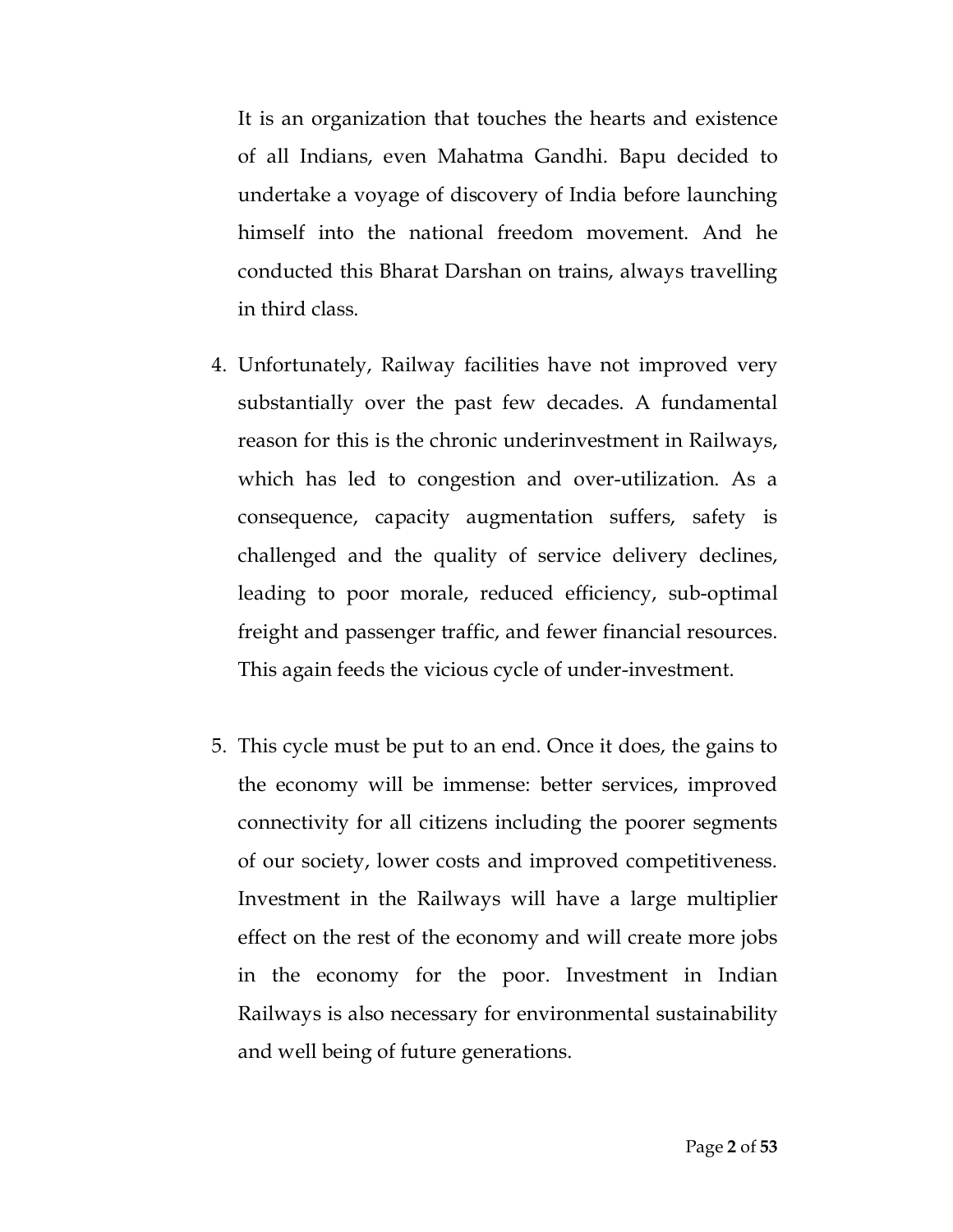- 6. Madam Speaker, the Indian Railways carry a heavy burden of expectations. Citizens who demand better railway services are often not aware of the constraints that the Railways operate under. I wish to flag two; there are 1219 sections on the high-density network, which can be roughly equated with tracks connecting the metros. Out of these, 492 are running at a capacity of more than 100% and there are another 228 that are running at a capacity of between 80% and 100%. If a section is over-stretched, the entire line is over-stretched. There is no slack available for maintenance and train speeds slow down. On a single track, the Indian Railways have to run fast express trains like Rajdhani and Shatabdi, ordinary slow passenger trains as well as goods trains. Is it surprising that though Rajdhani and Shatabdi are capable of doing 130 km/hour, the average speed does not exceed 70? Is it surprising that the ordinary passenger train or a goods train cannot average more than around 25 km/hour?
- 7. In the next five years, our priority will be to significantly improve capacity on the existing high-density networks. Improving capacity on existing networks is cheaper. There are no major land acquisition issues and completion time is shorter. The emphasis will be on gauge conversion, doubling, tripling and electrification. Average speed will increase. Trains will become more punctual. Goods trains can be timetabled.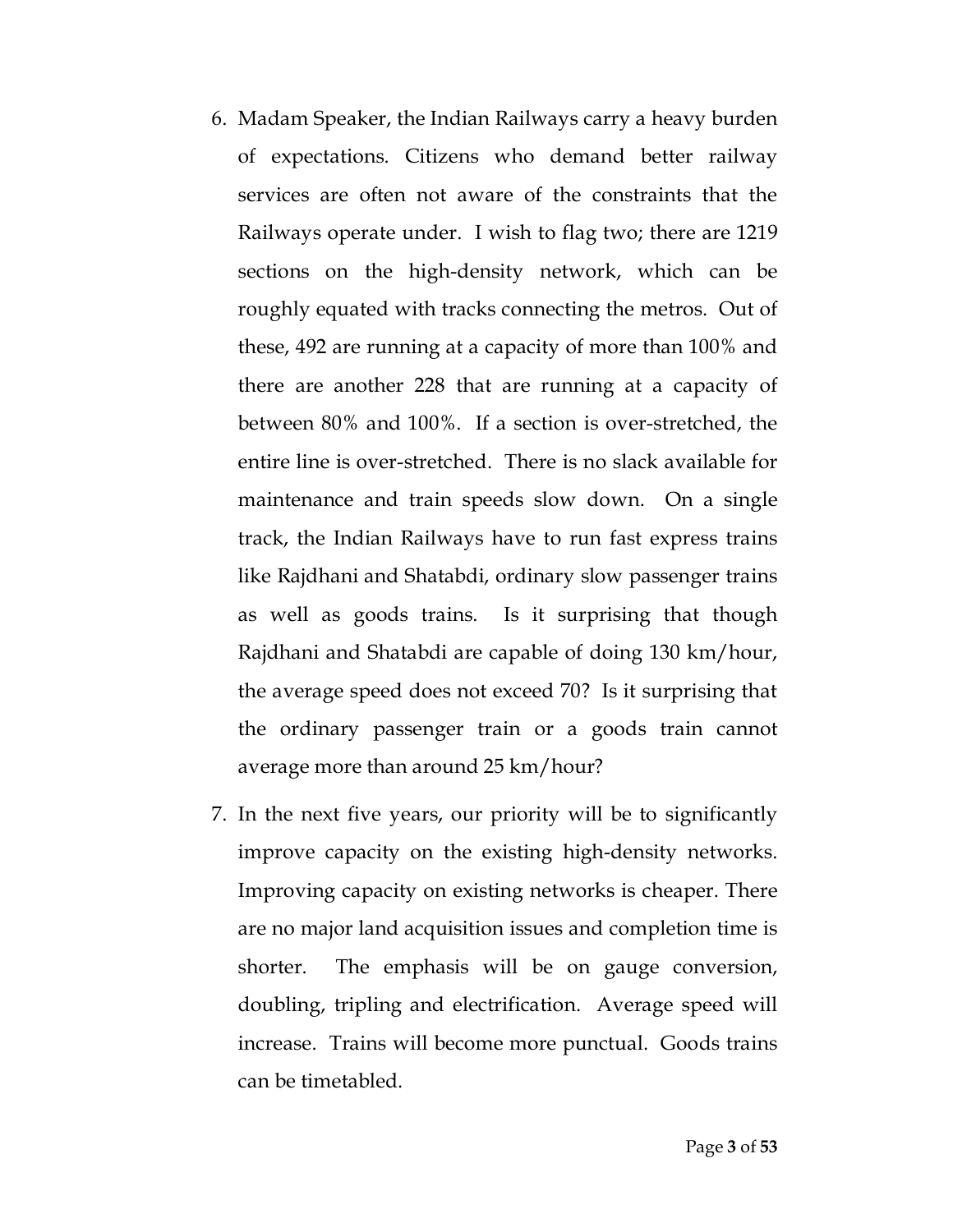**पर मेरे मन मɅ सवाल उठता है – हेĤभु, ये कै से होगा ? Ĥभु ने तो जवाब नहȣं Ǒदया, तब ये Ĥभु ने सोचा Ǒक गांधीजी ǔजस साल भारत आये थे, उनकȧ शताÞदȣ वष[ मɅ भारतीय रेलवे को एक भɅट िमलनी चाǑहए, Ǒक पǐरǔèथित बदल सकती है, राèते खोजे जा सकता है, इतना बड़ा देश, इतना बड़ा network, इतने सारे resources, इतनी ǒवशाल manpower, इतनी strong political will, तो**  फिर क्यों नहीं हो सकता रेलवे का पूनर्जन्म...

8. I am reminded of a novel by Shubhada Gogate titled खÛडाäयाÍयाघाटासाठȤ, "*khandalyachya ghatasaathi*". The novel is a fictionalized account of India's first railway line being constructed crossing the Sahyadri range. You build a section at a time. You build a tunnel at a time. You then move on to the next section and the next tunnel. You build bit by bit. We must restore the strength of Bhartiya Rail as the backbone of our country's transportation infrastructure. Bhartiya Rail must substantially regain the market share of freight transport. Rail transport must be made reliable, comfortable and safe and benchmarked to global standards.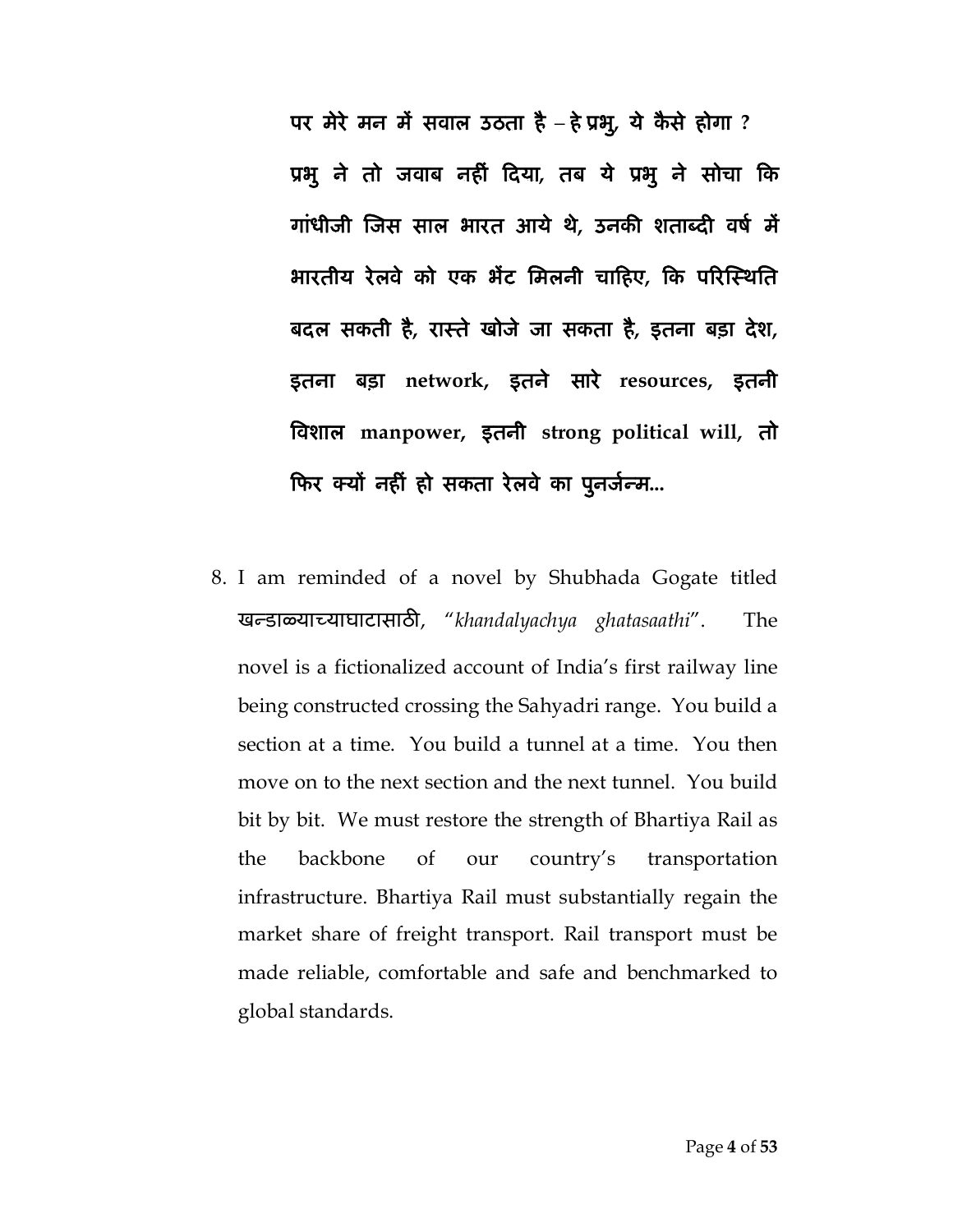**कु छ नया जोड़ना होगा, कु छ पुराना तोड़ना होगा, कु छ engine बदलने हɉगे, कु छ पुजȶ repair करने हɉगे, कु छ ताकतɅ Ǒदखानी होगी, कु छ कमजो़ǐरयाँ िमटानी होगी, कु छ राèते बदलने हɉगे, कु छ Ǒदशाएं खोलनी पड़ेगी .....**

I am convinced we can deliver. But we cannot deliver overnight. We will build bit by bit, incrementally. The legacy of past decades will take some time to neutralize.

- 9. I believe that good governance emerges out of participative government. In a very short span of time I have visited most of the states; tried to interact with many employees, stakeholders and customers. I took the initiative to connect directly with the users through social media. I am glad to inform that over 20000 suggestions were received and we have already started working on the feasible ones. You may also find some incorporated in this budget. This experiment gave me an insight into how involved people are with the Railways and their will to see it getting better and reaffirming its position as the growth engine of this country.
- 10.We have prepared a forward-looking agenda. Over the next five years, IR has to go through a transformation. We have fixed four goals for ourselves.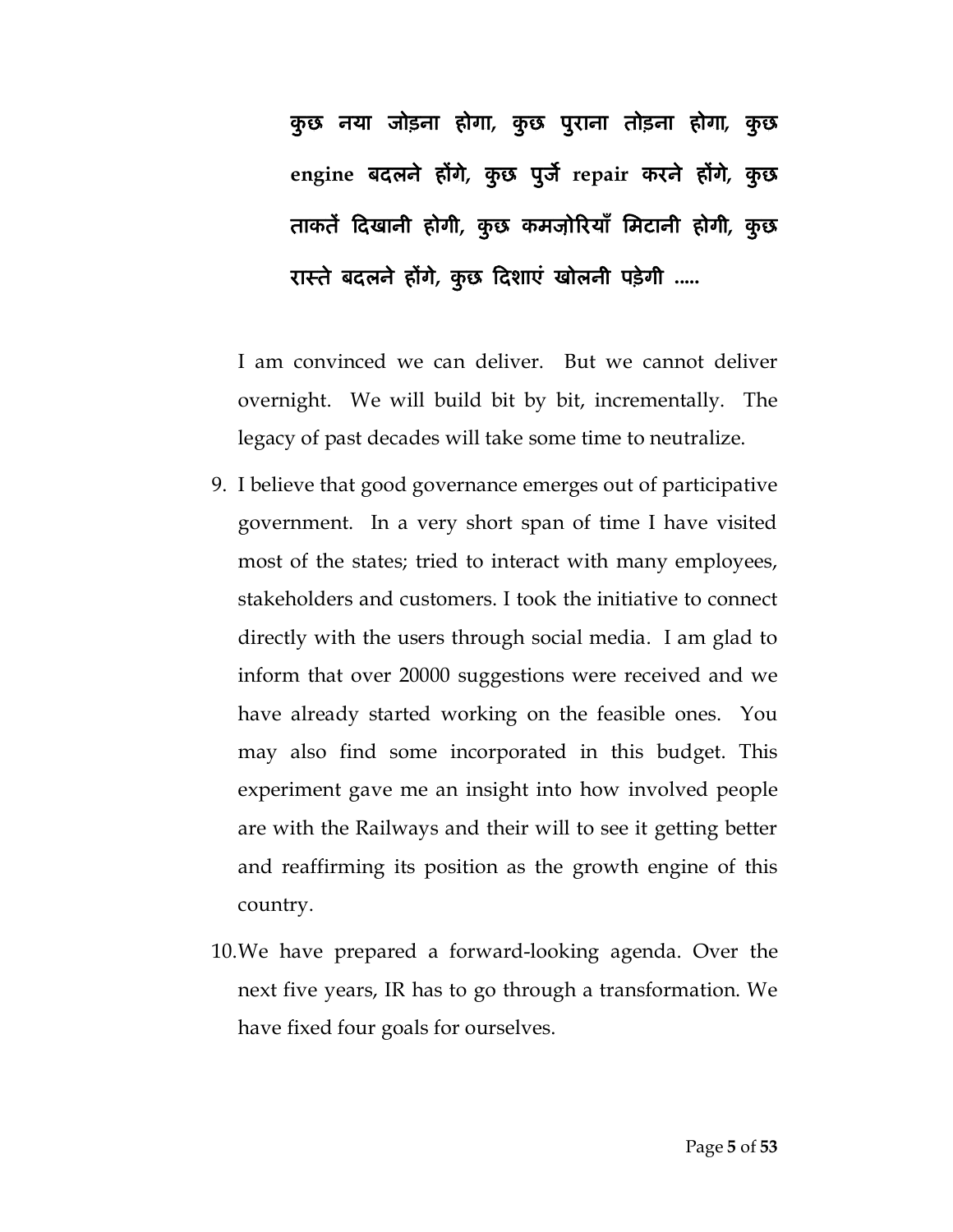*a) To deliver a sustained and measurable improvement in customer experience.* 

We are launching initiatives that will systematically address customer concerns about cleanliness, comfort, accessibility, service quality and speed of trains.

- *b) To make Rail a safer means of travel*.
- *c) To expand Bhartiya Rail's capacity substantially and to modernise infrastructure.*

Given the importance of rail travel for our citizens we will increase our daily passenger carrying capacity from 21million to 30 million. We will also increase track length by 20% from 1,14,000 km to 1,38,000 km, and we will grow our annual freight carrying capacity from 1 billion to 1.5 billion tonnes.

*d) Finally, to make Bhartiya Rail financially self-sustainable.*

This will mean generating large surpluses from our operations not only to service the debt needed to fund our capacity expansion, but also to invest on an on-going basis to replace our depreciating assets. This will require material improvement in operating efficiency, tighter control over costs, greater discipline over project selection and execution, and a significant boost to Railways' revenue generating capacity.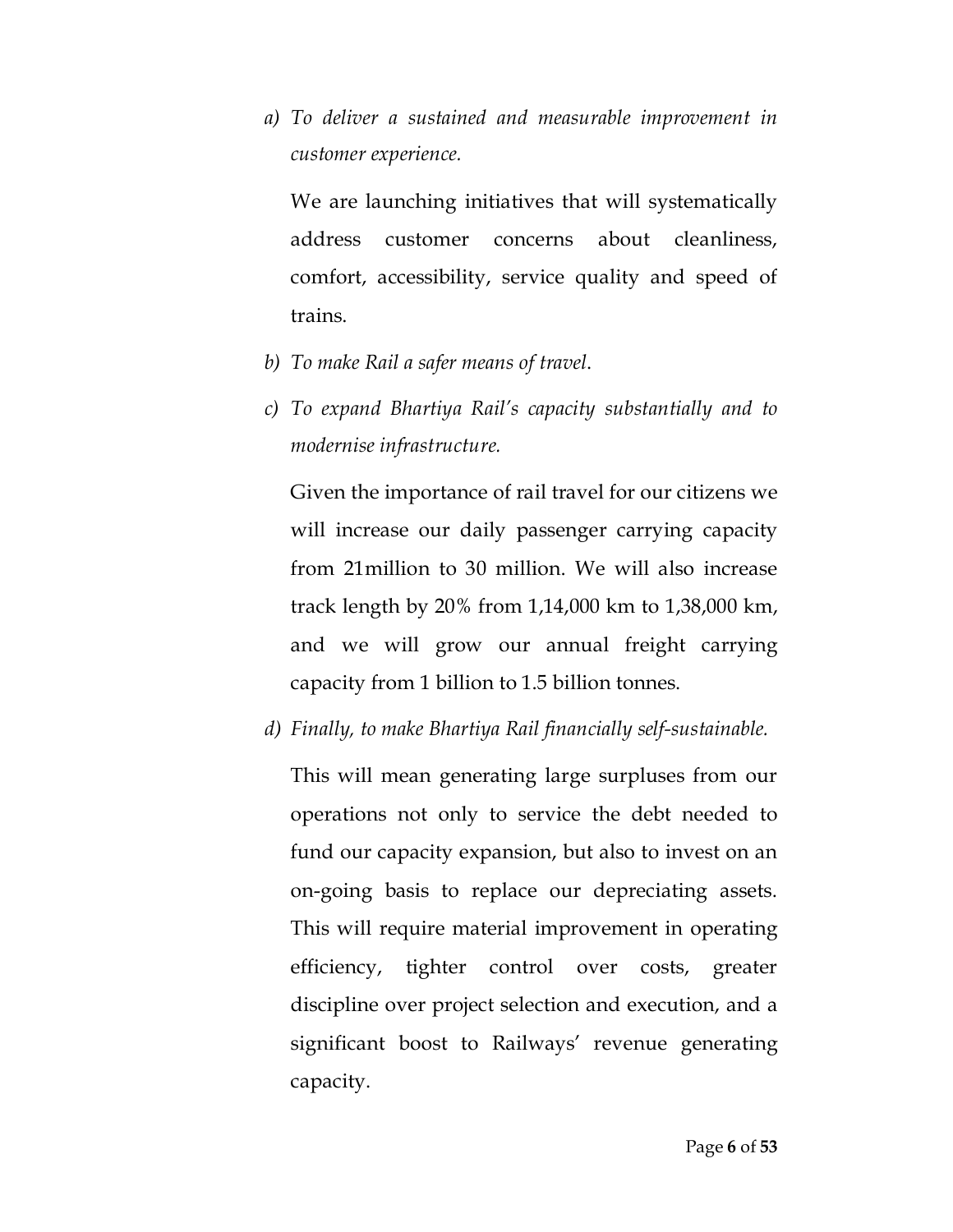- 11.These goals will also ensure that Railways is an integral part of all the flagship programmes that our Prime Minister has launched for improving the quality of life of the downtrodden, from Swachh Bharat to Make in India, and from Digital India to Skill India.
- 12.How will we achieve this? Our execution strategy will have five drivers:

## **a) Adopting a medium-term perspective:**

Any organization must address short-term priorities without glossing over the long-term and medium-term vision. As Vinoba Bhave once said, "You will stumble if you look close to your heels and would certainly fall if you ignore the vision of the long road." Madam Speaker, this Railway Budget is part of a trilogy of documents that chart out our vision for the future. The first in the series is the White Paper that has been placed today for the information of the House. The second part is today's Budget for the year 2015-16. This will be followed by a Vision-2030 document that we intend to bring out later this year. The proposals contained in this Budget should, therefore, be seen as the beginning of a Five Year Action Plan to transform the Railways.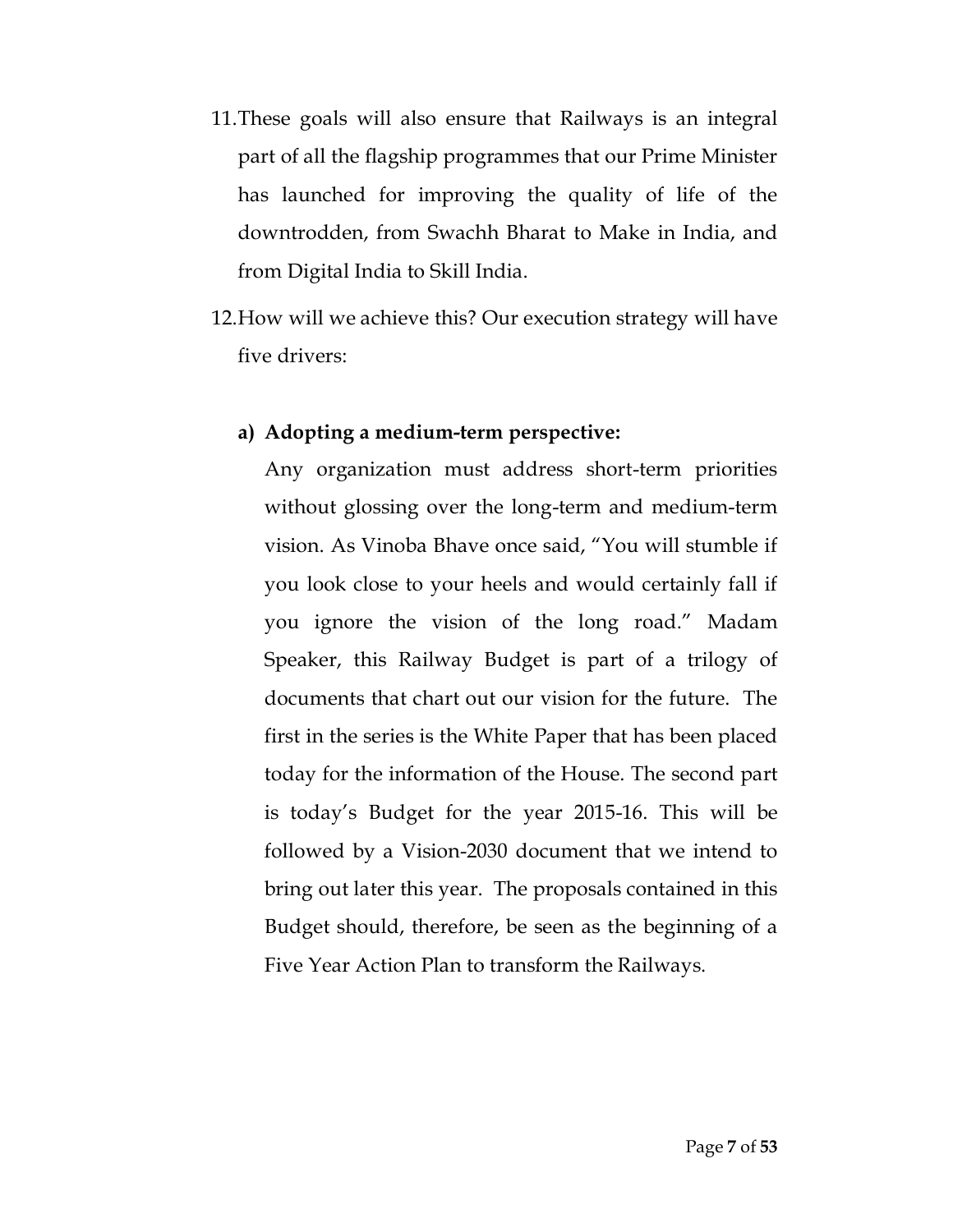## b) **Building Partnerships**:

Transforming the Railways will require us to partner with the key stakeholders.

First, consistent with the Prime Minister's vision of cooperative federalism, we will work closely with the States to make the Railways the backbone of national connectivity. Their economies and citizens will benefit dramatically from an improved railway system. The voice of the locals will reverberate through the State Governments in the planning and execution of railway projects. They will also be able to raise financing through special purpose vehicles that we will create with them. Most of them have already expressed a keen interest to make the improvement of the Railways a joint endeavour and a shared success.

Second, we will partner with PSUs to ensure that sufficient capacity is built to transport critical commodities like coal, iron ore, and cement, etc., from where they are extracted or imported to where they are consumed or processed.

Third, we will partner with multilateral and bi-lateral organizations and other governments to gain access to long term financing and technology from overseas.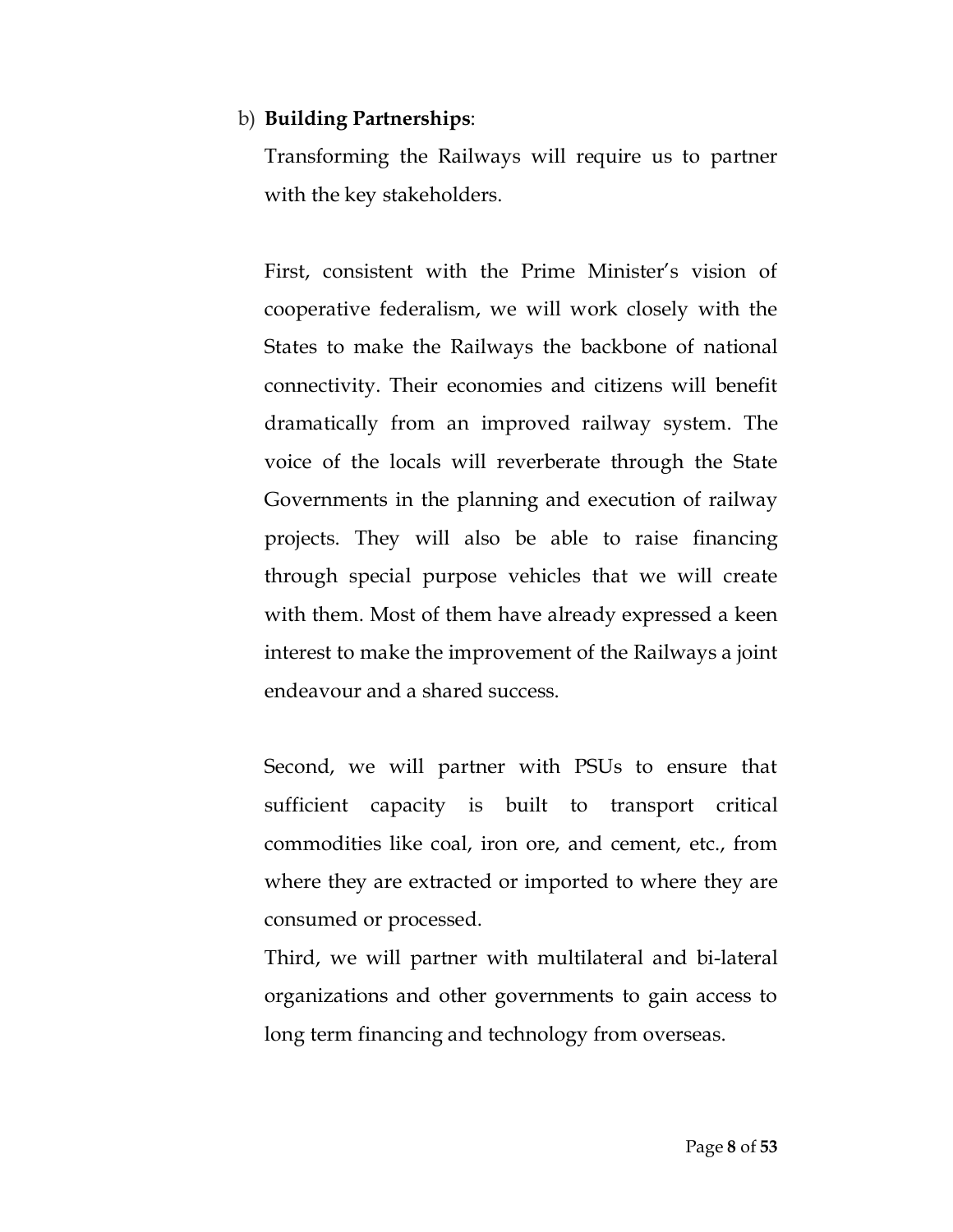Finally, we will partner with the private sector to improve last mile connectivity, expand our fleet of rolling stock and modernize our station infrastructure.

Here I must mention that Rail will continue to be our precious national asset. It will continue to serve the common man. The people of India will always own Railways.

#### **c) Leveraging additional resources:**

Over the next five years, we envisage an investment of Rs. 8.5 lakh crore. A broad indicative five-year investment plan is attached as Annex 1 to the speech.

Budgetary support is the quickest and easiest option to finance the plan but the Ministry of Finance also faces challenges of competing demands although a small initial contribution to Railways can be catalytic. But the scale of our investment needs is such that it will require us to seek multiple sources of funding. We will tap other sources of finance. Multilateral development banks and pension funds have expressed keen interest in financing new investments. Their time horizon is aligned with ours. They seek sources of predictable and recurring revenue, which we can provide through the issuance of long-term debt instruments to fund revenue generating railway projects.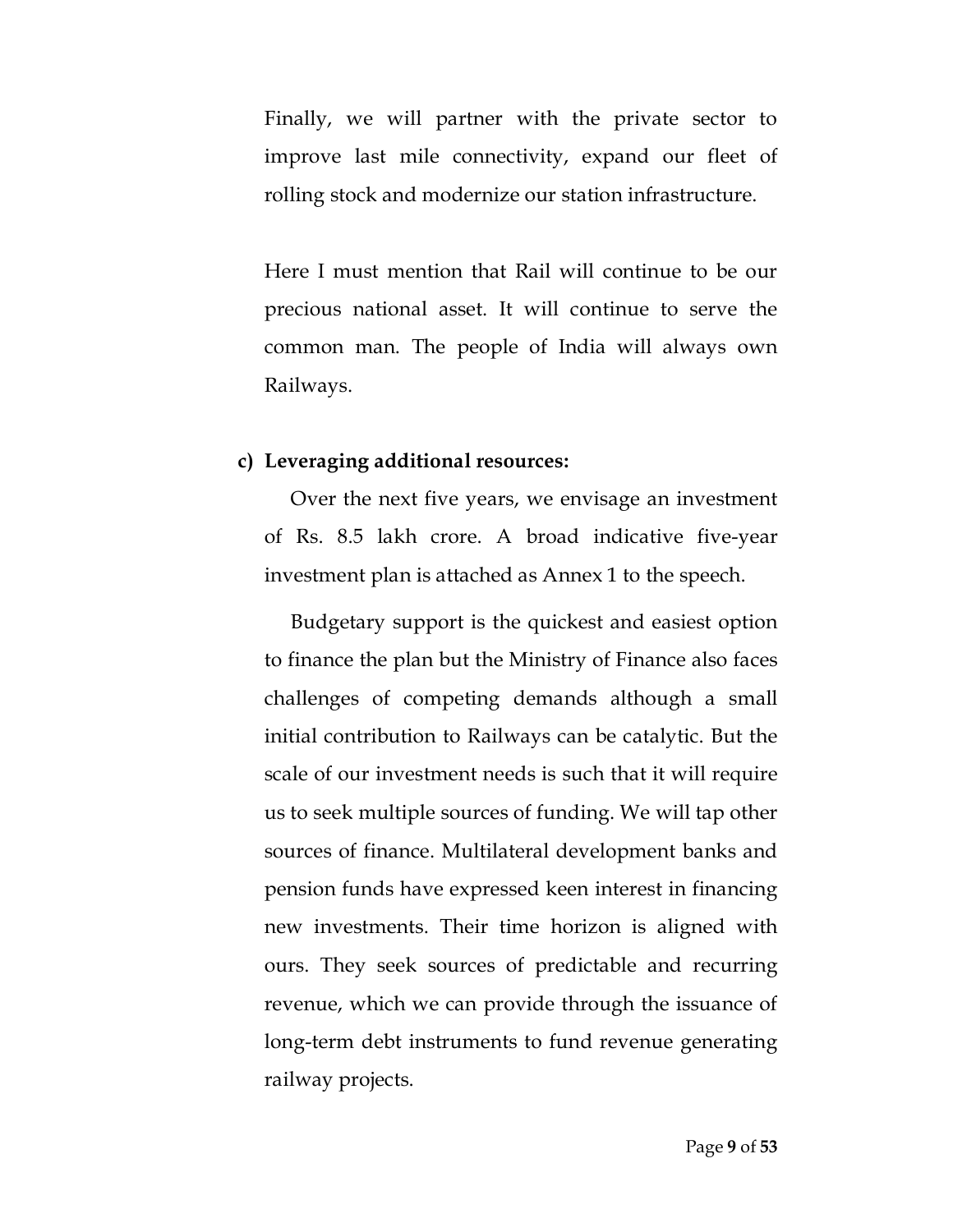## **d) Revamping management practices, systems, processes, and re-tooling of human resources:**

To get the most out of the additional resources that we will be investing, we will need to ensure the highest standards of operational and business efficiency. I am happy to report an improvement on our financial performances in the year 2014-15 relative to what we had anticipated earlier. I propose the operating ratio for 2015-16 at 88.5% as against a targeted operating ratio of 91.8%in 2014-15 and 93.6% in 2013-14. I am pleased to state that not only will this be the best operating ratio in the last 9 years but the best after the VI<sup>th</sup> Pay Commission.

The Railways will not be able to deliver sustained improvement in operating efficiency unless changes are made to speed up decision making, tighten accountability, and improve management information systems.

Our people are our biggest asset. Even in the short term that I have held this portfolio I have seen the enthusiasm and dedication of Railway personnel across the country. For our transformation journey to succeed it will be very important to harness the talent of our employees through training and development.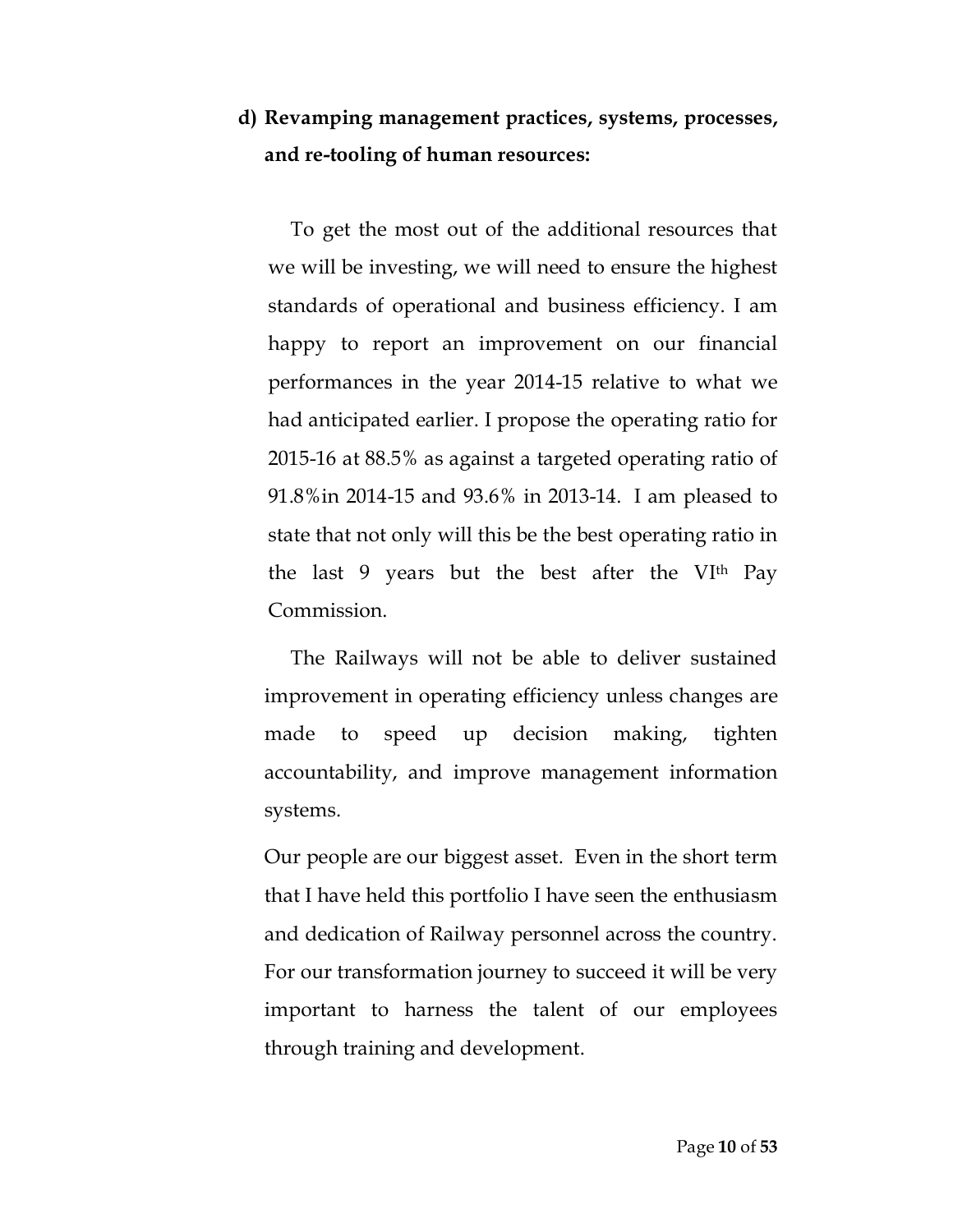## **e) Setting standards for Governance and Transparency:**

The Railways belongs to the whole nation. Its functioning must conform to the highest standards of governance and transparency. Indian Railways' decisions must be fair to all our stakeholders; from our poorest customers, to our employees and our business partners. My first decision as a minister was to delegate all my tender approving powers to the level of general managers.

Transparency has many dimensions. It requires better quality of information gathering within that system and improved norms for disclosure of that information. It requires reduction of discretion and standardization of procedures. It requires accountability. Studies have shown that greater transparency and accountability are pro-poor instruments, since the relatively poor suffer more from lack of transparency. Apart from delegation of powers, I am proposing to undertake measures with a view to bringing in transparency in the day-to-day activities benefitting the common man.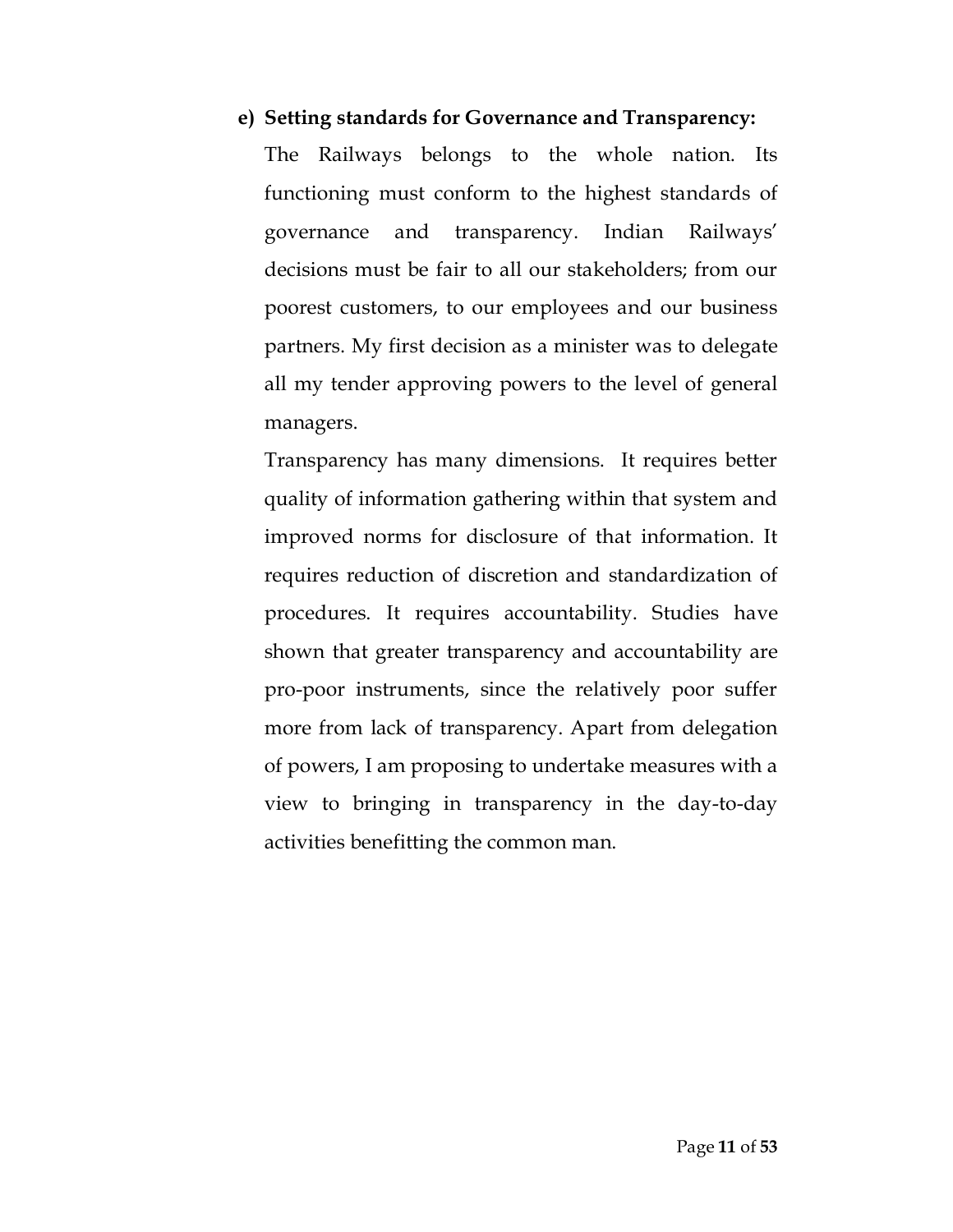13.Let me now turn to the details of eleven major thrust areas of our action plan:

## **A. Quality of life in journeys:**

14.I have not increased the passenger fares. We are directing our efforts to make travel on Indian Railways a happy experience with a mix of various initiatives.

*Cleanliness*

- 15.Cleanliness is a major area of dissatisfaction. Ensuring higher standards of cleanliness is of utmost priority for us. We want to make *Swachh Rail* the driving force behind this Government's flagship programme - *Swachh Bharat Abhiyan.* Hence, we now work on-*Swachh Rail Swachh Bharat*.
- 16.We propose to create a new department for keeping our stations and trains clean. Integrated cleaning will be taken up as a specialized activity, which will include engaging professional agencies and also training our staff in the latest cleaning practices. Railways plan to set up 'waste to energy' conversion plants near major coaching terminals to dispose waste in an environment-friendly manner. One pilot plant will be set up, to begin with, followed by more plants in a phased manner.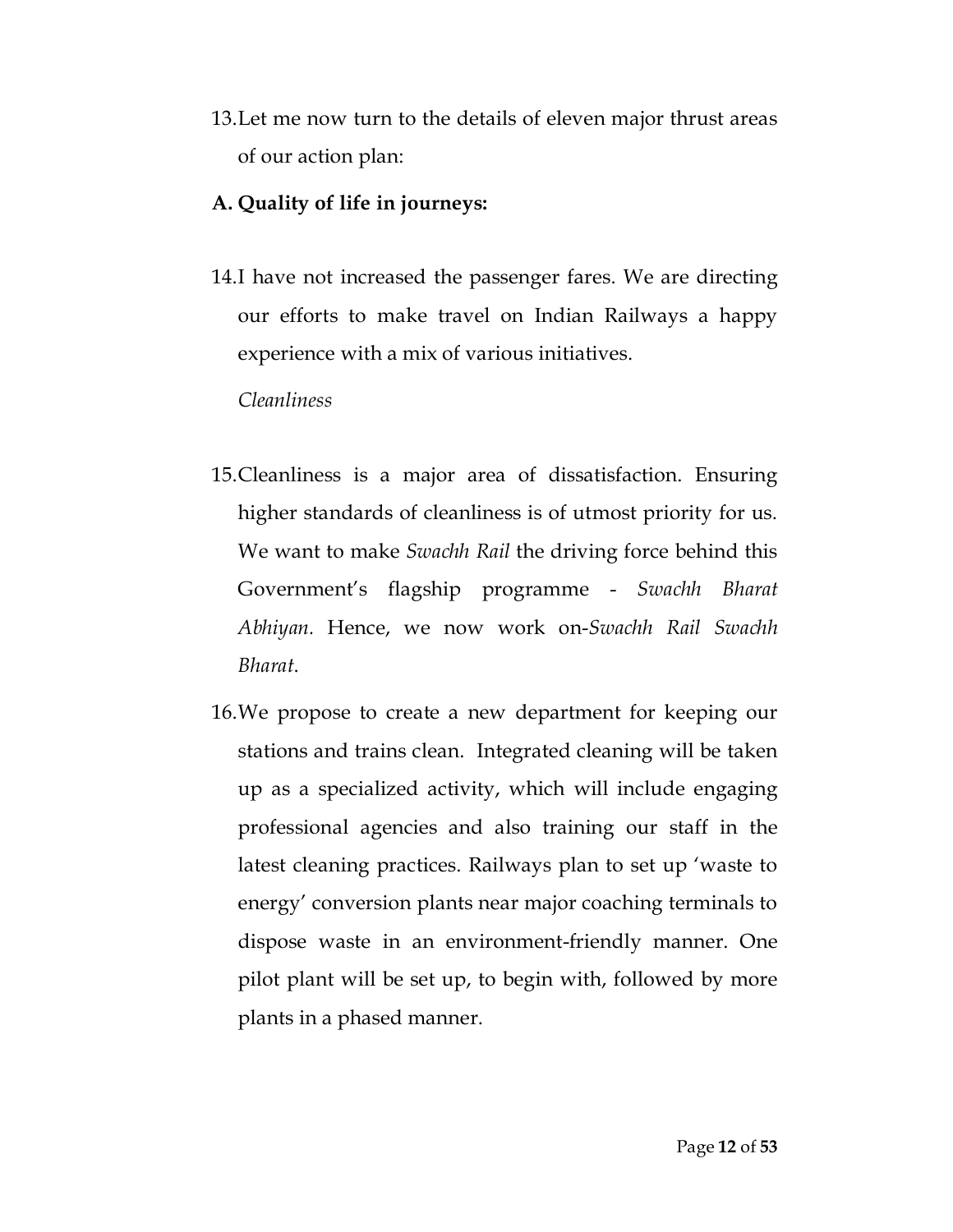- 17.The condition of toilet facilities in our stations and trains needs major improvement. We will build new toilets covering 650 additional stations compared to 120 stations last year. Bio-toilets are being fitted in coaches. So far we have replaced the existing toilets with 17,388 bio toilets. This year we intend to replace another 17,000 toilets. Research, Design and Standards Organisation (RDSO) has also been tasked with making available within a period of six months a design for vacuum toilets.
- 18.Even as the quality of Indian Railways' On-board Housekeeping Service (OBHS), presently available in 500 pairs of trains, is being re-looked to make it more effective, we will take simple steps immediately to address customer concerns. The feasibility of a disposable bag along with bedroll for the purpose of collecting their garbage is being considered. The coverage of built in dustbins will be extended to non-AC coaches as well.
- 19.I take this opportunity to appeal to my fellow citizens that Indian Railways is your travelling home! Please help us to keep it clean.

#### *Bed linen*

20.We will launch a programme to improve design, quality and cleanliness of bed linen within the next six months. We have approached NIFT, Delhi for designing bed linen.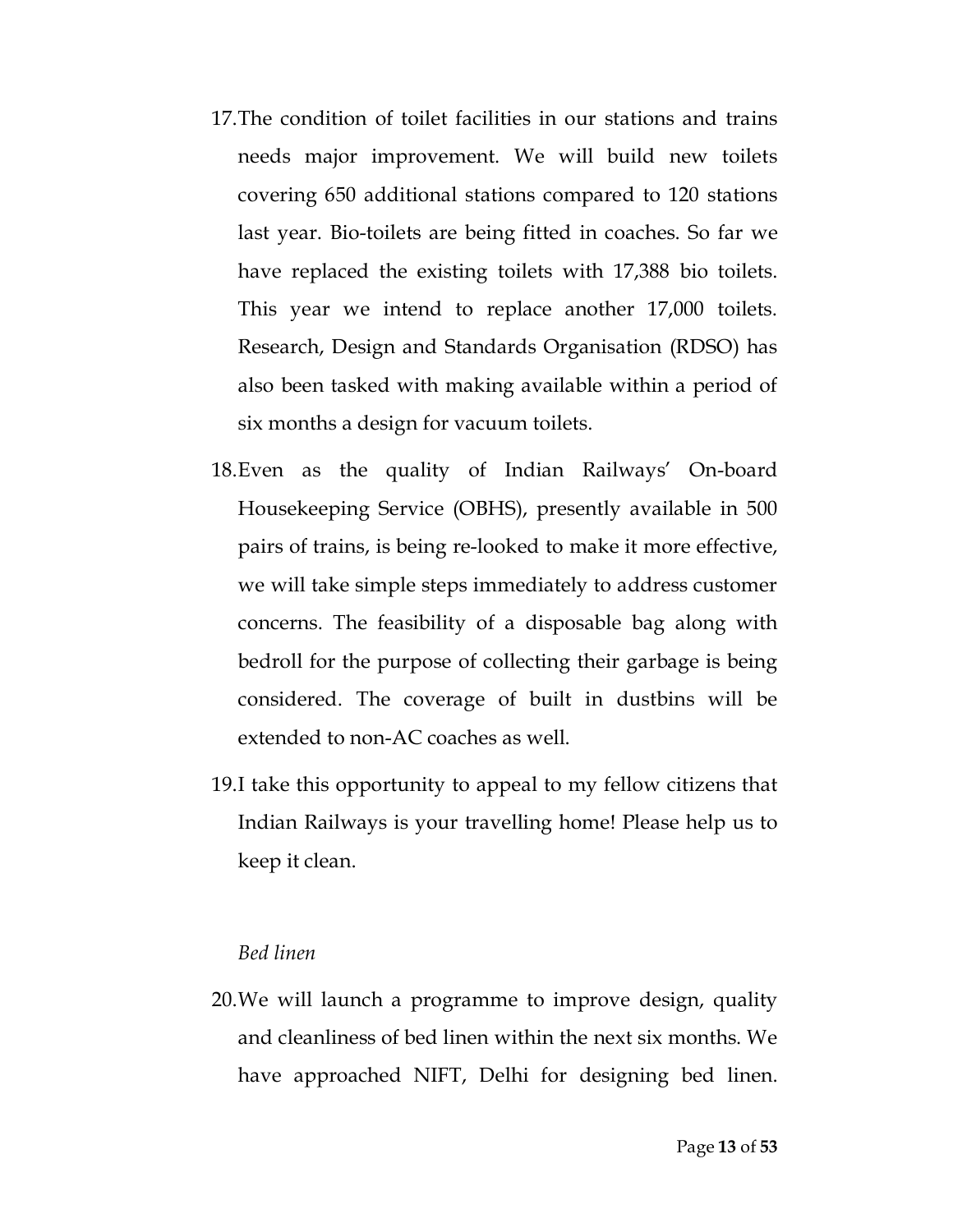Additionally, the facility of online booking of disposable bedrolls at select stations is being extended to all passengers through the IRCTC portal on payment basis. We will increase the number of mechanized laundries.

## *Help-line*

21.Every responsive organization should have a system to address grievances from its valued customers. An all - India 24X7 helpline number, 138, will become functional to attend to the problems of passengers on a real time basis. Passengers will be able to call up for complaints while on trains. A mobile application to redress Railway-related complaints is also being developed. We intend to start this facility on a pilot project basis on Northern Railway from 1 stMarch 2015. Based on the experienced gained and the feedback received from passengers, this will be extended to all Railways soon thereafter. Further, keeping in mind the criticality of security related issues, we have dedicated a toll-free number 182 for receiving security related complaints. Railways would utilise resources from the Nirbhaya Fund for augmenting security of our women passengers.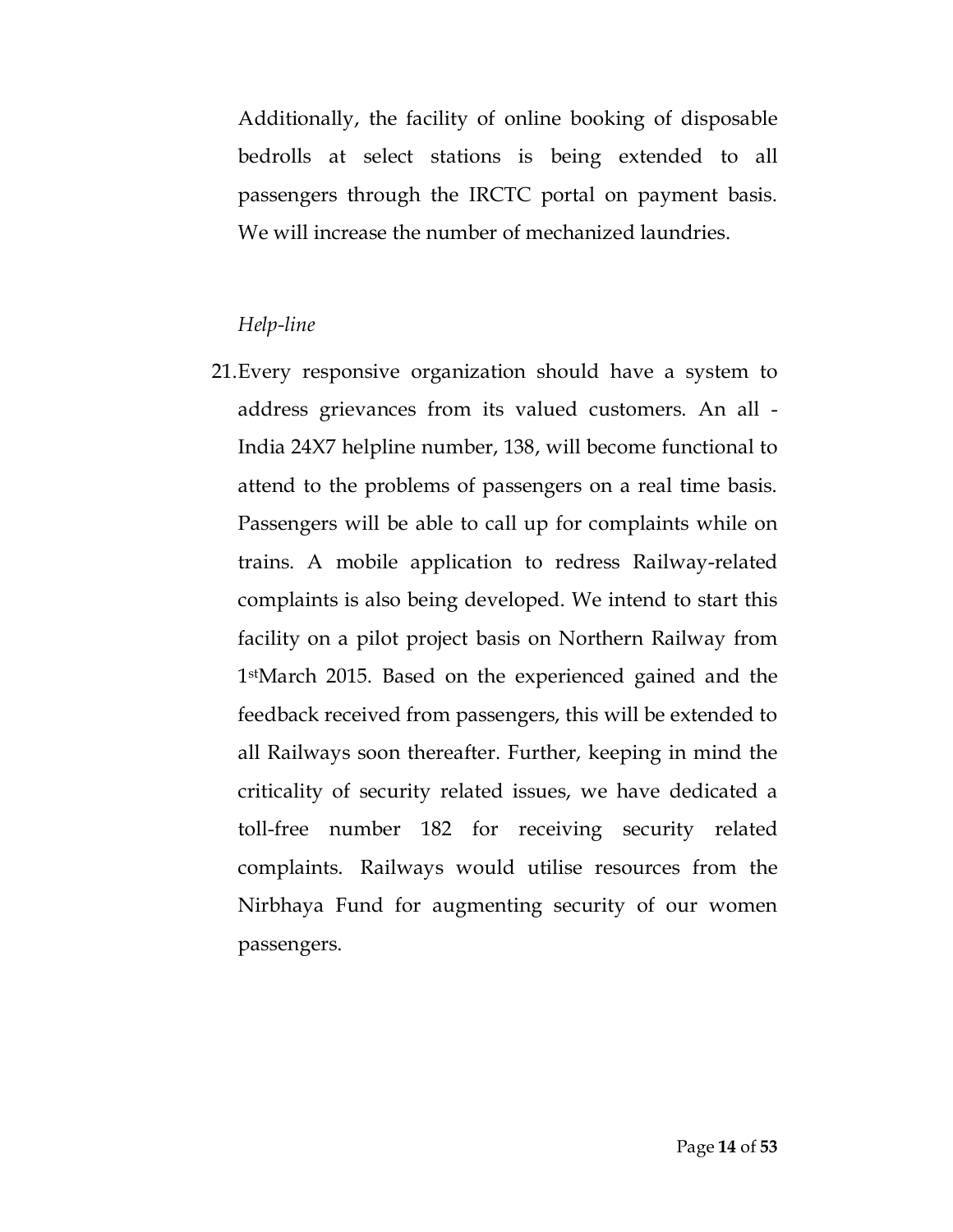## *Ticketing*

- 22.Today one of the biggest problems faced by the common man intending to travel in unreserved class is purchasing a ticket. We are introducing 'Operation Five Minutes' to ensure that a passenger travelling unreserved can purchase a ticket within five minutes. Provision of modified 'hotbuttons', coin vending machines and 'single destination teller' windows will drastically reduce the transaction time. For the differently-abled travellers, a special initiative is being launched whereby they can purchase concessional etickets after one-time registration. It is also proposed to work towards developing a multi-lingual e-ticketing portal. We will move towards crediting all refunds through the banking system.
- 23.In Central Railway, Western Railway and Southern Railway suburban sections, we have already started a pilot project of issuing unreserved tickets on smart phones. We hope to extend this facility progressively to all stations. Automatic ticket vending machines with smart cards and currency options have also been installed at many stations. It is proposed to proliferate this further and also to introduce debit card operated machines. Introduction of integrated ticketing system on the lines of rail-cum-road tickets on Jammu – Srinagar route will be expanded.
- 24.For the benefit of all our brave soldiers, a Defence Travel System has been developed for elimination of Warrants to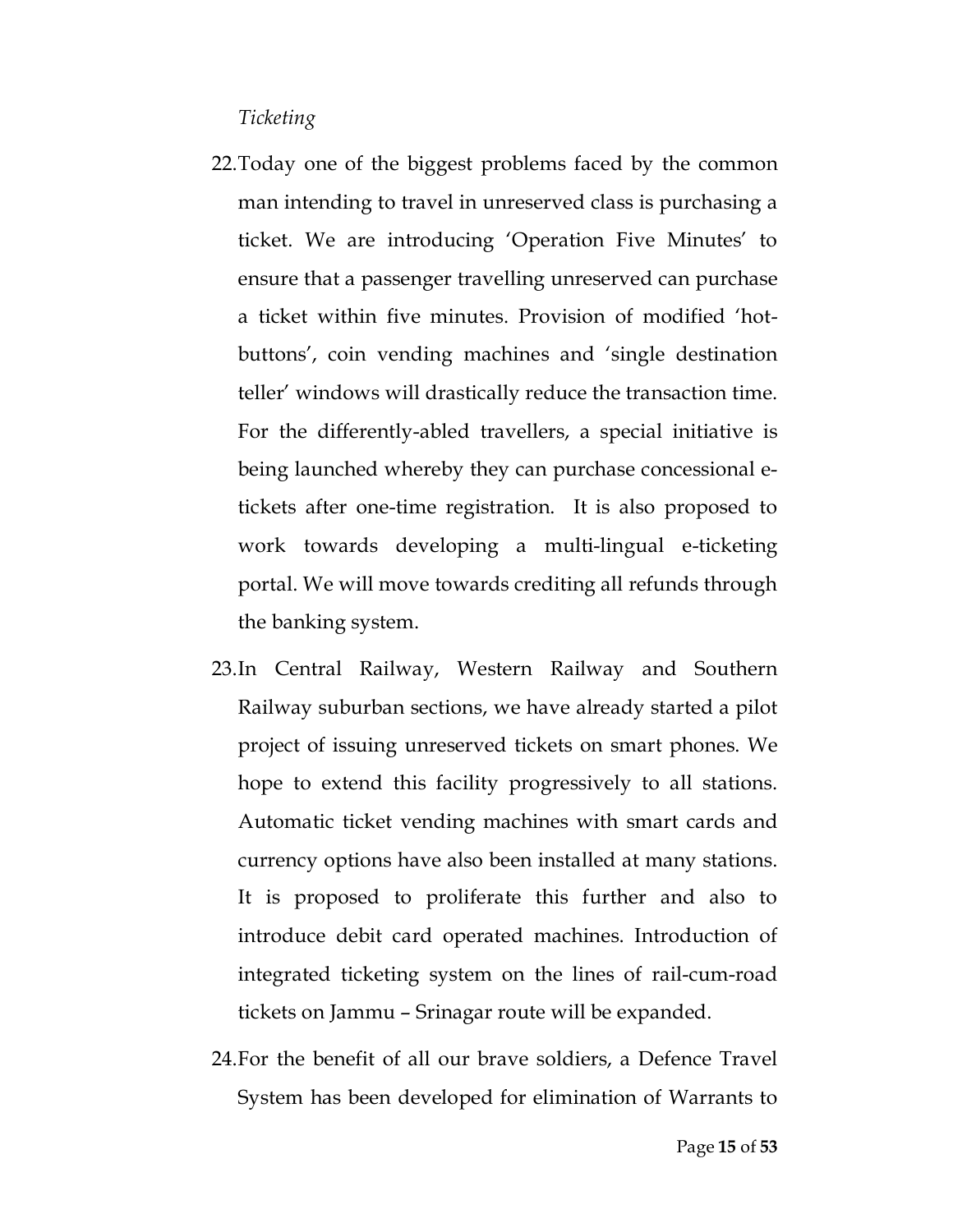make travel easier. This facility has been commissioned in 600 locations out of about 2,000 locations. This facility will be further expanded.

#### *Catering*

- 25.To provide freedom to our valued passengers to select their meals from an array of choices including local cuisine, ecatering has been introduced in 108 trains on an experimental basis from January this year. Food can be ordered through the IRCTC website at the time of booking of tickets. We are working to integrate the best food chains in our country into this project. Depending on the response from our customers, the facility will be extended to cover more trains. It is also intended to set up Base Kitchens in specified Divisions to be run by highly credible agencies for serving quality food.
- 26.At the moment water vending machines are sparse. We will expand this to cover most Railway stations. This will ensure availability of clean drinking water at very low cost to the people apart from being an environment friendly measure.

## *Leveraging technology*

27.Hand-held terminals will now be provided to Travelling Ticket Examiners (TTEs), which can be used for verification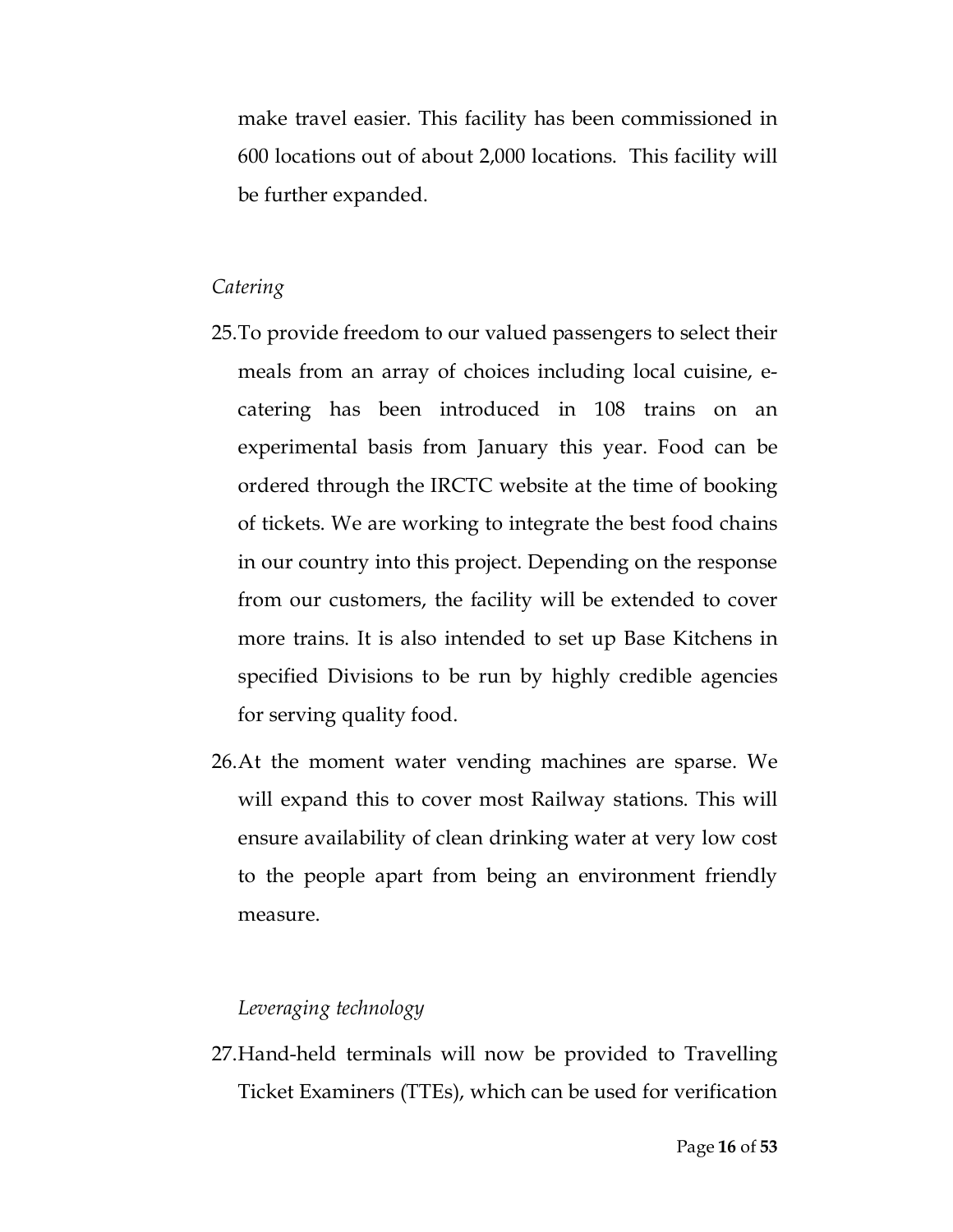of passengers and downloading charts. This system will help us to move towards paperless ticketing and charting and expedite finalization of refund claims apart from saving reams of paper. We are also exploring the idea of extending the facility of SMS on mobiles as a valid proof of travel for PRS tickets as well.

- 28.We are putting in place an integrated customer portal, which will be a single interface for the customers to access different services. Seamless navigation would be possible across different websites of Railways.
- 29.A centrally managed Railway Display Network is expected to be introduced in over 2,000 stations over the next two years which will aid in providing information on train arrival/departure, reservations, general and emergency messages and also any other information of interest to citizens. This facility will promote "Digital India Campaign" and also unlock huge advertising revenue potential.
- 30.We propose to introduce an "SMS Alert" service to inform passengers in advance the updated arrival/departure time of trains at starting or destination stations. Similarly SMS alert would be sent 15/30 minutes in advance of arrival of the train at the destination.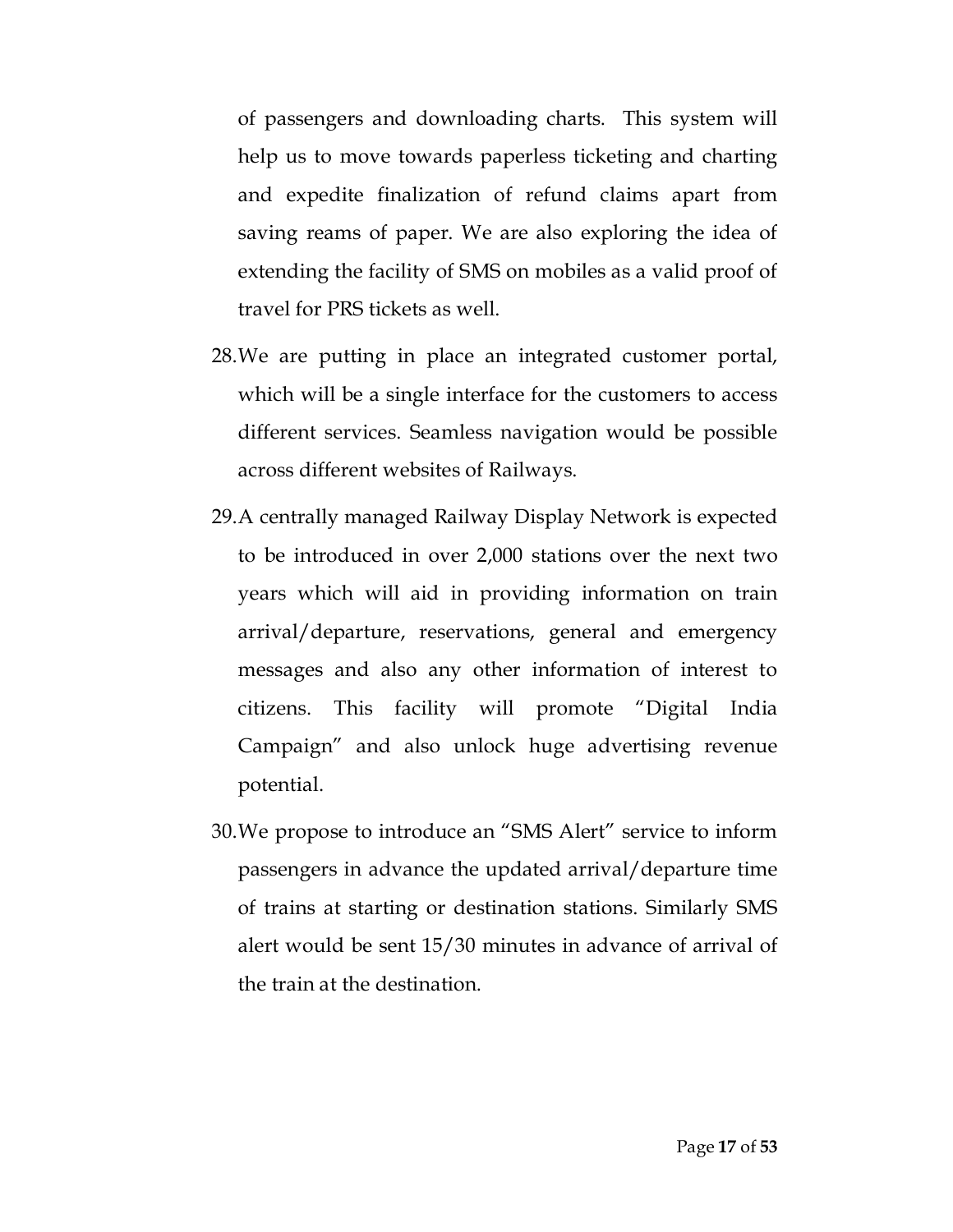### *Surveillance*

31.For the safety of our women passengers, surveillance cameras will be provided on a pilot basis in selected mainline coaches and ladies' compartments of suburban coaches without compromising on privacy.

## *Entertainment*

- 32.I am happy to announce that our Delhi Division is taking up a project for introducing on-board entertainment on select Shatabdi trains on license fee basis. Depending on the response, the facility will be extended on all Shatabdi trains.
- 33.Mobile phone charging facilities would be provided in general class coaches and the number of charging facilities would be increased in sleeper class coaches.

#### *Station facilities*

- 34.So far, 1052 stations have been identified for upgradation of Passenger Amenities at Station under Adarsh station scheme. It is proposed to include 200 more stations under this scheme.
- 35.Wi-Fi at all A1 and A category stations is being provided. Further, as part of Digital India initiative, Wi - Fi will be provided at B category stations as well.
- 36.Online booking of retiring rooms has already been initiated. The facility of self-operated lockers would also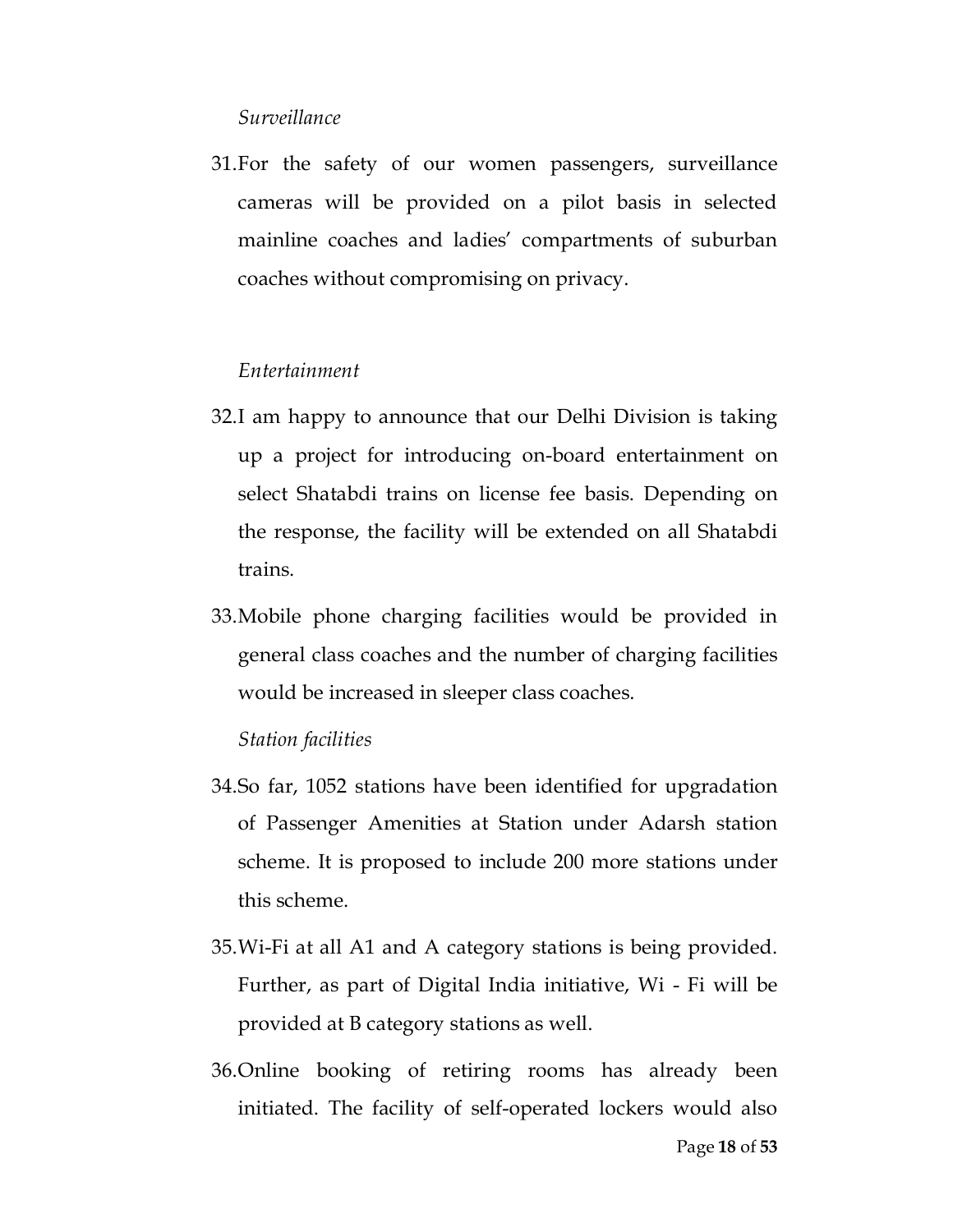gradually be made available at stations. It is proposed to provide concierge services through the IRCTC at major stations for the assistance of passengers for their pick up and drop. We will also provide a facility for online booking of wheel chair on payment basis for senior citizens, patients and the differently-abled passengers through IRCTC on select stations.

## *Train capacity enhancement*

- 37.More berths will be made available through increase in number of coaches to meet the growing demand for confirmed seats on the trains. We will achieve this through efficient utilization of assets. Trains, which are fully patronised throughout the year, will be augmented with additional coaches from trains which have relatively lower occupancy levels. Further, capacity in identified trains will be augmented to run with 26 coaches from the existing 24 coaches. More General class coaches will be added in identified trains to benefit the common man.
- 38.It is also proposed to introduce air-conditioned EMU service on the Mumbai suburban sections after comprehensive assessments of ongoing trials.

#### *Comfortable travel*

39.We will replace the present ladders used for climbing upper berths, which are uncomfortable with user friendly ones. We have approached the National Institute of Design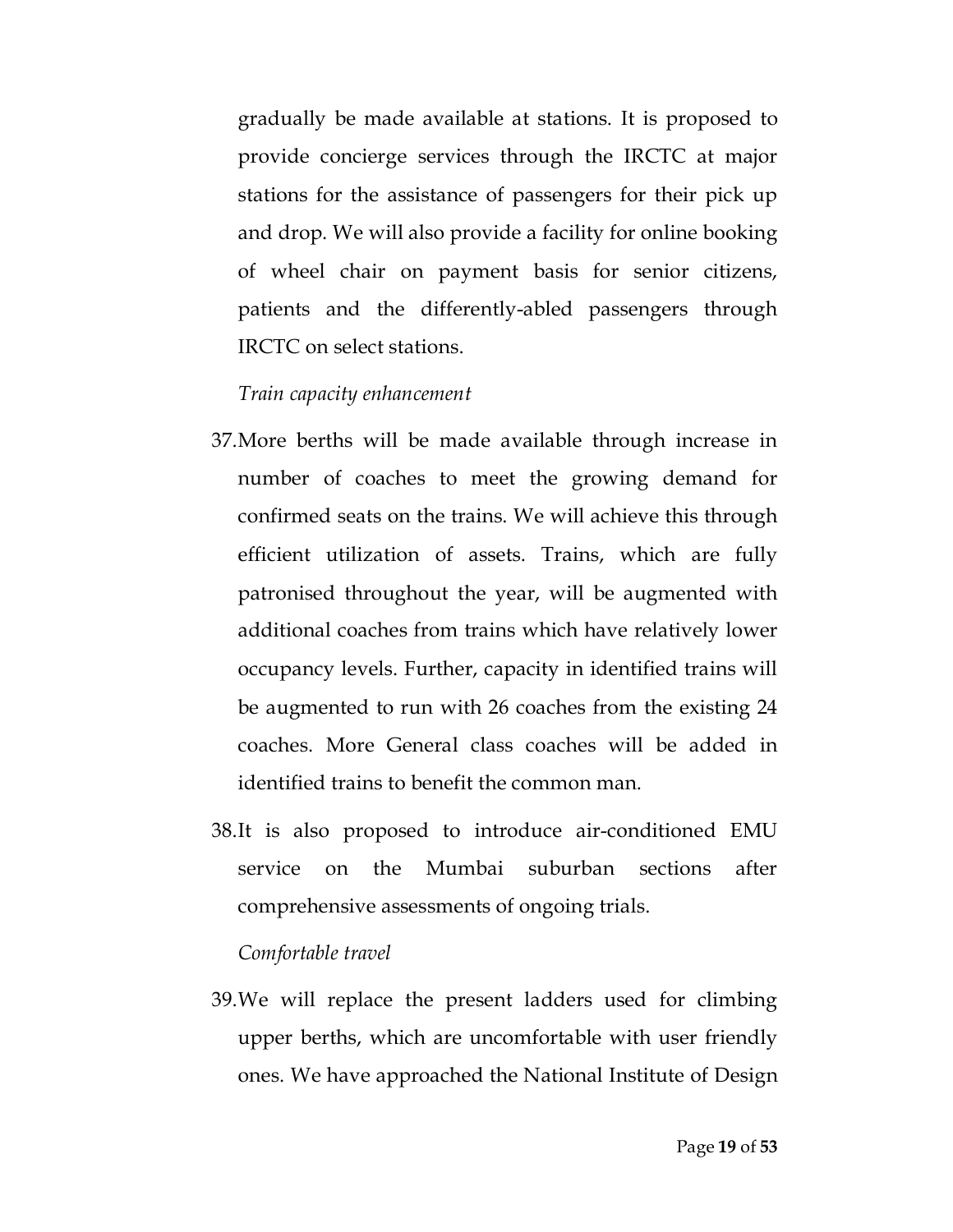for this purpose. As a short-term measure however, we propose to increase the quota of lower berths for senior citizens. TTEs would also be instructed to help senior citizens, pregnant women and differently-abled persons in obtaining lower berths. Folding ladder would be made available in coaches for easy climbing. The middle bay of coaches will be reserved for women and senior citizens for reasons of safety.

- 40.For better customer experience we would focus on superior coach design and interiors. IR is collaborating with NID to develop ergonomically designed seats. We also intend to progressively replace all coaches with LHB design coaches.
- 41.With a view to providing superior riding experience and about 20% savings in journey time, it is proposed to introduce a very modern train system called train sets. These are similar to bullet trains in design and can run on existing tracks without an engine to haul them. For the Railways it would imply higher capacity, greater energy savings and increased throughput. We hope that the first set of these trains would be running on our system within the next two years. Based on the experience, train sets will be considered for manufacture in India. It is our endeavour to expand jobs for Indians at every level.
- 42.Lifts and escalators have been planned at major stations to facilitate easy movement of the elderly and differentlyabled passengers. An amount of Rs. 120 crore has been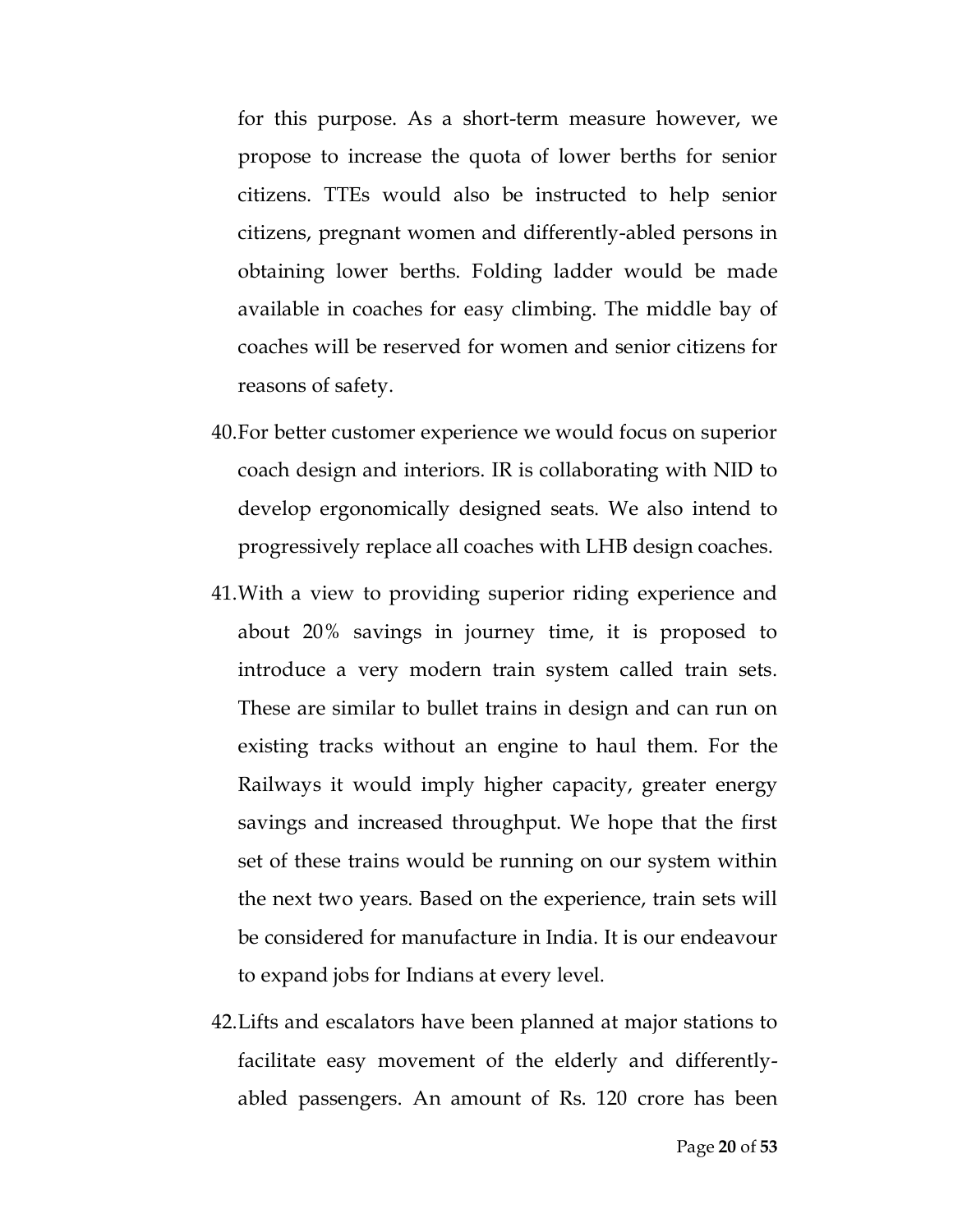provided for this purpose which is about 76% more than the final allotment in the current year. All newly manufactured coaches will henceforth be Braille enabled and Rail Coach Factory has been asked to explore the possibility of building wider entrances for the ease of differently-abled passengers.

- 43.IR has been trying to provide better passenger amenities at all stations. I am happy to inform the House that this year we have increased the funds allotment for passenger amenities by 67%. I request all corporates, NGOs, charitable institutions and religious institutions to come forward and invest generously for passenger amenities from their CSR fund. I also request all MPs to use part of their MPLAD funds in improving facilities at Railway stations. It is with gratitude that I mention the names of Shri P C Mohan, MP from Bengaluru Central and Shri Gopal Shetty from North Mumbai who have donated Rs. 1 crore and Rs. 1.5 crore respectively from their MPLAD funds for passenger amenities.
- 44.Madam Speaker, our Hon'ble Members of Parliament represent a vast number of people and could serve as an important link between Railways and the people. Local representatives are in the best position to offer solutions to satisfy the local aspirations. We propose to create Divisional Committees in each Railway to be chaired by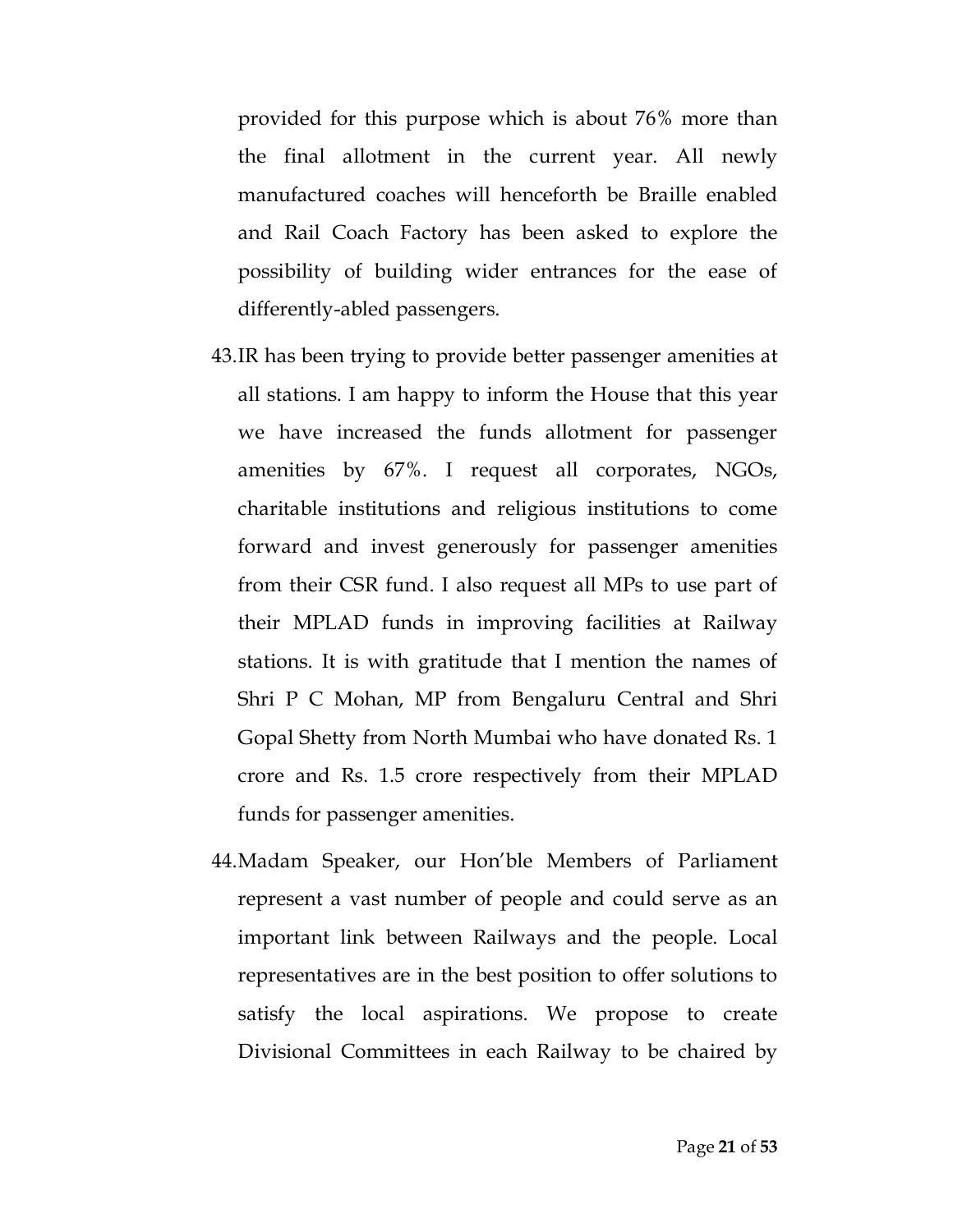Members of Parliament, which will serve as an important link between Railways and the people of India.

#### **B. Station Redevelopment**

- 45.IR caters to all sections of society, especially the poor. Our Prime Minister has very rightly said that our Railway stations should be best of the breed. Indian Railways has been attempting redevelopment of stations, but the effort has not met with much success. Such an idea needs the power of imagination, combined with a stable business sense. A transformed station can change the skyline of small and medium cities and bring in revenues, and become an incubator of local economy.
- 46.While the process for development of the already selected stations would continue, for the rest of the stations, we propose to revamp the station redevelopment policy completely and simplify processes for faster redevelopment by inviting open bids from interested parties. The present stations will be available for development on "as is where is" basis, to exploit the space and air rights on concession basis. Land will not be sold. Anyone can participate in this bidding with their designs and business ideas by providing the operational requirements of Railways for running trains at these stations. All approved bids will be processed by independent experts and uploaded on the web and integrated with best bidding practices. For quick decision-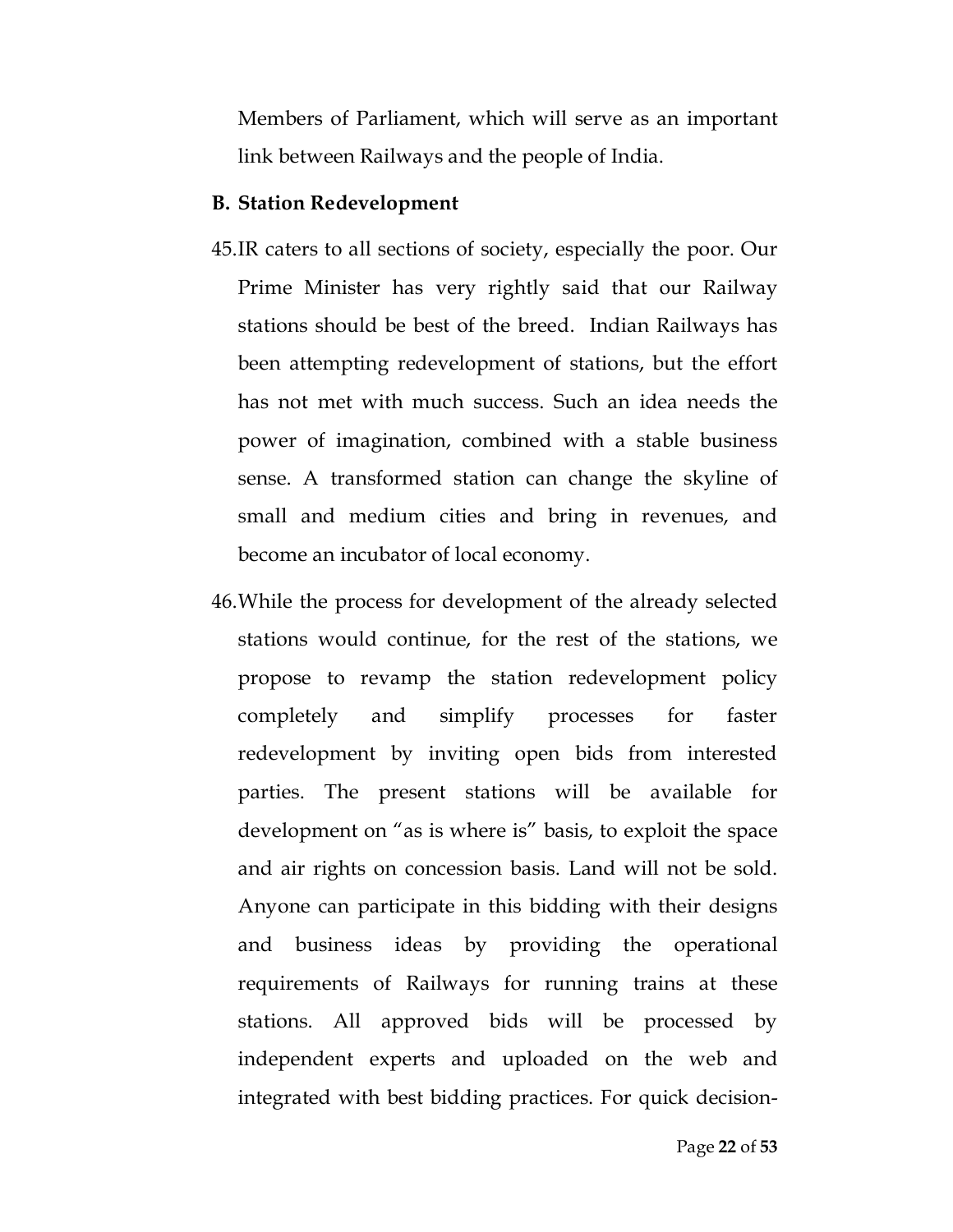making, the Zonal and Divisional offices will be empowered. A monitoring cell will be constituted to ensure adherence to timelines. We want our Railway stations to be iconic structures with architecture reflecting the culture and character of the city. We invite the state governments and the local bodies to be our partners in this endeavour.

47.Most of the Railway terminals located in big cities are amidst very congested areas. We propose to develop Satellite Railway terminals in major cities with the twin purpose of decongesting the city as well as providing service to passengers residing in suburbs. The satellite terminals will have modern facilities for originating and terminating trains, which will also briefly stop at the existing major terminals. Ten select stations will be taken up in 2015-16 for this purpose.

## **C. Capacity Augmentation**

#### *Network expansion*

48.The key objective of our action plan of transforming the Railways is to significantly expand our network capacity. Our high-density networks are congested, over-strained and capacity-constrained. Our customers are dissatisfied. Our key customers like the coal, steel, and cement industries need new lines to transport their wares.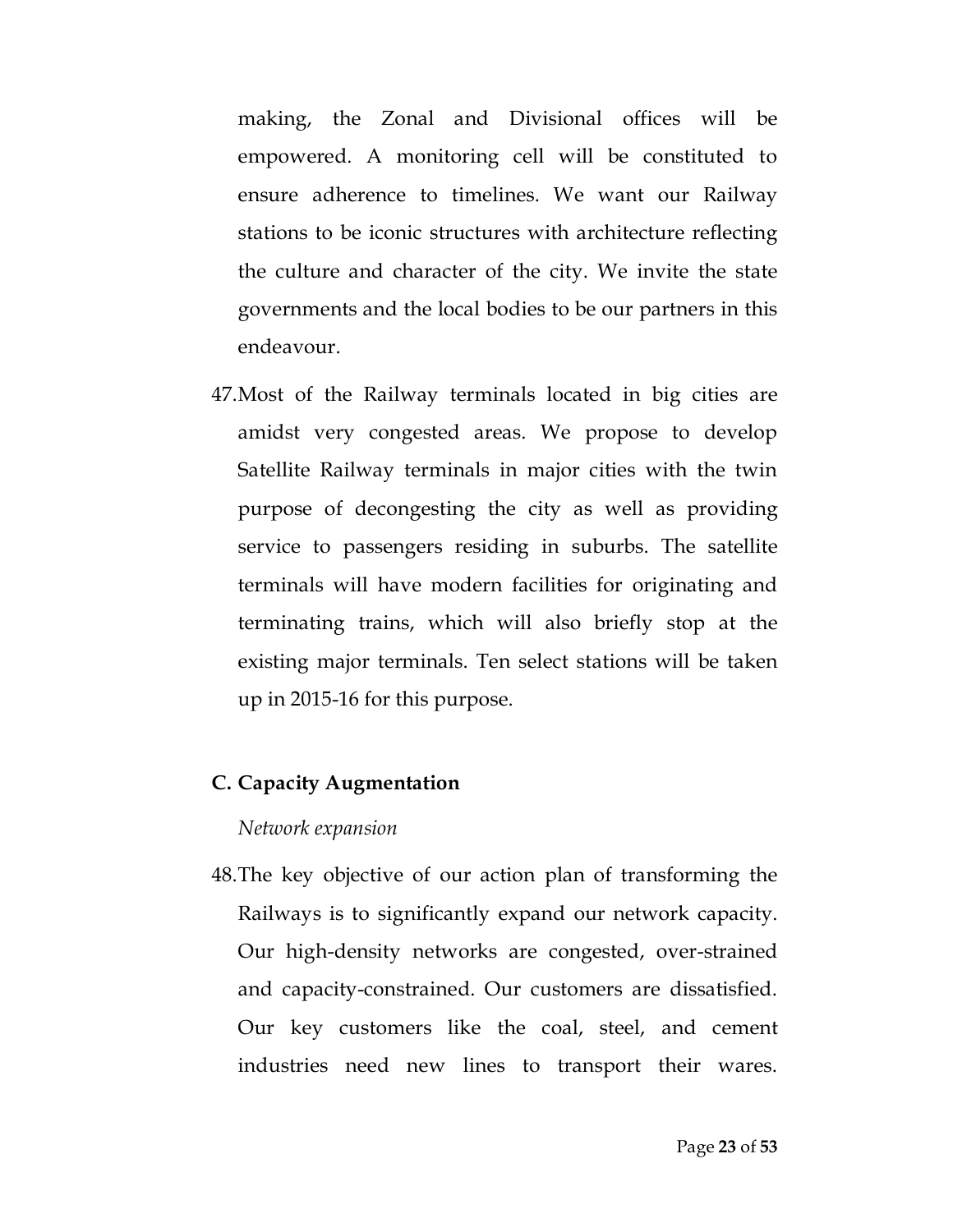Decongesting these networks with a basket of traffic generating projects is a priority.

- 49.There are inherent advantages in creating more capacity on the existing network. It requires shorter completion time. Since most of the land is already available it is less expensive. And it generates incremental revenues quickly. These revenues can then be used to invest in other lines. Additional benefits include higher average speeds for trains, timetabling of freight trains, improved punctuality of passenger trains and increase in carrying capacity.
- 50.While last mile connectivity projects continue to be accorded the highest priority, we intend to fast track the sanctioned works on 7,000 kms of double/third/fourth lines and commission 1200 km in 2015-16 at an investment of Rs. 8686 crore. This budgetary allotment under Capital is 84% higher than 2014-15. We also intend commissioning 800 km of gauge conversion. Additionally, we have sanctioned 77 projects covering 9,400 km of doubling/tripling/quadrupling works along with their electrification at a total cost of Rs. 96,182 crore which is over 2700% higher in terms of amount sanctioned in 2013- 14, 2014-15 being a Plan holiday. The priority for undertaking projects has been determined by a designated committee for capacity enhancement, revenue generation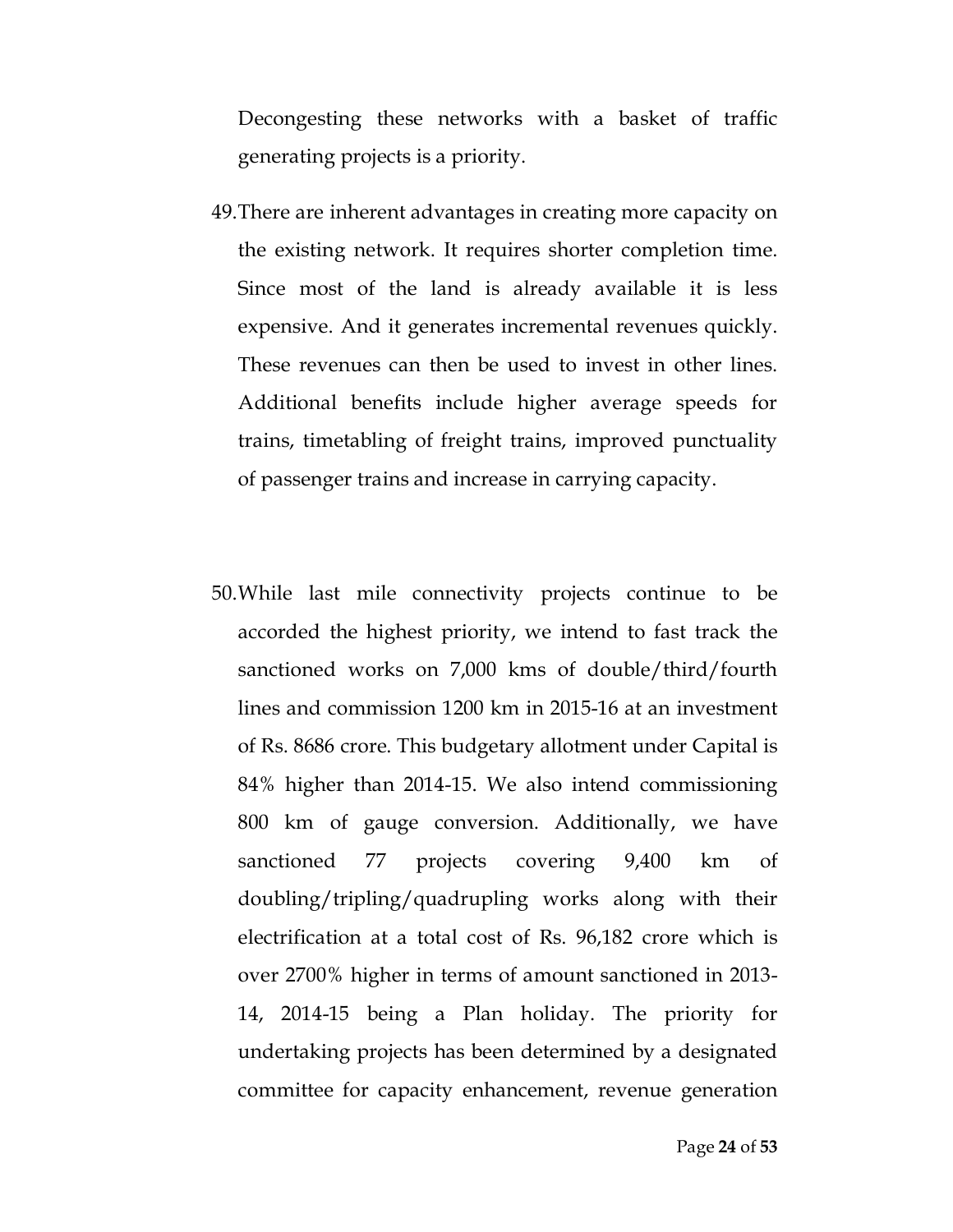and decongestion. Negotiations are on with financial institutions for funding of these projects through extrabudgetary resources. Hon'ble Members would be happy to note that these projects cover almost all States.

- 51.Traffic facility works like construction of longer loops, creating smaller block sections, building by-pass lines, making crossing stations, augmenting terminals and removing permanent speed restrictions is our utmost priority. These are small expenditure works but they provide huge operating benefits in a short time to de-bottleneck and create additional capacity. In the year 2015-16 works with outlay of Rs. 2374 crore will be taken up.
- 52.Madam Speaker, Indian Railways is committed to provide rail connectivity to all the North-Eastern states. I am happy to announce that Meghalaya has been brought on the Railway map of India and direct connectivity to Delhi has been provided to Arunachal Pradesh. Further, the Barak Valley will be brought on broad gauge by March this year. The work for connecting the remaining states of this region is progressing well.
- 53.Indian Railways is committed for faster rail network growth in Jammu & Kashmir. The rail connectivity between Jammu region and the Kashmir valley through the Banihal tunnel provides all-weather connectivity with the

Page **25** of **53**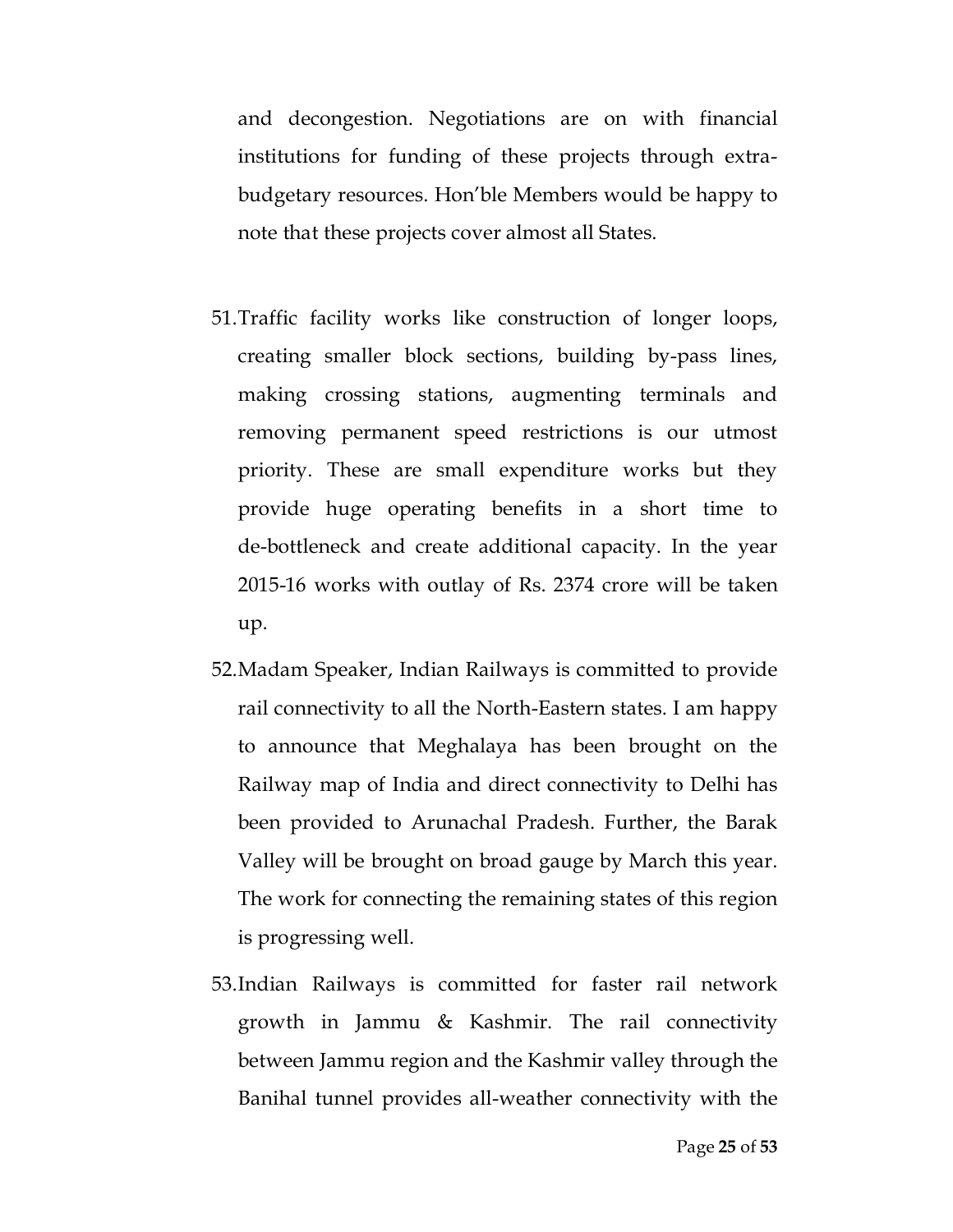rest of the country. The commissioning of Udhampur-Katra was like a dream come true for millions of pilgrims.

- 54.The implementation of two dedicated freight corridor projects on Eastern and Western routes is gathering pace. We will target to award 750 km of civil contracts and 1300 km of system contracts in 2015-16. Durgawati-Sasaram, a 55 km section of Eastern DFC is proposed to be completed in the current year. Preliminary Engineering cum Traffic Survey (PETS) for four other DFCs is in progress and will be completed this year. We intend to explore the idea of construction of DFC feeder routes through private participation.
- 55.In order to achieve fuel economy and also to enhance traffic output, it is necessary to accelerate the pace of Railway electrification. As against a sanction of 462 route kms in 2014-15, a length of 6,608 route kilometers has been sanctioned for 2015-16. This constitutes an increase of 1330% over the previous year.

## *Expansion of freight handling capacity*

56.Indian Railways must expand freight handling capacity in tandem with the expansion of freight carrying network capacity. We propose to set up a PSU – Transport Logistics Corporation of India (TRANSLOC), to develop common user facilities with handling and value-added services to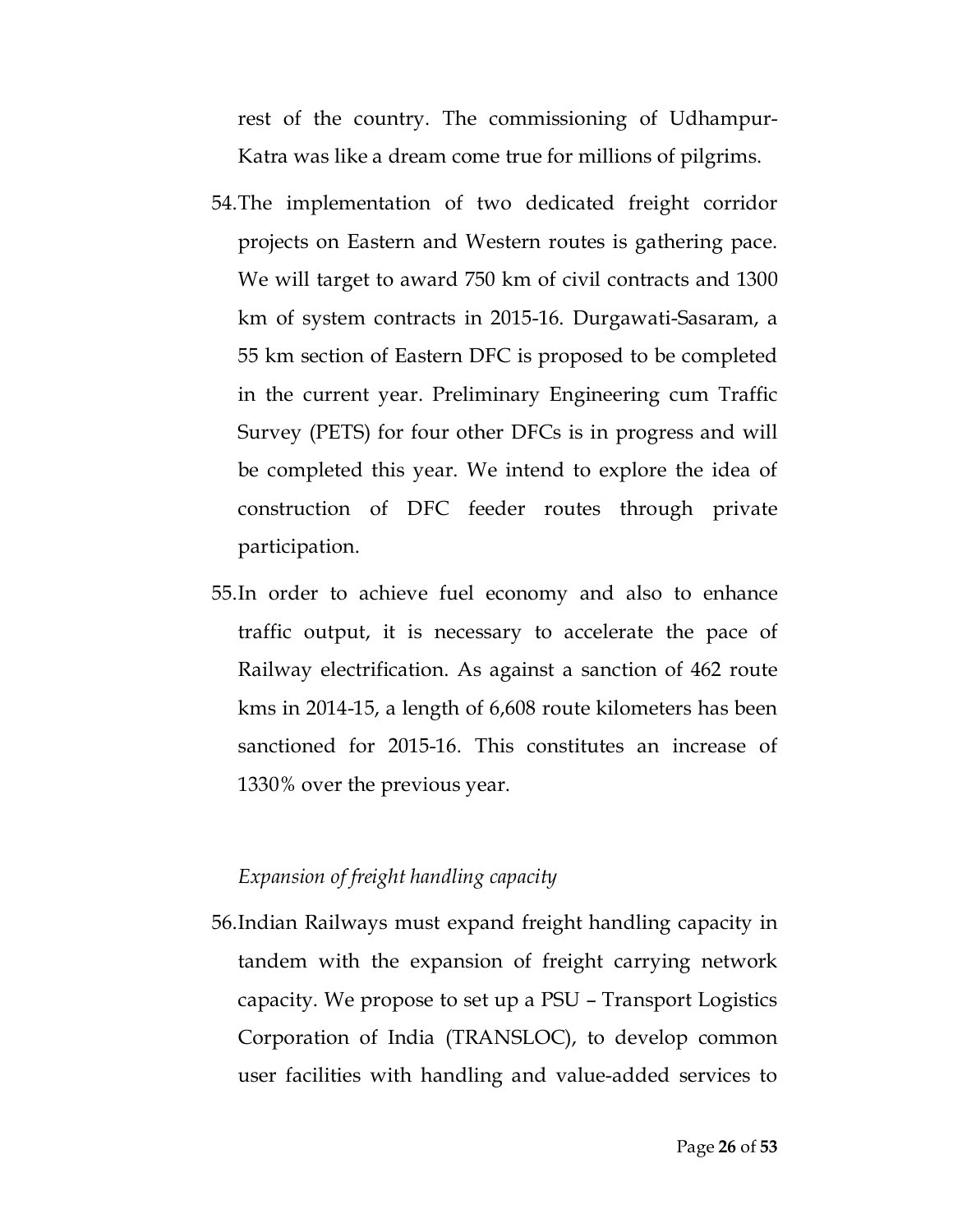provide end-to-end logistics solution at select Railway terminals through Public Private Partnerships. In the initial period, it has been proposed to upgrade 10 existing goods sheds of Indian Railways and develop 30 small multimodal logistic parks where Indian Railways has surplus land.

- 57.For the benefit of our farmers, a state of the art Perishable Cargo Centre is under completion at the Azadpur Mandi with a scientific banana-ripening Centre. We have taken steps to develop the air cargo sector to facilitate and integrate the movement of air cargo between ICDs and the gateway airports.
- 58.To facilitate the rapid development of a network of Private Freight Terminals (PFT), a policy was issued in 2010 and revised in 2012 to invite private investment in this space. Certain issues have emerged which are discouraging further investments in PFTs. We intend to address these urgently so that the proliferation of these terminals is not hampered. We will, in the next three months, review the Wagon Leasing Scheme, Special Freight Train Operator Scheme, Private Freight Terminal Scheme and Liberalised Wagon Investment Scheme for making them more liberal, broad-based and attractive to our partners from the private sector. We will also consider new and lighter design of wagons for better fuel efficiency and carrying capacity.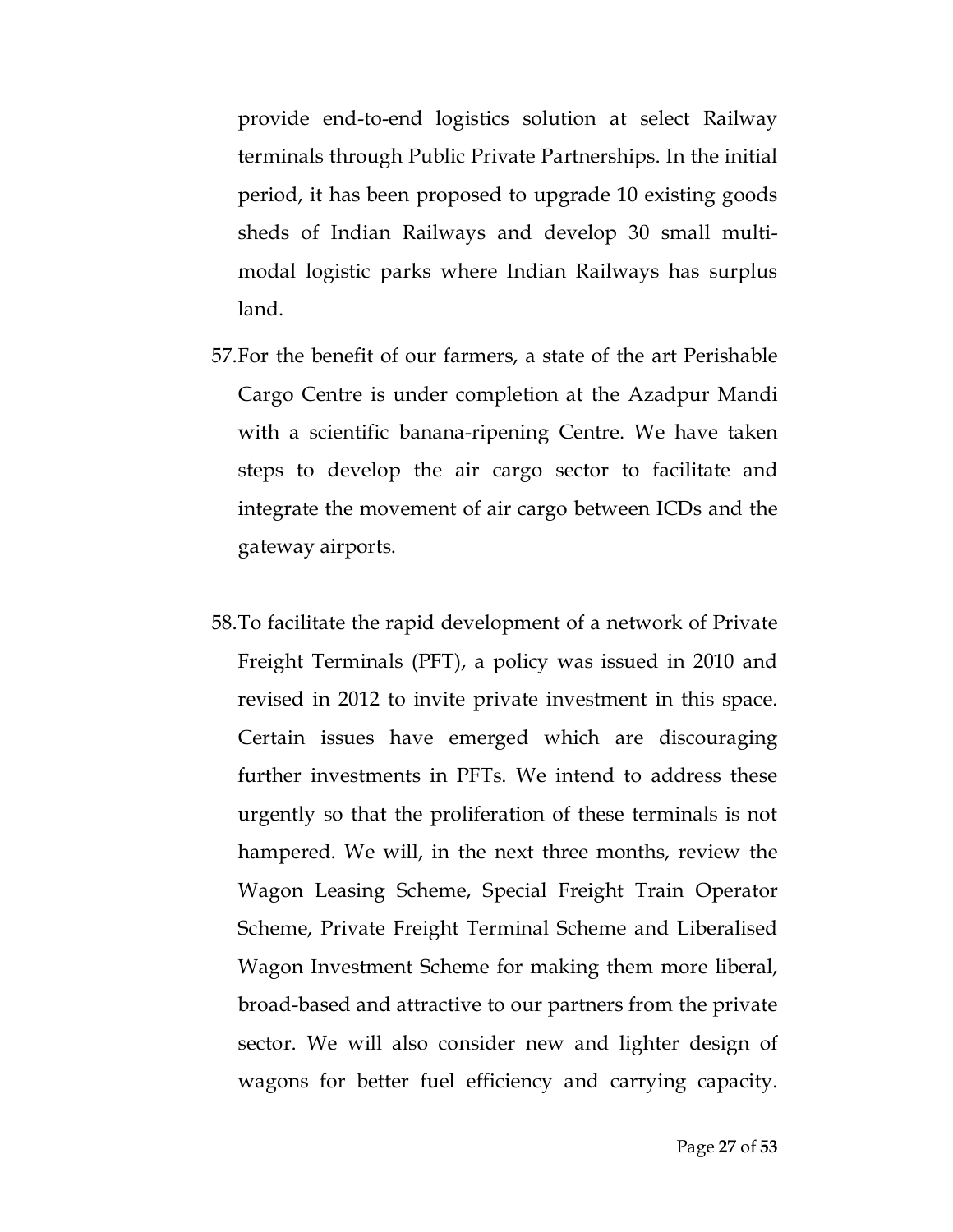Railways will also work out modalities to facilitate provision of spare Railway land and redundant goods sheds on nominal licence fee to private developers for development of such facilities.

- 59.In an effort to reduce empty flows of wagons, an Automatic Freight Rebate Scheme for traffic loaded in Traditional Empty Flow Direction has been launched in October 2014 as a pilot project on NF Railway and Southern Railway. We propose to launch the scheme on an all-India basis.
- 60.Long haul freight operations, where two or more freight trains are combined into a single train formation, will be used extensively. Towards this end, the construction of long loop lines will be expedited. Further, the pace at which distributed power systems are to be provided on locomotives deployed on long haul trains will be speeded up.

#### *Improving train speed*

61.The speed of 9 railway corridors will be increased from the existing 110 and 130 kmph to 160 and 200 kmph respectively so that inter-metro journeys like Delhi-Kolkotta and Delhi-Mumbai can be completed overnight. This will involve the upgradation of track including turnouts and rolling stock to higher standards as well as the adoption of improved methods of track recording, monitoring and maintenance.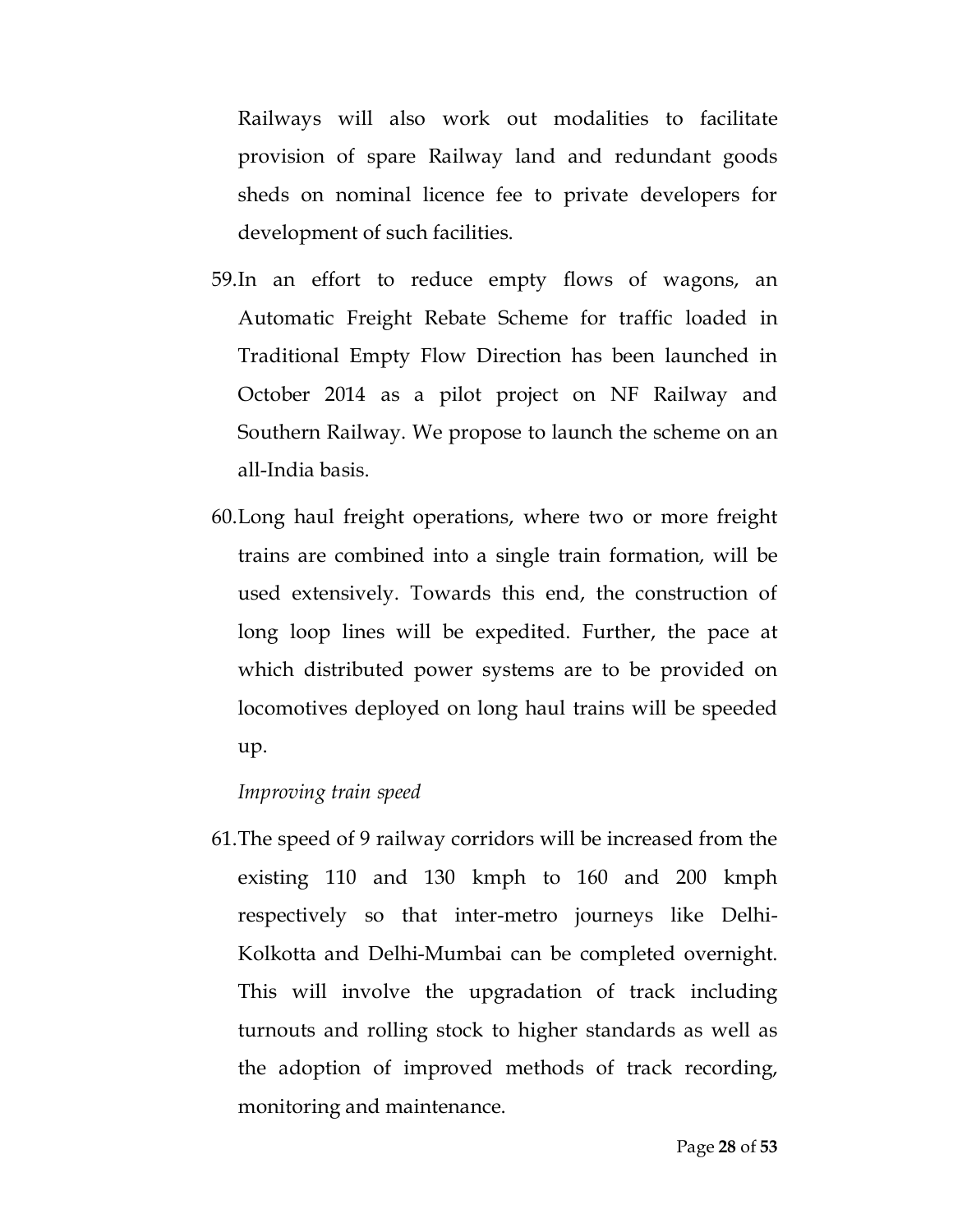The average speed of freight trains, both in empty and loaded conditions, will be enhanced. A policy of attaining speeds of 100 kmph for empty freight trains and 75 kmph for loaded trains is being put in place. In pursuit of the objective, to maximize loading in every train, the loading density on all major freight bearing routes of Indian Railways will be upgraded to 22.82 tonne axle loads.

## *Bullet train*

62.Madam, we will continue to pursue with vigour our special projects like High Speed Rail between Mumbai-Ahmadabad. The feasibility study for this is in advanced stage and report is expected by the mid of this year. Quick and appropriate action will be taken once the report is available with us. Regarding the other high speed routes on the diamond quadrilateral, studies are being commissioned.

## *Upgrading manufacturing capability*

63.The transformation of Railways offers huge opportunities for Make in India initiative. With increasing capacity, Indian Railways would require more locos, more wagons and more coaches. The 'Big ticket' manufacturing ideas include High Horse Power and green technology locomotives, commodity specific wagons like auto carriers, signaling systems and train protection systems and track laying and track maintenance machines. All this will result in creation of job opportunities.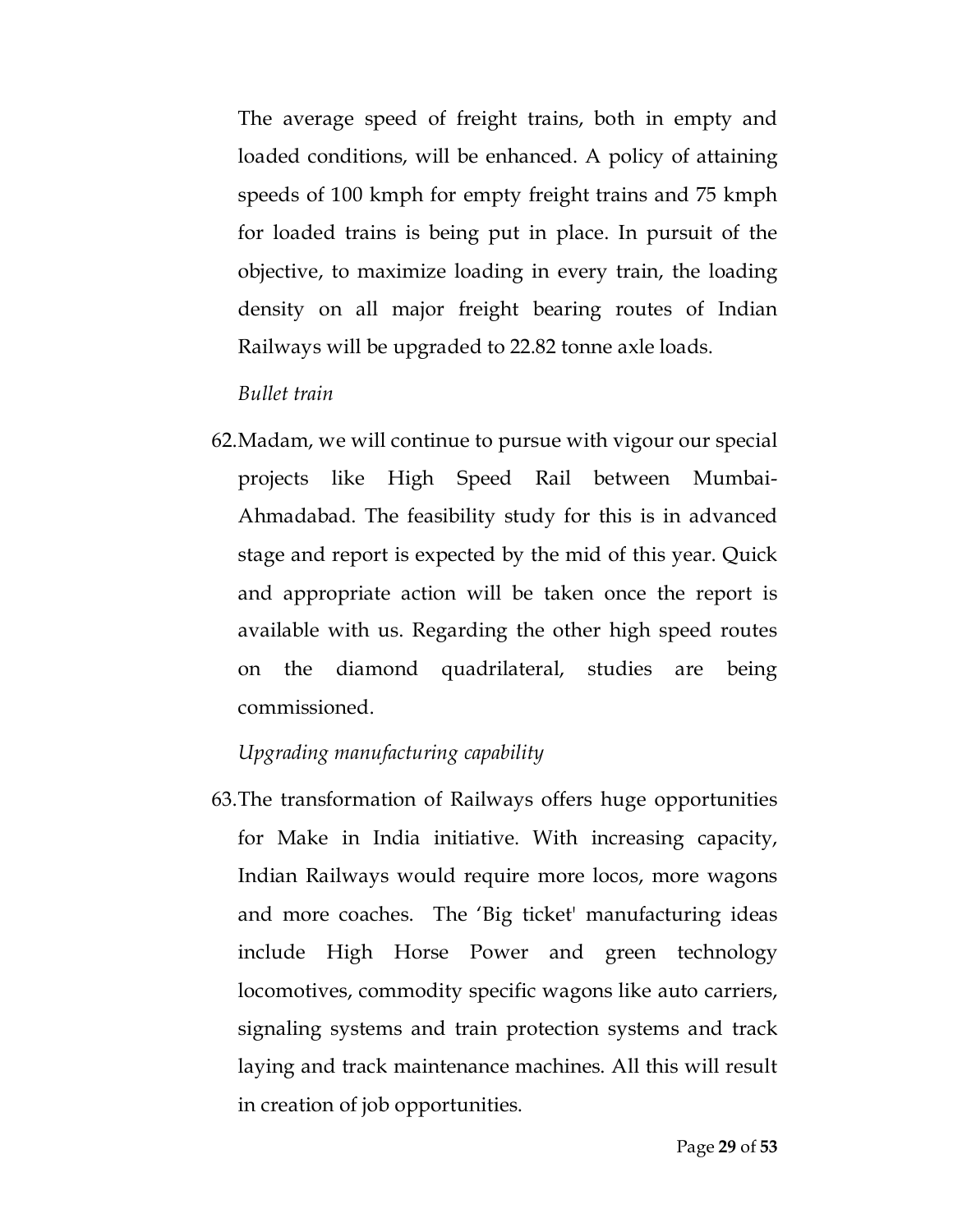64.Functioning of Indian Railways Production Units and Workshops would be reviewed with a view to providing them a cutting edge in the manufacture of their products. Measures for technological upgradation and enhancing productivity would be undertaken to make them selfsustaining. Spare capacity in these units can be used for external customers. We propose to get a study conducted to examine these issues.

## **D. Safety:**

- 65.Safety is of paramount importance. The loss of even a single life is too high a price to pay. I offer my deepest condolences to the families of all accident victims and Railway personnel who have sacrificed their lives in the line of duty. Indian Railways have safety concerns on account of unmanned level crossings, manned level crossings, derailments, collisions, and fire. An action plan is being prepared for each of these areas.
- 66.We are preparing a five-year corporate safety plan by June 2015 indicating annual quantifiable targets. We will examine all pending recommendations made by High Level Safety Review Committee headed by Dr. Kakodkar Committee by April 2015.
- 67.Our ultimate objective is to eliminate all unmanned level crossings by construction of Road over Bridges (ROBs) and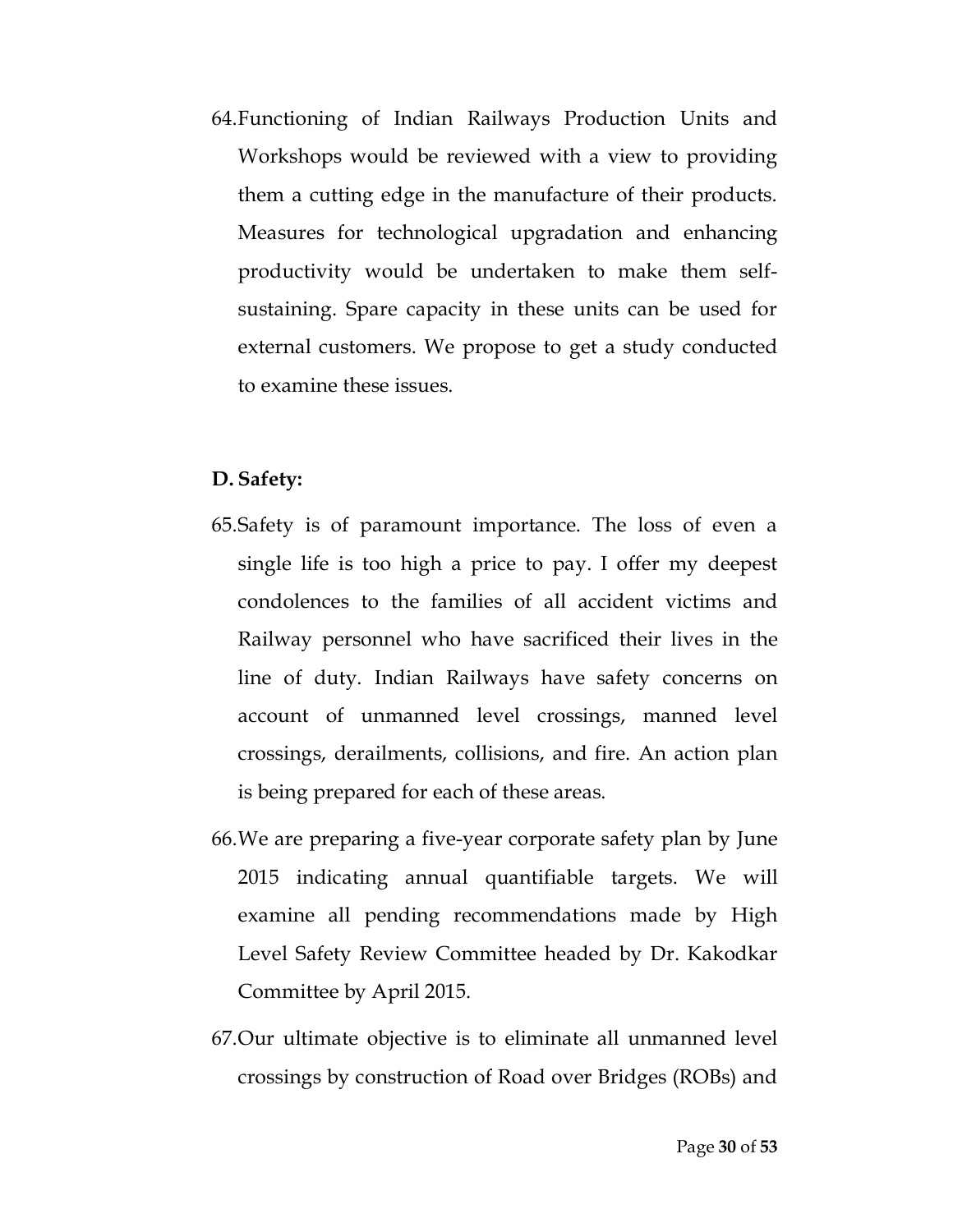Road under Bridges (RUBs). In the short term, RDSO has been asked to develop a suitable device with reliable power supply system based on theft-proof panels/batteries in consultation with Indian Space Research Organization, using geo-spatial technology for providing audio-visual warning to road users at unmanned level crossings. Further, a radio based signal design project has been taken up with IIT Kanpur for warnings at unmanned level crossing.

- 68.Keeping in view the critical need to facilitate the construction of ROB/RUB's, a web based application has been commissioned with user-friendly measures for online submission and approval of drawings within 60 days and an MOU has also been signed with the Ministry of Road Transport and Highways in this regard. I am happy to announce that in the next financial year 970 number of ROB/RUBs and other safety-related works to eliminate 3438 level crossings at a total Railway expense of Rs. 6,581 crore have been sanctioned. This is more than 2600% higher than the sanctioned number of ROBs/RUBs during the current year and the highest ever in recent times. These projects cover almost all States of our Union.
- 69.To prevent fire in coaches and also prevent coaches from climbing over each other during accidents, RDSO has been asked to develop new systems. We also propose to install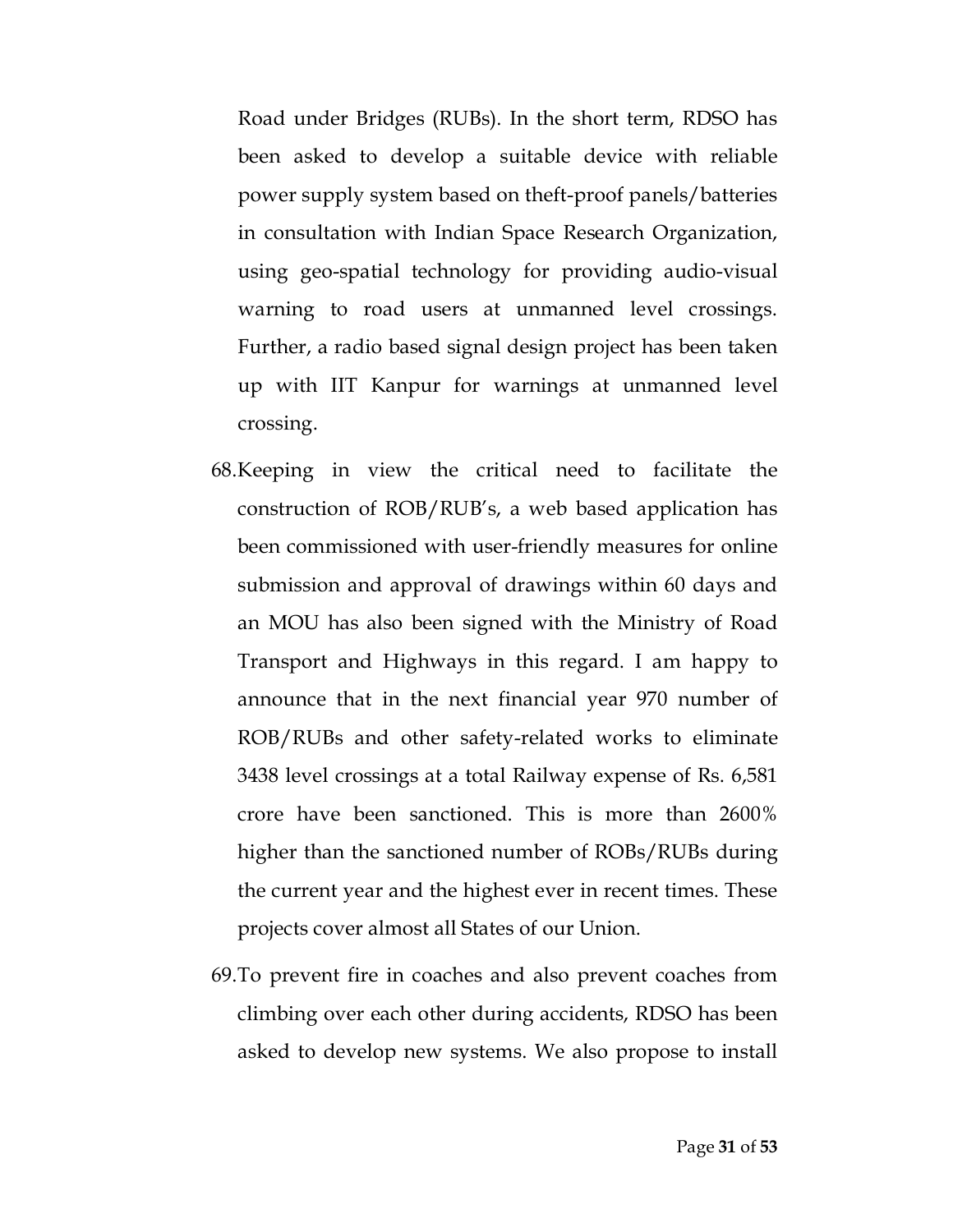Train Protection Warning System and Train Collision Avoidance System on select routes at the earliest.

70.To curb derailments, modern track structure consisting of sleepers and heavier rails are being used while carrying out primary track renewals. Better welding techniques would also be promoted. Further, analogue machines for testing of rails are being replaced with digital type machines, which are more reliable.

#### **E. Technology upgradation**

- 71.Every dynamic and thriving organization needs to innovate and re-invent its practices. In accordance with the vision of Hon'ble Prime Minister for Innovation, Technology Development and Manufacturing, we intend to set up an innovation council called "*Kayakalp*" for the purpose of business re-engineering and introducing a spirit of innovation in Railways.
- 72.We need to invest in fundamental and applied research for seeking solutions to rail-specific issues. We intend to set up a technology portal to invite innovative technological solutions.
- 73.We have decided to strengthen the RDSO into an organization of excellence for applied research. RDSO would collaborate with institutions of repute. We will set up in 2015-16 four Railway Research Centers in select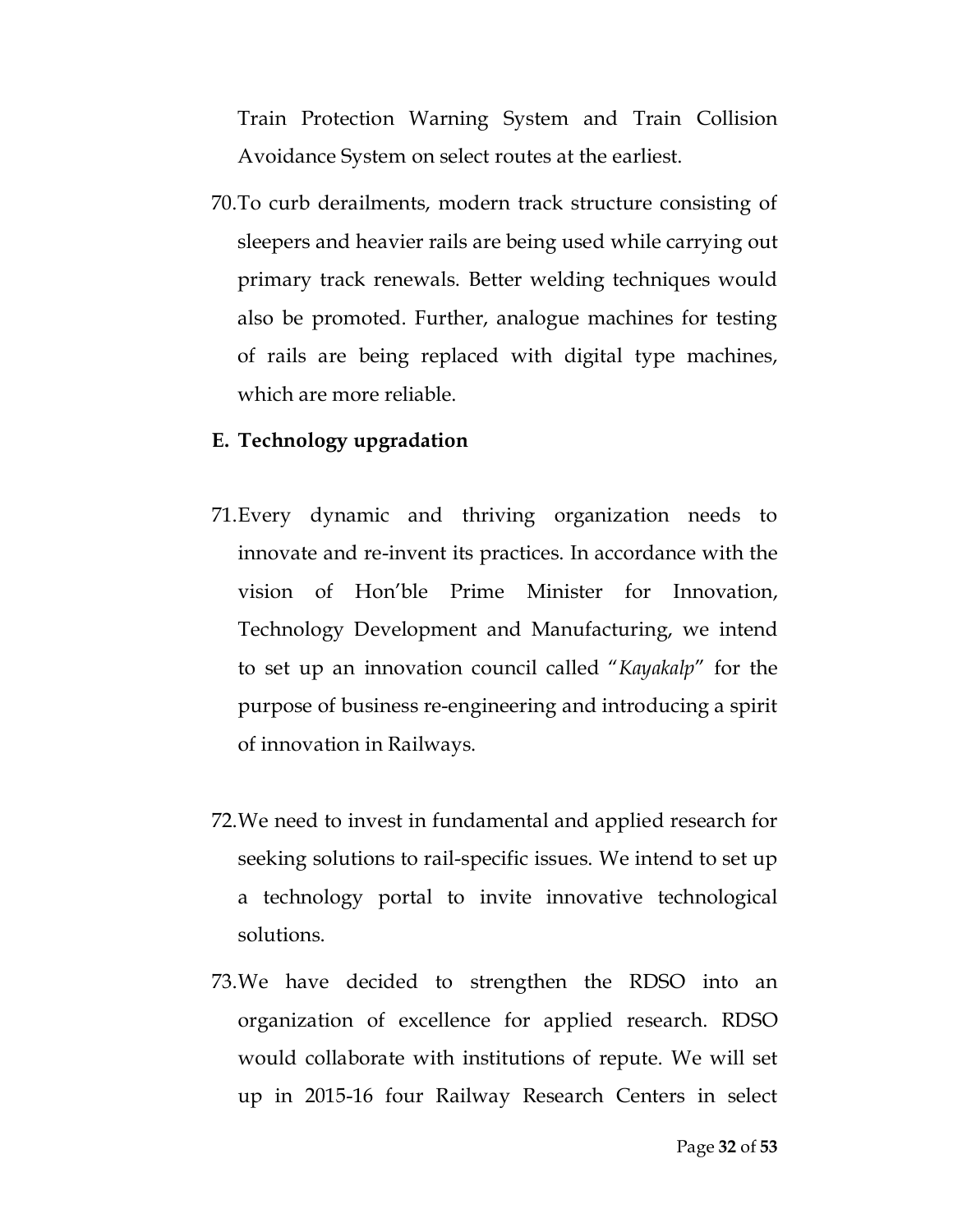universities for doing fundamental research. GOI has conferred Bharat Ratna on Pandit Madan Mohan Malaviya. To mark the centenary celebrations of Banaras Hindu University, we propose to set up 'Malaviya Chair' for Railway Technology at IIT (BHU), Varanasi. This Chair will help in development of new materials to be used in all assets of Railways.

- 74.A consortium of Ministry of Railways, Ministry of Human Resource Development, Ministry of Science And Technology and Industries on an Investment Sharing Model is being set up as part of Technology Mission for Indian Railways to take up identified Railway projects for research.
- 75.We will shortly unveil an IT vision for the Railways. Online information on latest berth availability on running trains, an integrated mobile application including station navigation system, etc. will be made available. Customer friendly freight movement initiatives such as introduction of bar coded/RFID tracking of parcels and freight wagons, automated parcel warehouses, customer relationship management system, etc., will be undertaken. There will be an integration of train control and asset management applications.
- 76.IR proposes to move from preventive to predictive maintenance. It is proposed to explore the possibility of completely mechanized integrated track maintenance,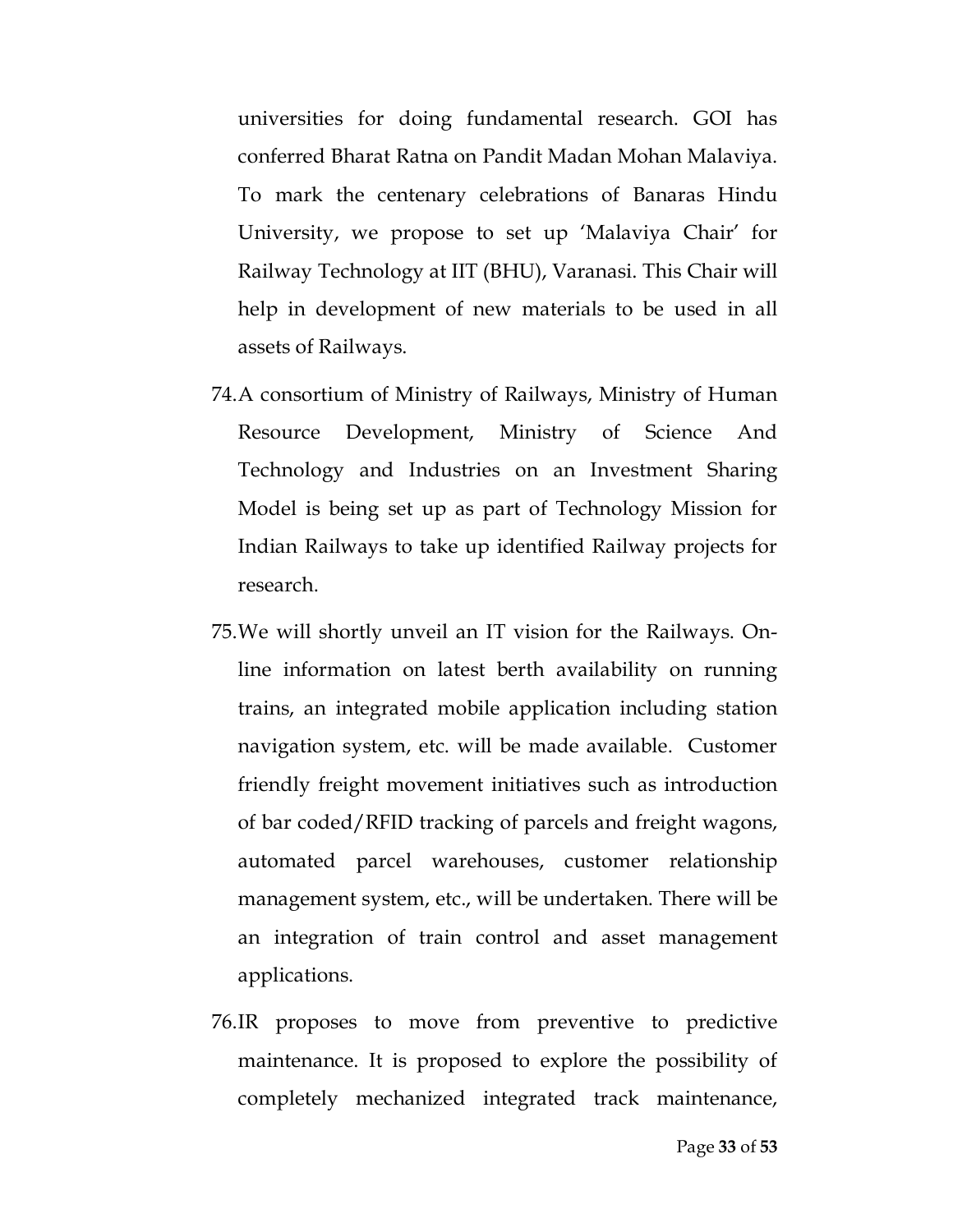which could bring in more efficiency. We intend to bring in state of the art equipment for even routine examination of tracks.

## **F. Partnerships for development**

- 77.We will revamp the existing PPP cell in the Ministry to make it more result oriented. PPP will help in creating more jobs in the economy besides augmenting capital for improving Railways.
- 78.Railways have launched new Model Concession Agreements recently for many of the participative models, and guidelines for this have been issued. Projects for rail connectivity to many ports and mines are being developed under participative models. Standardisation of contractual framework that ensures a level playing field, simplification of procedures and consistency of policy will be ensured.
- 79.Technology intensive and complex projects like speed raising and station redevelopment require lot of handholding by a specialized agency in terms of preparatory work, exploring technology options and managing bid processes. Indian Railways have signed in the past MOUs for technical cooperation with number of foreign railways or their entities. We propose to launch "Foreign Rail Technology Cooperation scheme", in order to achieve the higher quality service for our nation.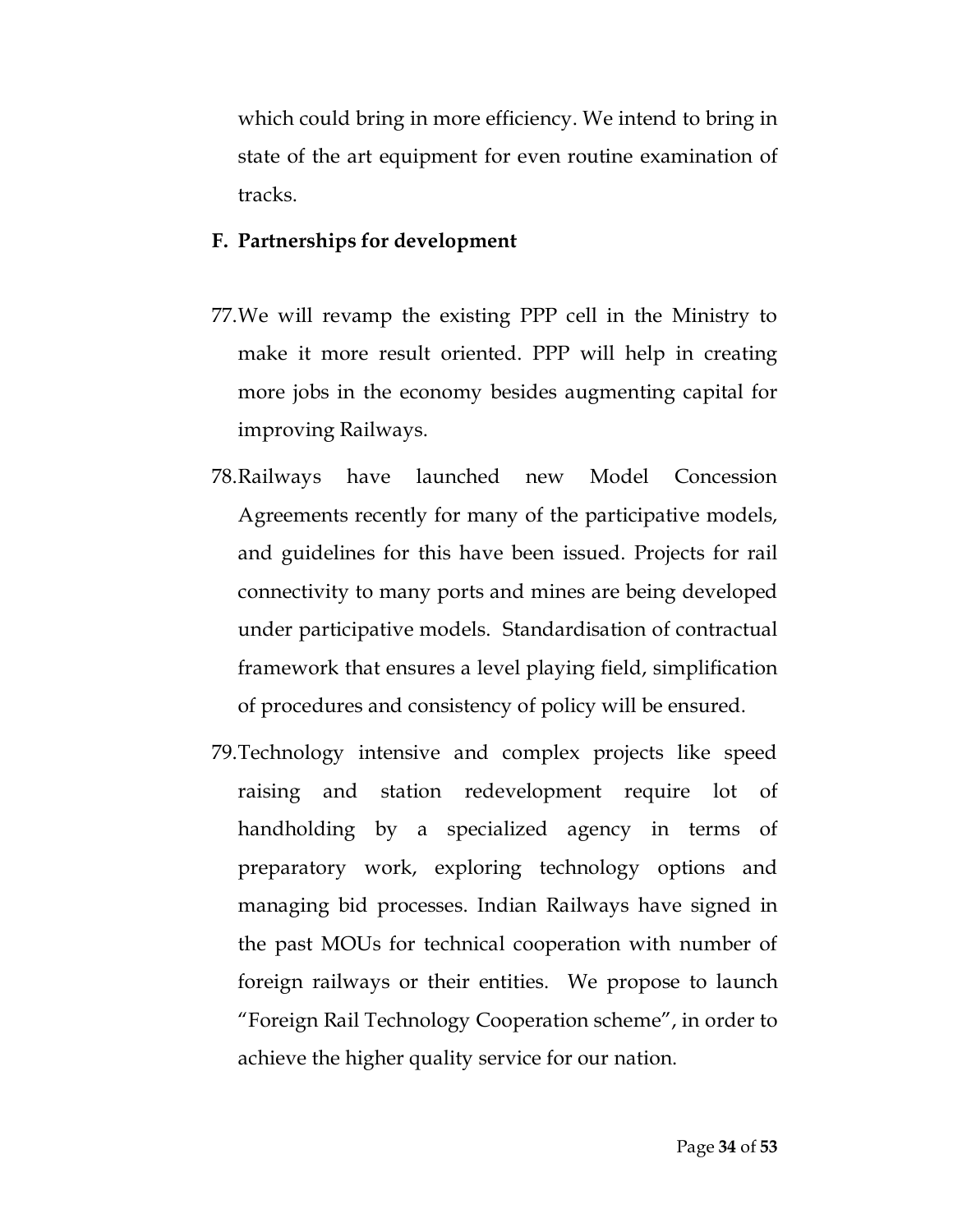- 80.The suburban rail networks are the lifeline for metro cities of Mumbai, Kolkata and Chennai. To meet growing demand there is an urgent need for integrated transport solutions. We will work with all states towards this end. We propose to take up MUTP III for Mumbai.
- 81.Expansion of railway network to remote and backward areas serves as an engine for growth and brings overall socio-economic development in the region. We propose to set up joint ventures with States for focused project development, resource mobilization, land acquisition, project implementation and monitoring of critical rail projects. I am happy to share that most of them have conveyed their acceptance to our proposal.
- 82.Railways have a big shelf of projects, which require to be executed at a fast pace. The expertise of Railways PSUs will be used by leveraging their balance sheets to expedite the completion of identified projects within specified time lines and to undertake a higher volume of activities.
- 83.It is also proposed to set up JVs with our major public sector companies who are our customers for meeting their requirements of new lines. Such focused execution of works will ensure faster completion and ultimately provide the much needed path for them to transport their produce and at the same time generate revenues for Railways.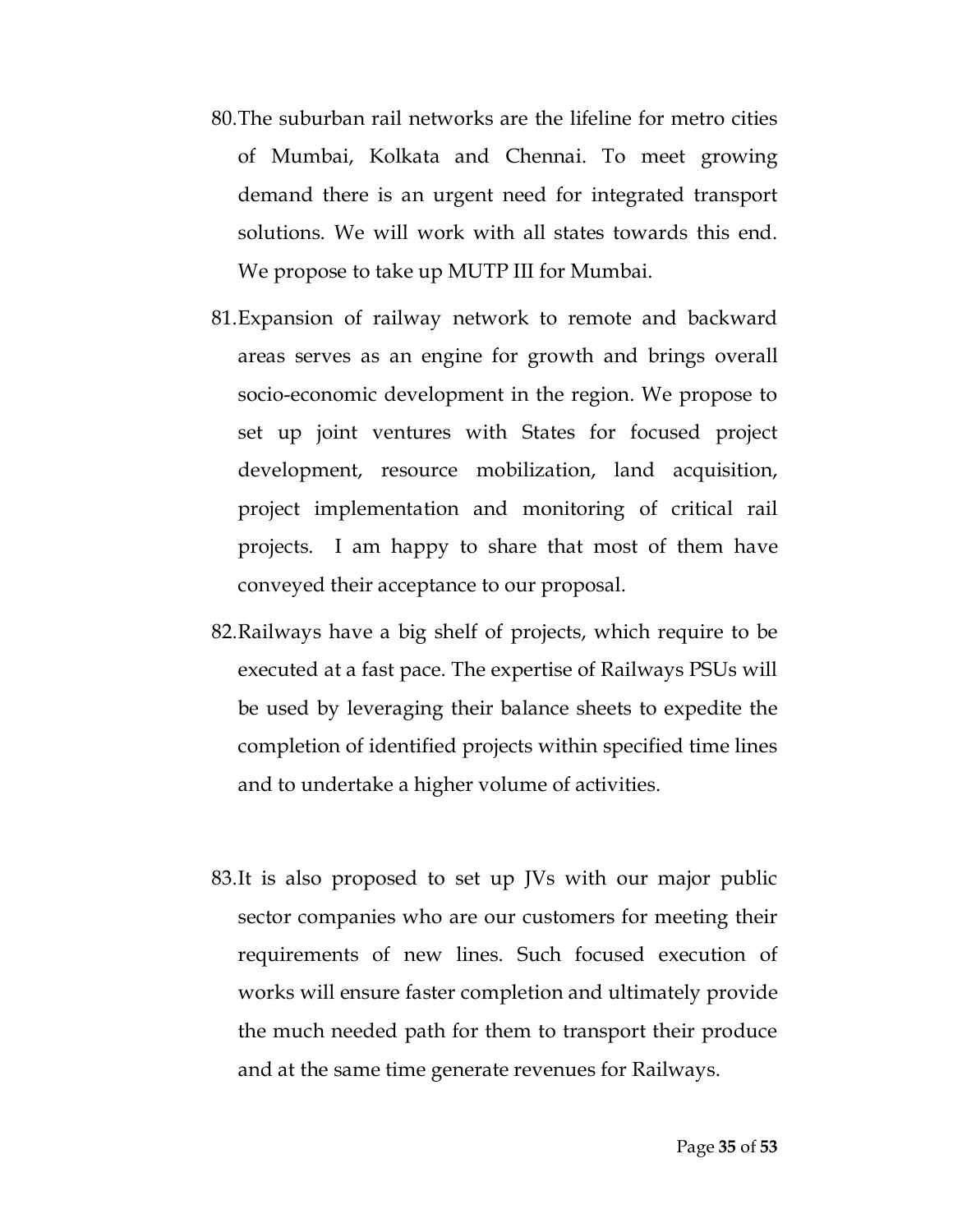#### **G.Improvements to Management Processes and Systems**

- 84.Madam Speaker, for the delivery of the action plan, Indian Railways will require new governance structures, new delivery mechanisms, extensive management reforms and transparency across the board. For quick decision-making I have already delegated the power in respect of stores and works tenders to General Managers. I intend to further delegate, de-centralise and de-regulate. Rules and regulations governing freight business will be simplified and made more customer friendly. For example, we have abolished the system of obtaining Rail Transport Clearance from the Ministry. We also intend simplifying the entire process of construction of private sidings.
- 85.Delegation and empowerment should be accompanied with accountability and responsibility and also monitoring from the apex to ensure that the organisation's objectives are being met. Towards this end, we propose to get a systems audit conducted for review of all processes and procedures being followed in Zonal Railways.
- 86.An exercise in identification of global benchmarks for key operating and maintenance activities is being carried out.
- 87.We intend to improve upon the existing appraisal mechanism for the selection of projects and introduce simulation tools for project planning and decision-making.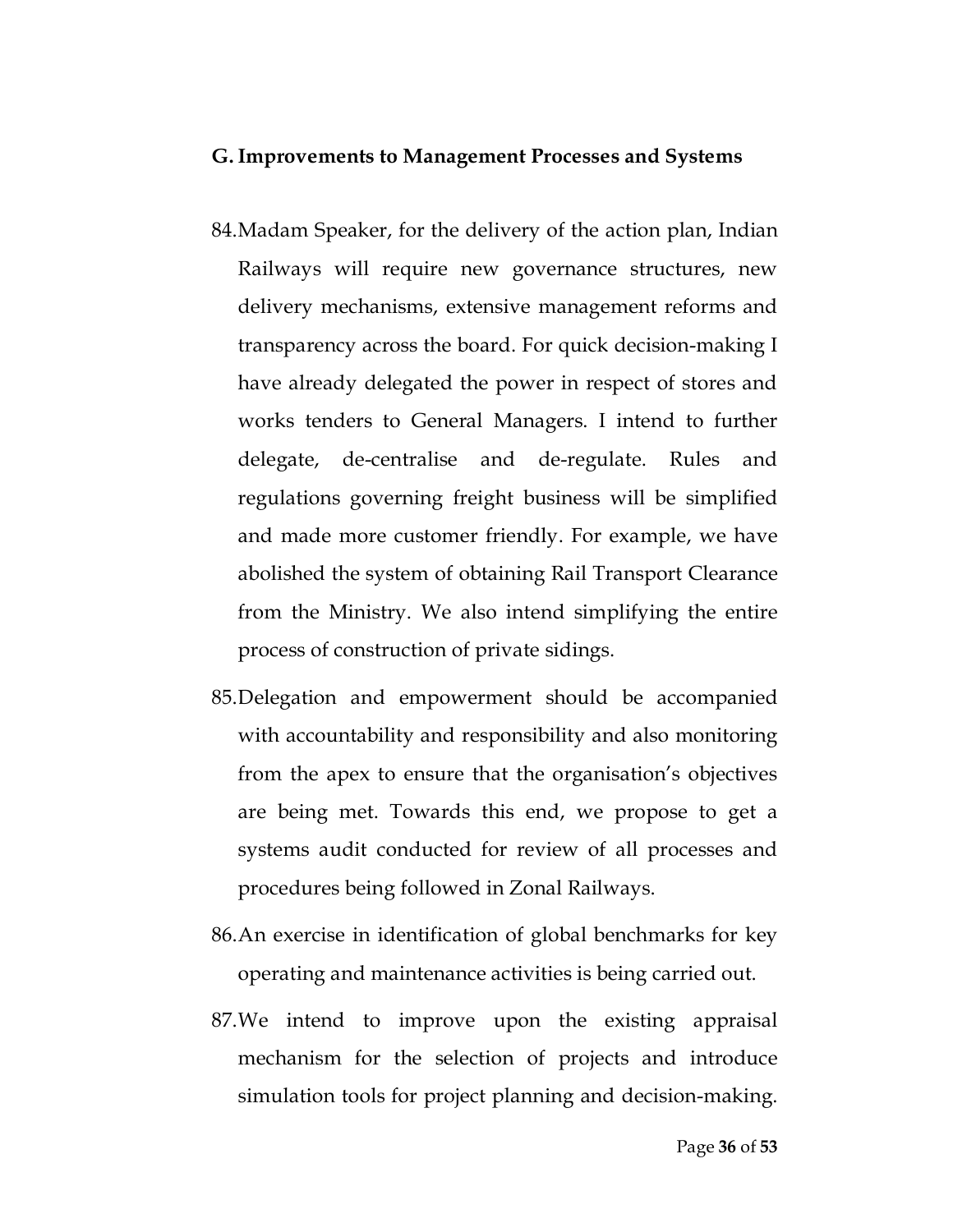Further, it is proposed to introduce the EPC system of contracting all over Indian Railways with a view to timely completion of projects.

- 88.Madam Speaker, we have limited resources and thus must ensure that all public expenditure results in an optimal outcome. We, therefore, intend to set up a working group to modify the present system of accounting, to ensure tracking of expenditure to desired outcomes. The data on costing would be available online including costs incurred on constructing, augmenting, maintaining and operating railway lines. This would also help in undertaking post commissioning evaluation studies.
- 89.We also propose to have the train operations audited with a view to increasing productivity and bringing in transparency.
- 90.We are also proposing to expand paperless working in our material management system. In line with focus on ease of doing business, we will digitally integrate our vendors through Vendor Interface Management System to provide single window interface to vendors.

### **H. Resource Mobilisation**

91.Madam Speaker, IR today is resource-light. This is unsustainable. Let alone capital investment, there is not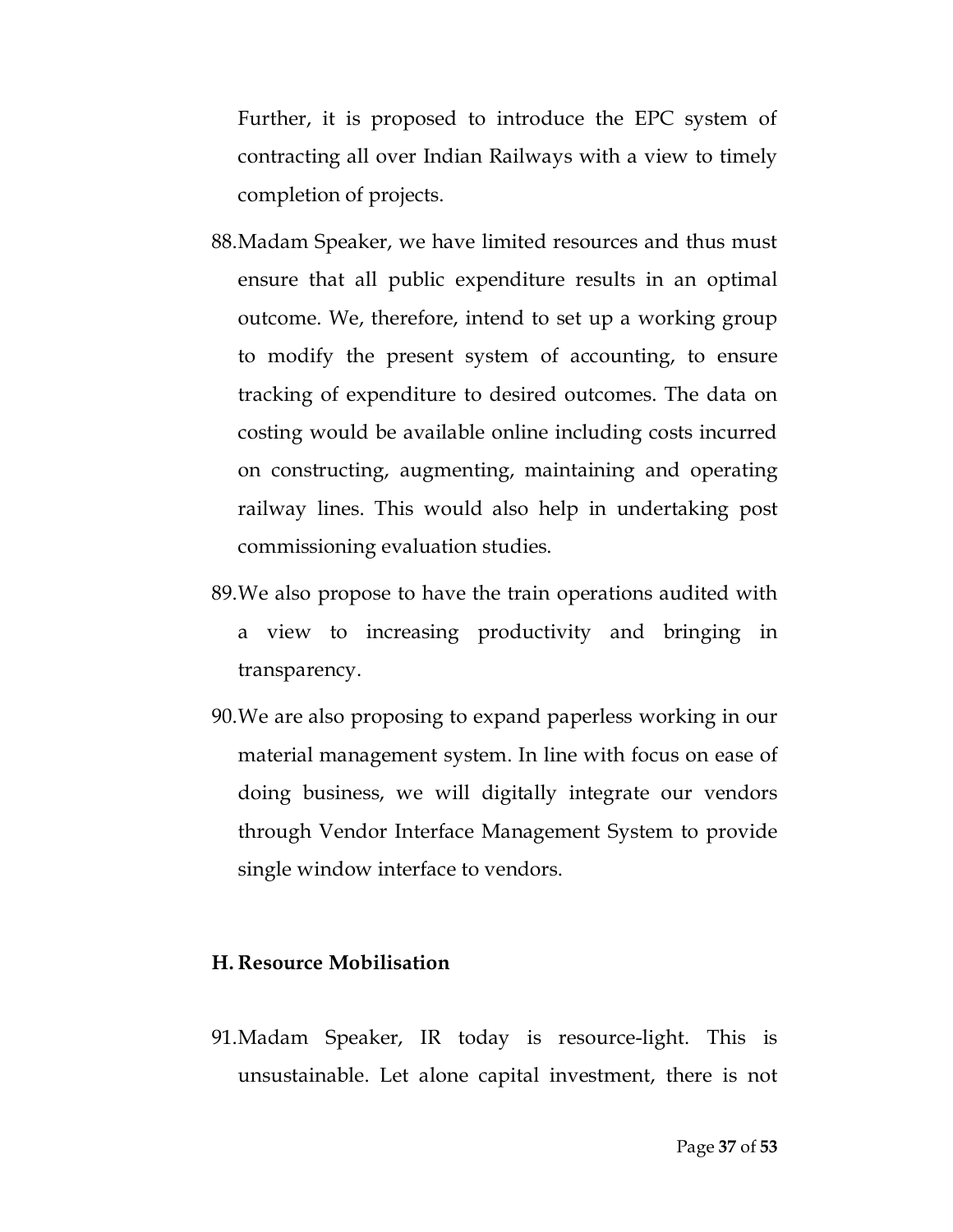even enough for depreciation. Conventionally, we have looked for Gross Budgetary Support from the Union Government. But this is business as usual. This is neither viable nor necessary.

- 92.First, the Union government's financial resources are themselves over-stretched. Second, internal generation of resources will pick up once the Railway reforms start, GDP growth occurs and the Railways begin to attract traffic that has moved elsewhere, especially to the road transport sector. Third, for remunerative projects, it should be possible to generate resources through market borrowings, routed through partnerships with Railway PSUs and IRFC. Fourth, there are several areas where resources can be generated through PPP. Fifth, moving away from debt, some projects can be equity-driven, through partnerships with State governments. All these lead to a simple proposition. One can leverage the resources one possesses better.
- 93.The size of the Plan Budget has gone up by 52% from Rs. 65,798 crore in 2014-15 to Rs. 1,00,011 crore in 2015-16. Support from the Central Government constitutes 41.6% of the total Plan Budget and Internal generation 17.8 %. In view of the fact that it would be a challenging task to initiate the mobilization of extra-budgetary resources, it is proposed to set up a Financing Cell in the Railway Board,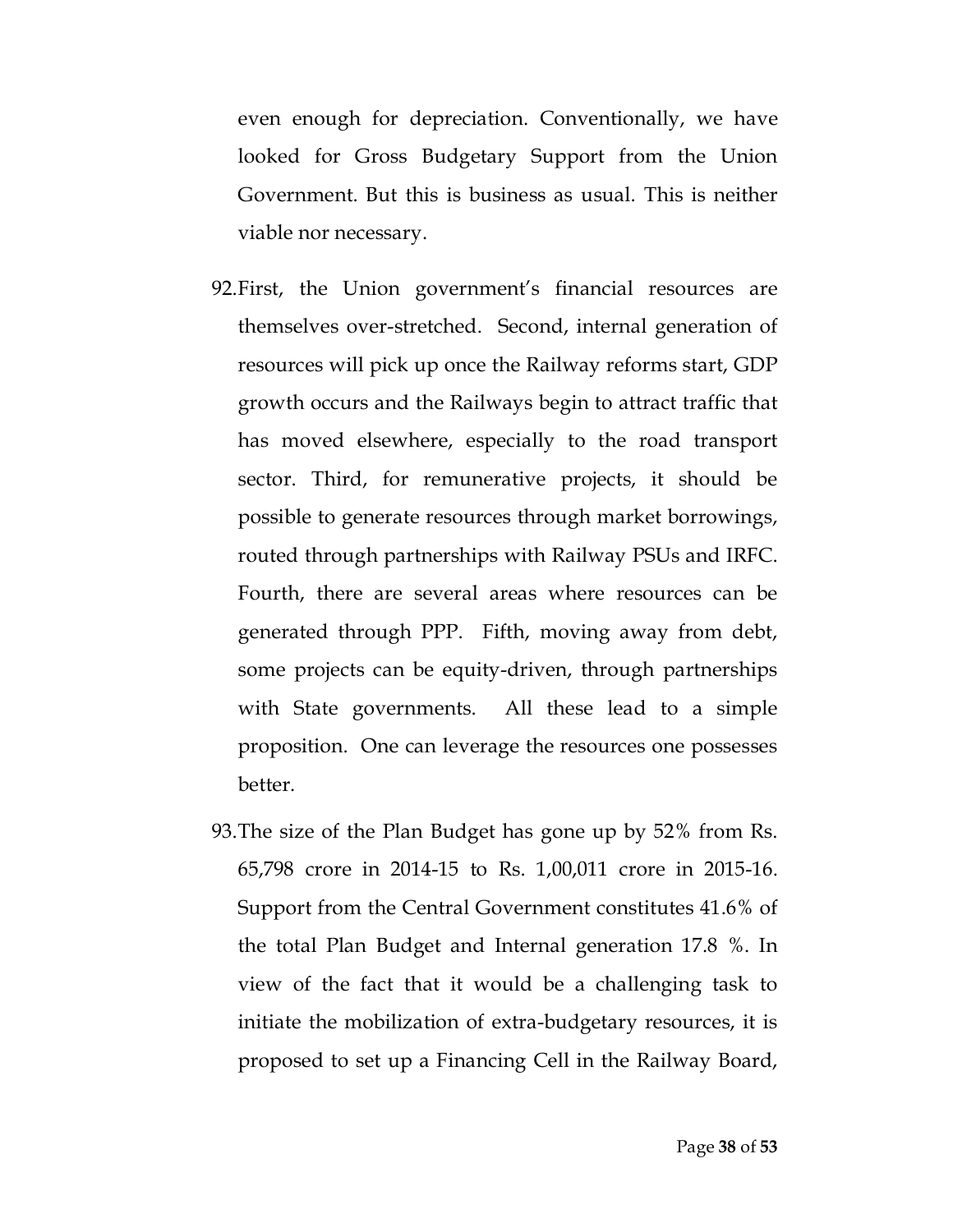which would seek the benefit of advice from experts in this field.

- 94.For financing remunerative projects through market borrowings, it is intended to tap low cost long term funds from insurance and pension funds, multi-lateral and bilateral agencies which can be serviced through incremental revenues. Railways will create new vehicles to crowd in investment from long-term institutional investors and other partners. These may include setting up an infrastructure fund, a holding company and a JV with an existing NBFC of a PSU with IRFC, for raising long term debt from domestic as well as overseas sources, including multilateral and bilateral financial institutions that have expressed keen interest in working closely with Railways in this endeavor. We will monetize our assets rather than sell them.
- 95.I wish to state that encroachment on Railway land is a serious issue. To counter this, digitized mapping of land records has been initiated and responsibility will be fixed on officials for any encroachments.
- 96.Madam Speaker, we are drawing up a comprehensive policy to tap the latent advertising potential. The new strategy would harness all avenues including offering stations and trains for corporate branding.
- 97.We are launching a Coastal Connectivity Program this year where Railways in partnership with the concerned ports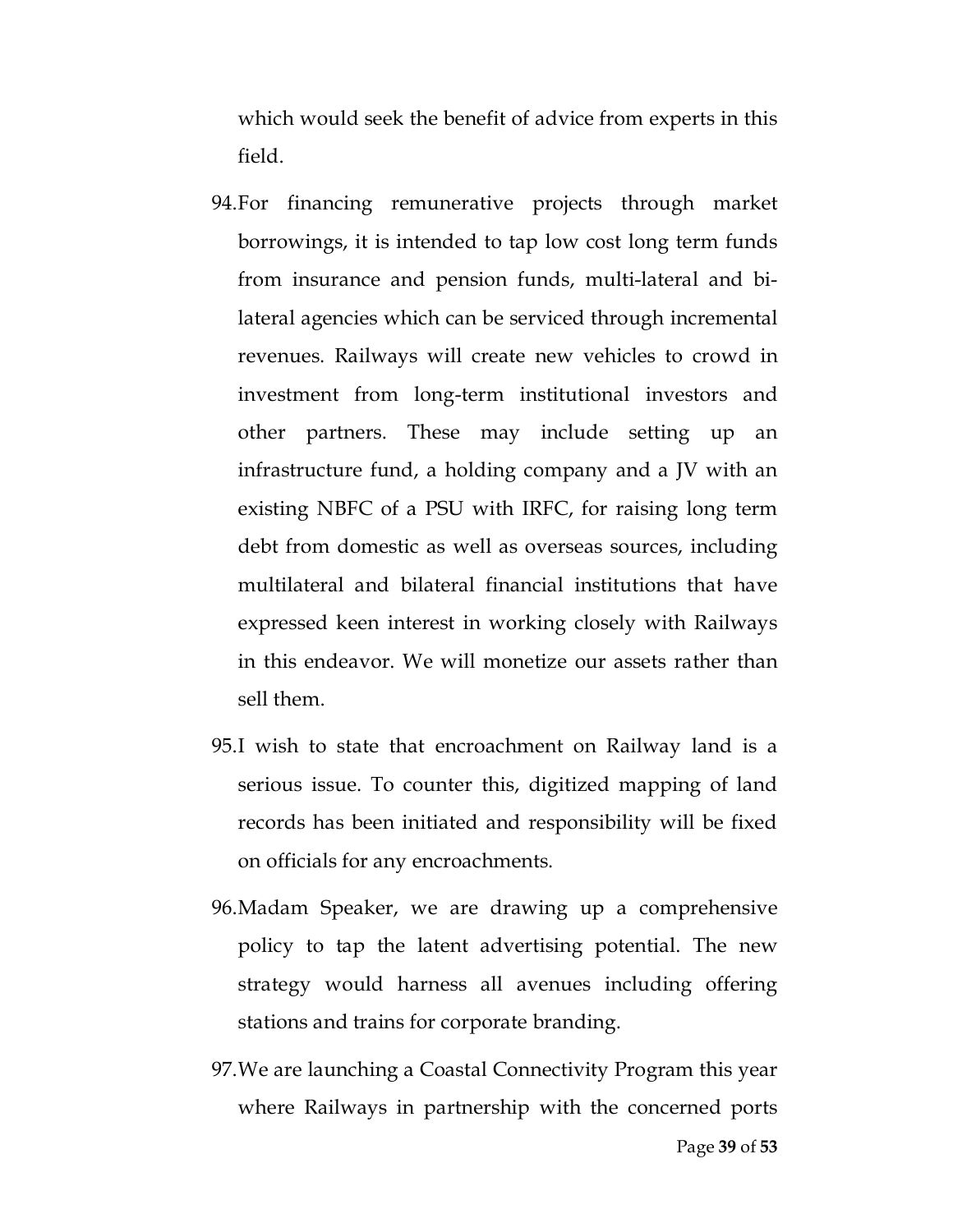will deliver rail connectivity to Nargol, Chharra, Dighi, Rewas and Tuna. This programme is expected to mobilize investments of approximately Rs 2000 crore.

- 98.We propose to launch projects worth Rs 2500 crore through BOT/ Annuity route. These include Wardha- Nagpur 3rd line, Kazipet-Vijaywada 3rd line, Bhadrak –Nargundi 3rd line and Bhuj- Nalia Gauge Conversion.
- 99.Scrap disposal policy of the Indian Railways will be reviewed for speedier scrap disposal.

#### **I. Human Resources**

- 100. I strongly believe that the workforce of Indian Railways is its strength. To prepare them for the future and for enhancing organizational performance, systematic Human Resource Audit would be undertaken. As part of the focused Human Resource strategy, measures would be adopted to raise employee productivity in line with global standards. It is also proposed to pursue creation a separate accounting head for HRD and develop ERP based Human Resource Management System.
- 101. Our frontline staff is the first point of contact with the public. We intend to start a special training module on soft skills for them so that our customers feel welcomed. Training in yoga will be imparted to our staff, especially from RPF.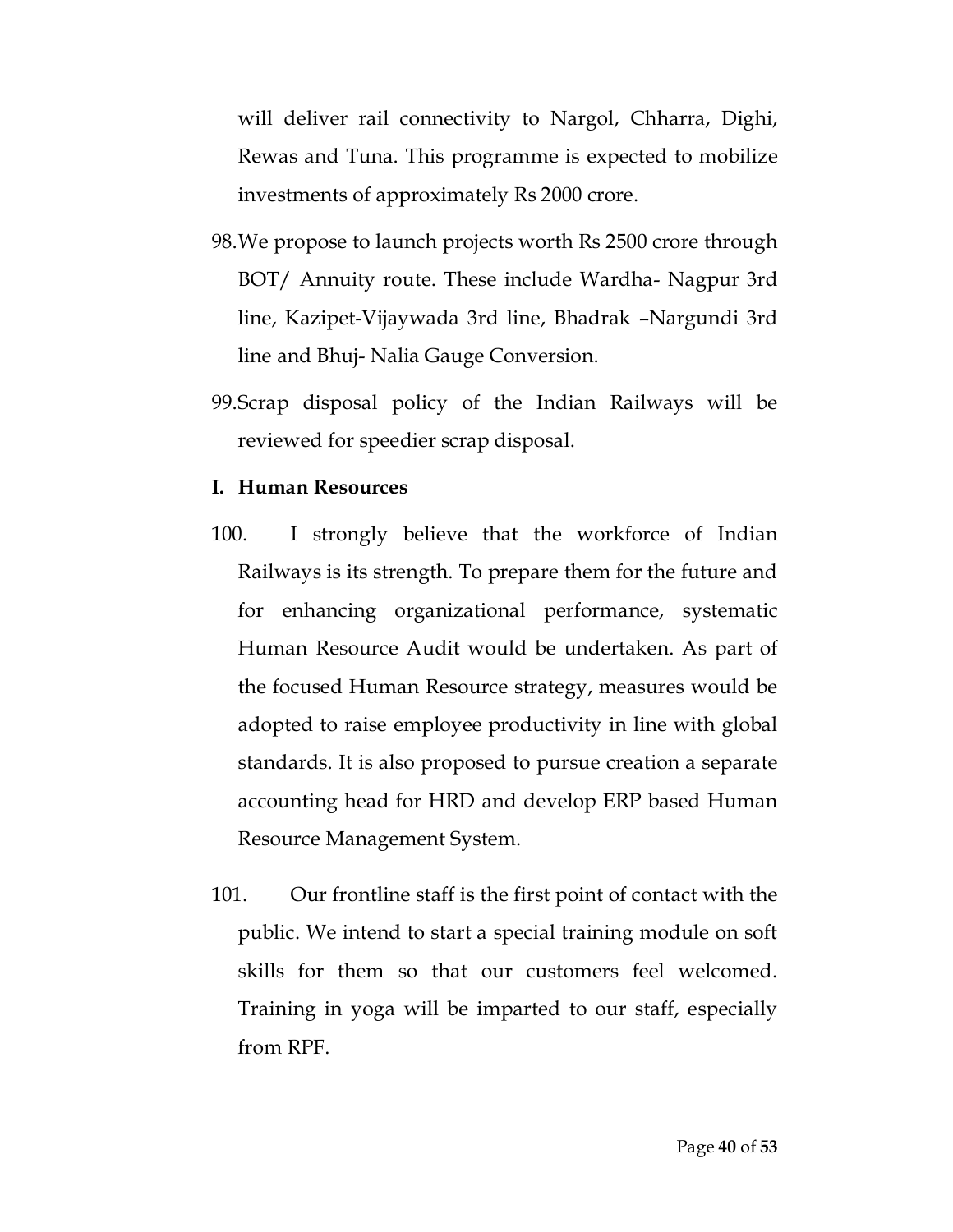- 102. We are in the process of setting up a full-fledged University during 2015-16.
- 103. We will take up the work of repair of staff quarters and also of RPF barracks. We will also improve the delivery of health services to our employees. For the recreational pursuit of our staff we have decided to upgrade four Holiday Homes, to begin with.

#### **J. Energy and sustainability**

- 104. Madam Speaker, we have set up an Environment Directorate in Railway Board to give increased focus and thrust on environment management.
- 105. Indian Railways is the largest consumer of electricity and thus has substantial potential for reducing energy consumption through various energy conservation measures. Thrust will also be given for adoption of energy efficient LED luminaries, appliances, etc. as a part of an energy conservation drive. A detailed energy audit will reveal huge potential for energy saving.
- 106. Although a bulk consumer, Railways pays extremely high charges for traction power. It is proposed to procure power through the bidding process at economical tariff from generating companies, power exchanges, and bilateral arrangements. This initiative is likely to result in substantial savings of at least Rs. 3,000 crore in next few years.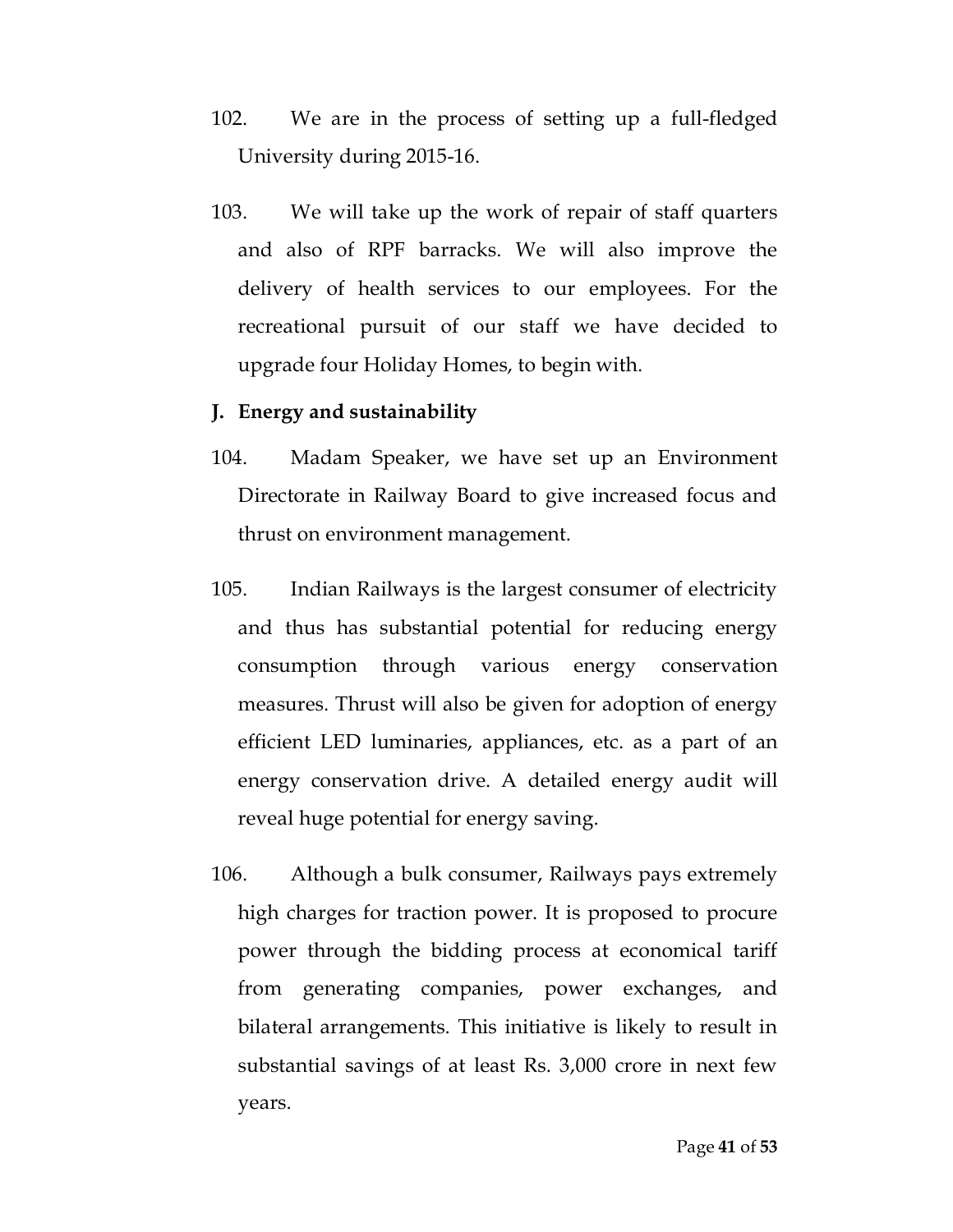- 107. To reduce dependence on fossil fuels, it is intended to expand sourcing of Solar Power as part of the Solar Mission of Railways. Work is in full swing at the solar power plant at Katra station and is slated for completion in March 2015. Further, 1000 MW solar plants will be set up by the developers on Railway/private land and on rooftop of Railway buildings at their own cost with subsidy/viability gap funding support of Ministry of Non-Renewable Energy in next five years.
- 108. We have launched a mission for water conservation. Water recycling plants will be set up at major water consumption centres after conducting water audit. Expansion of water harvesting systems will also continue.
- 109. All our workshops are in the process of getting accredited for environment management. This will be extended to the loco-sheds, and major coaching and wagon maintenance depots.
- 110. Madam Speaker, the House will be happy to note that CNG based DEMUs have been introduced on Northern Railway and it is proposed to convert 100 DEMUs to dual fuel – CNG and diesel. Locomotives running on LNG are also currently under development.
- 111. We are making efforts to bring noise levels of locos at par with international norms. We will demonstrate our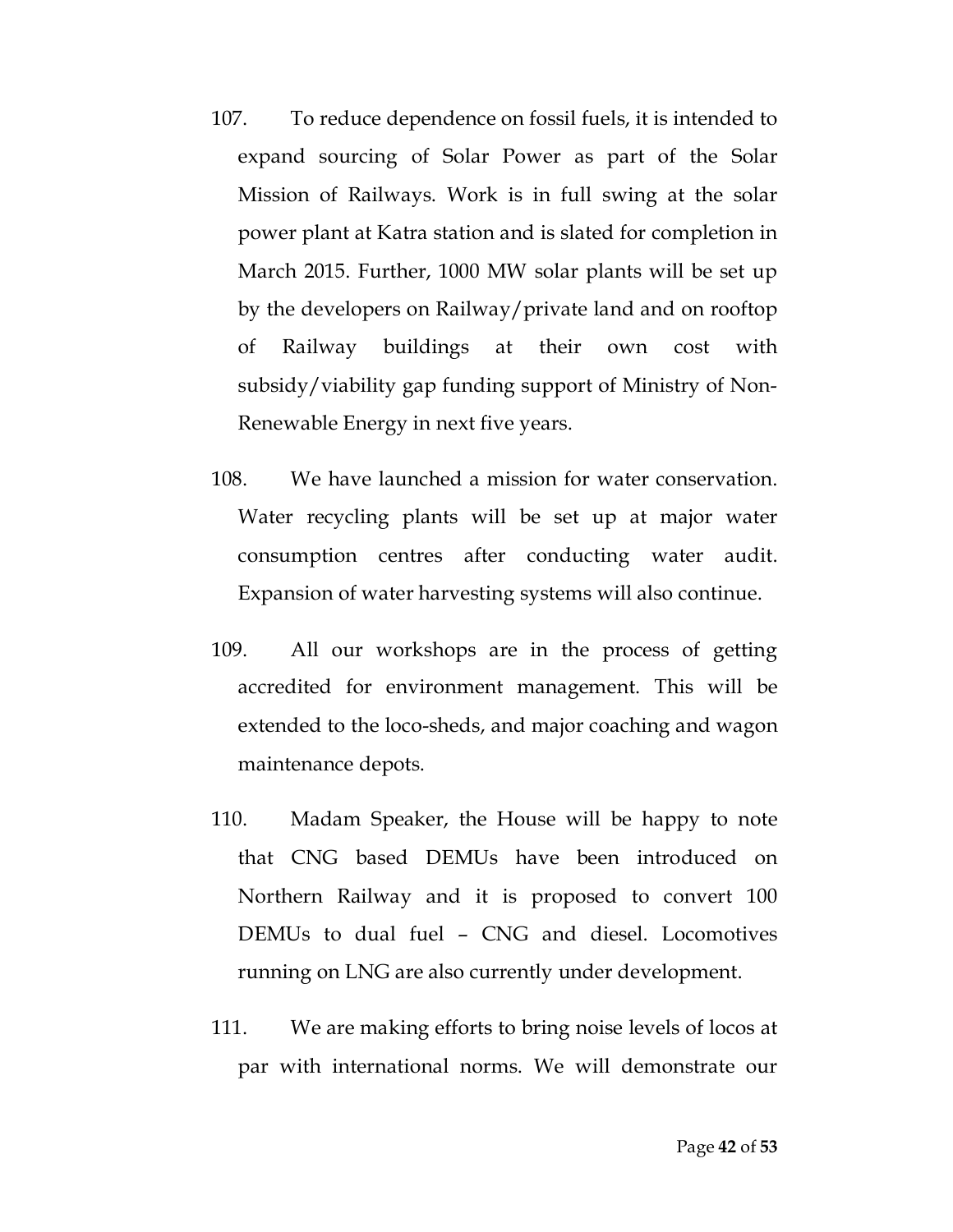sensitivity to the wildlife by factoring in concerns related to their environment.

112. Madam Speaker, we need to invest in Indian Railways also because it is necessary for our ecological sustenance. The annual consumption of fuel by the Railways is just about 7% of the annual fuel consumption by the road sector. The energy consumption is about 75%- 90% less for freight traffic when compared to road. The carbon dioxide emission is about 80% less than road. Investment in Indian Railways is an investment in our future. It is an investment in our sustainability. It is an investment for posterity.

## **K. Transparency and Governance initiatives**

- 113. As the Hon'ble Members of the House are aware, Indian Railways recruits various categories of employees through its 21 recruitment boards. As a major transparency initiative, the system of on-line applications has been introduced for two categories as a pilot project. It is proposed to extend this further to include all future recruitments.
- 114. Corruption at all levels continues to affect the common man. We will explore all possible solutions to address this menace.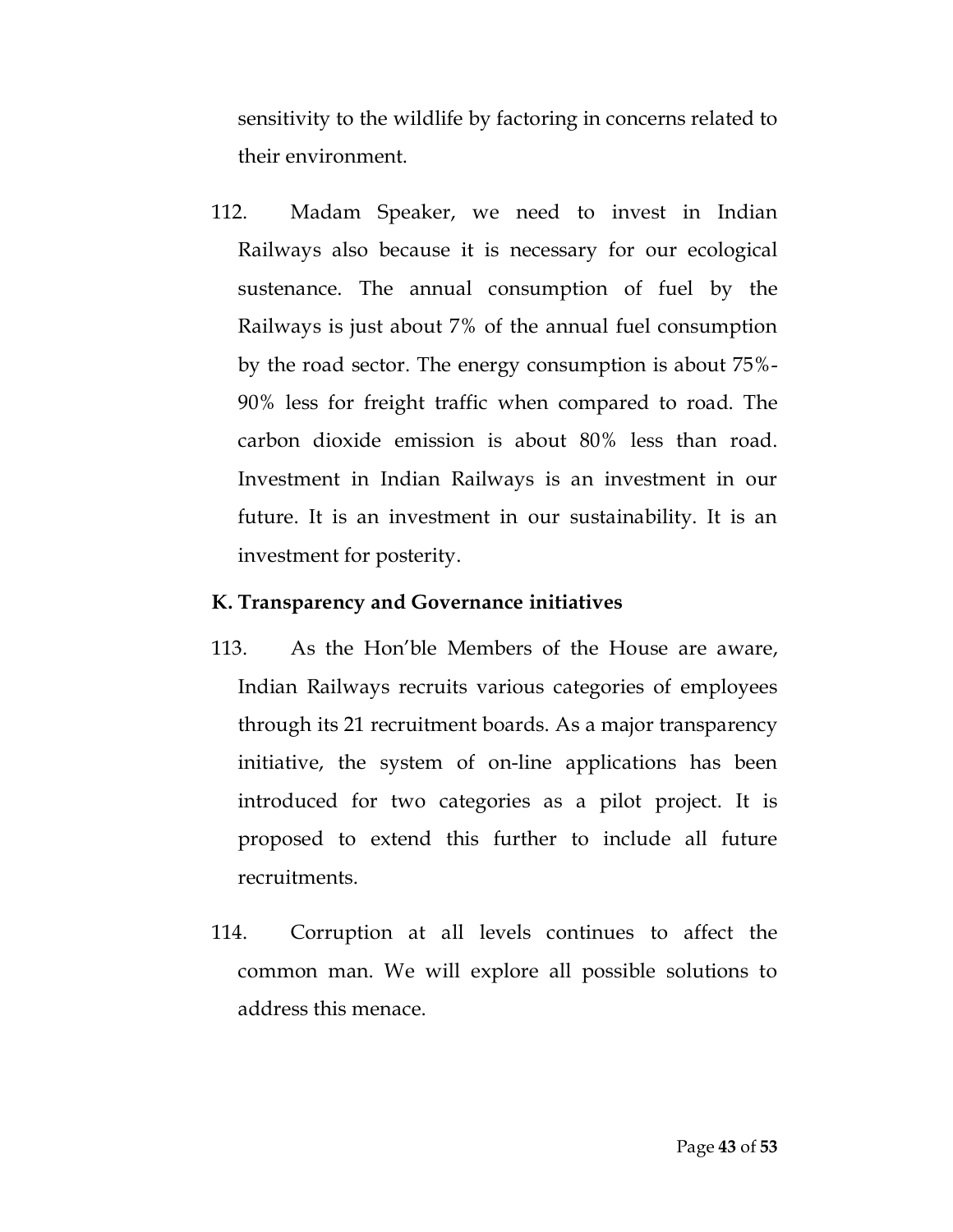- 115. In order to provide a thrust to transparency, eprocurement value chain is being expanded to cover all Divisions, Depots and Workshops.
- 116. Indian Railways currently is the only rail-based trans-city infrastructure provider and operator in the country. Therefore, for the purpose of orderly development of infrastructure services, enabling competition and protection of customer interests, it is important to have a regulation mechanism independent of the service provider. Initially it was contemplated to set up only a Tariff Regulator, however, it is now proposed to set up a mechanism, which will be entrusted with making regulations, setting performance standards and determining tariffs. It will also adjudicate on disputes among licensees/private partners and the Ministry, subject to review in appeal.

## **Social initiatives**

117. Even as we pursue this transformation agenda, Indian Railways will continue to honour its wider obligations to the nation. With this in mind and in keeping with our Government's high priority on skill development, Indian Railways, with its vast spread, will contribute by making available its infrastructure like stations and training centres for skill development. Indian Railways has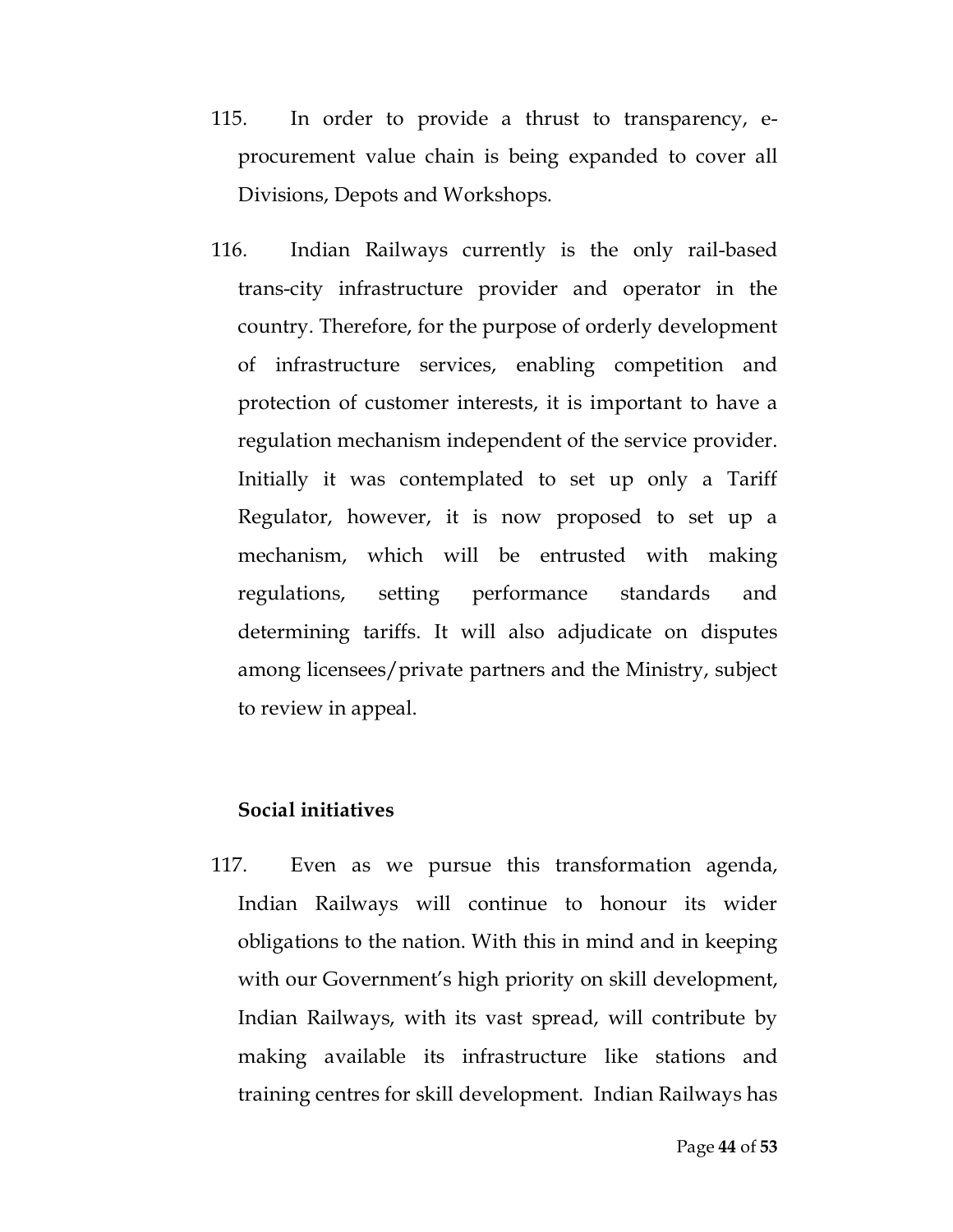a huge talent of skilled personnel and their services are also available for this national cause.

118. To encourage self-employment, we will promote products made by Self Help Groups, consisting mainly of women and youth. Konkan Railway (KR) has already launched this programme in three states during the past three months. KR expects to generate employment for approximately 50,000 persons from this scheme in the next few years.

## **Tourism**

- 119. Tourism holds a great potential for job creation and economic development of a region. Indian Railways will join this effort Incredible Rail for Incredible India. We have successfully experimented on Konkan Railway tourism promotion through training of auto-rickshaw and taxioperators as tourist-guides since they are the first point of contact for our passengers. We intend replicating this at major tourist stations.
- 120. We propose to explore the possibility of offering some coaches in select trains connecting major tourist destinations to travel agencies on a revenue sharing model.
- 121. Madam Speaker, I have the honour to recall that this year we are celebrating 100 years of the return of Mahatma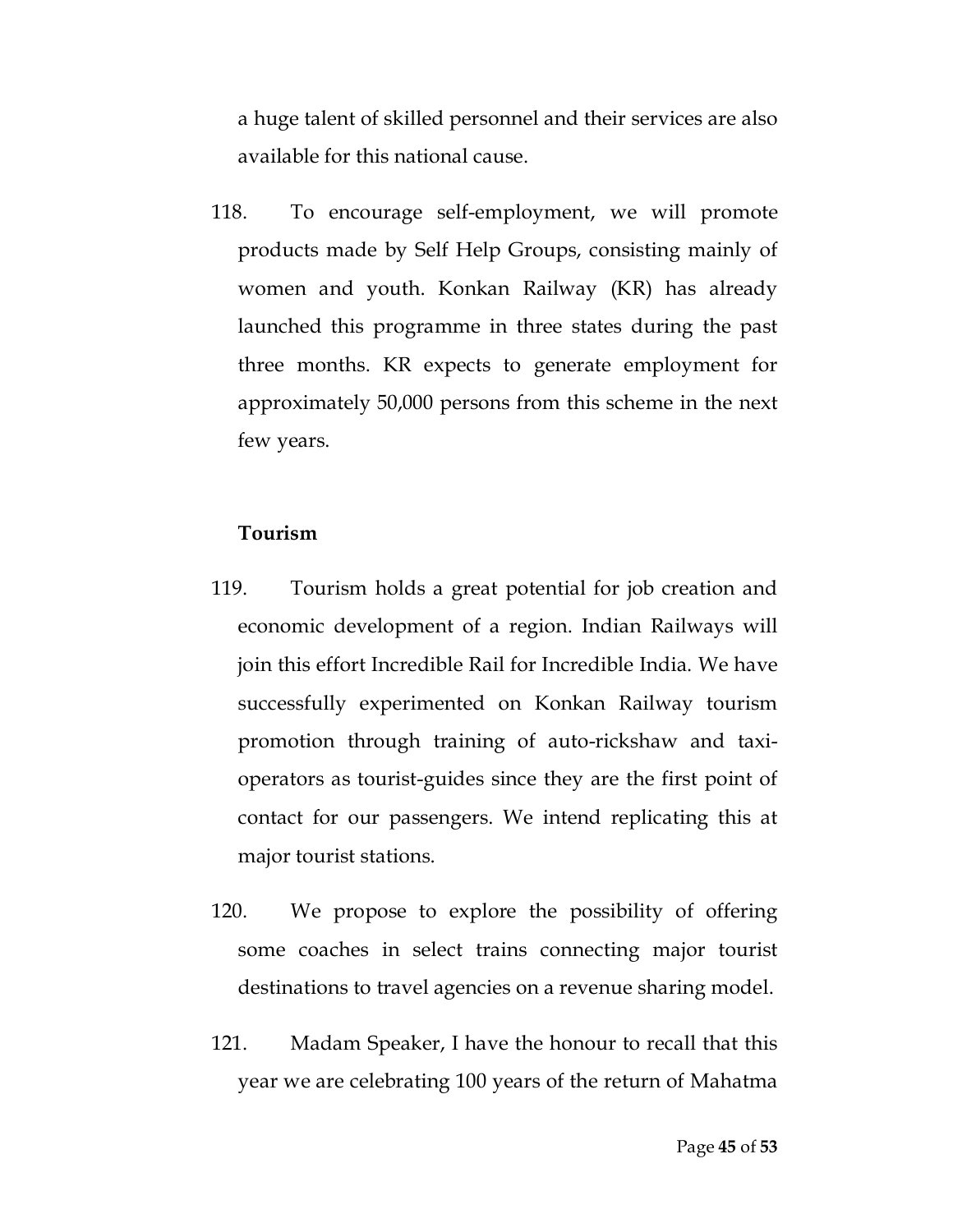Gandhi from South Africa to India. IRCTC will work on promoting the Gandhi circuit to attract tourists to mark this occasion. To help farmers to learn about new farming and marketing techniques, IRCTC will work on Kisan Yatra, a special travel scheme.

122. **The Financial Performance for 2014-15 and Budget Estimates of Receipts and Expenditure for 2015-16 are at Annex II.** 

## **Conclusion**

- 123. At present, due to over-utilised line capacity and backlog in track renewals, there are speed restrictions, which lead to delay in running more number of trains. The review will be completed soon so that we can announce new trains and increased frequency in this session.
- 124. Madam Speaker, the actions in the eleven thrust areas, which I have described, cannot remain mere policy pronouncements. Railways cannot function in a 'Business As Usual' mode. We have to gear up to face future challenges. Madam, I will ensure that Indian Railways delivers quantifiable and visible improvements. Our most critical initiatives will be pursued in mission mode under the direct oversight of designated senior officials in the Ministry of Railways as Mission Directors. A similar structure will be replicated in all Zonal Railways. I will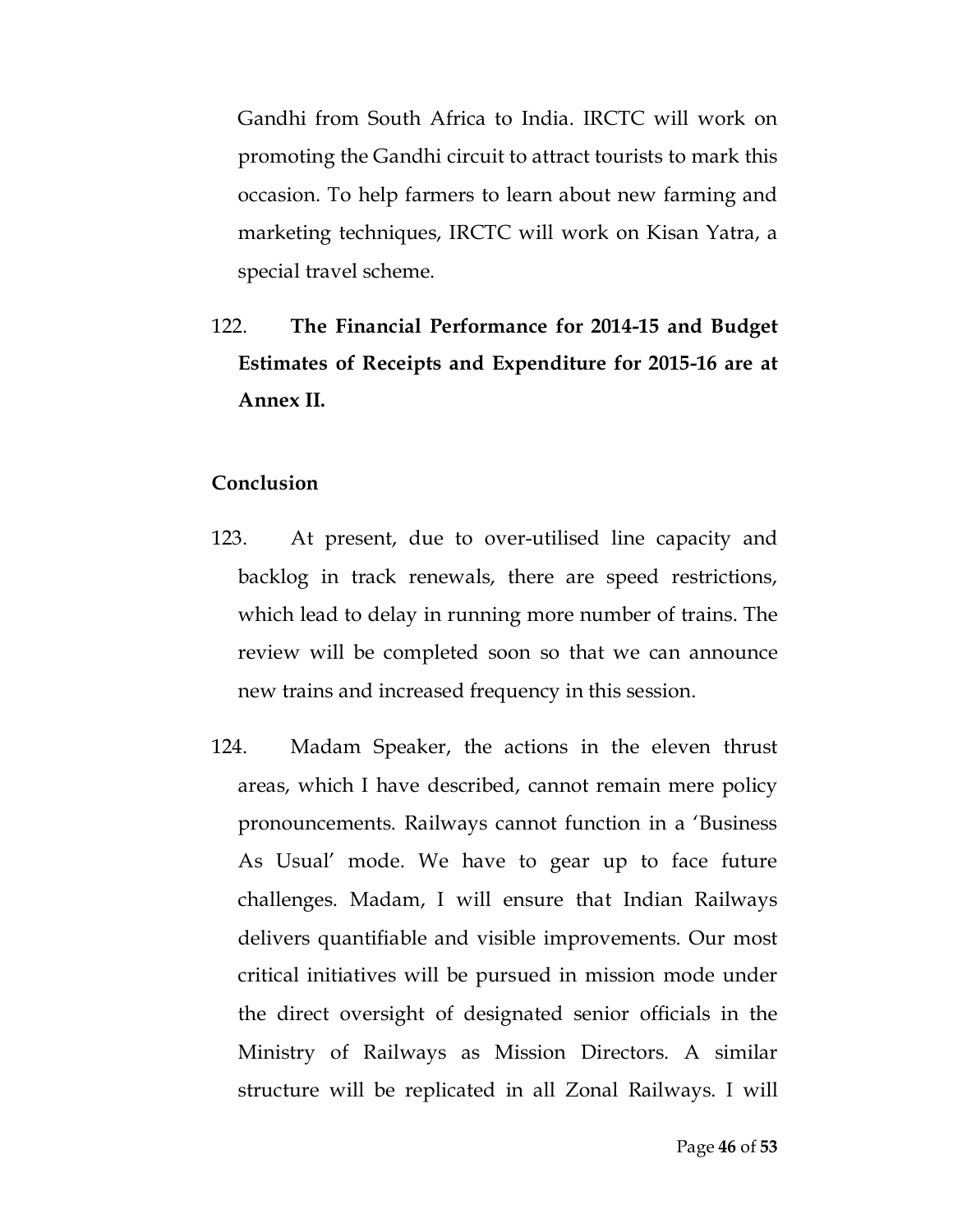personally monitor on all major thrust areas. I am confident that I have the support of 13 lakh dedicated men and women in this endeavour.

125. Swami Vivekanand once said, "Take up one idea. Make that one idea your life - think of it, dream of it, live on that idea. Let the brain, muscles, nerves, every part of your body be full of that idea, and just leave every other idea alone. This is the way to success." For me, that idea is the transformation of Indian Railways. We can, and will, turn the Railways around. We will fulfil the Prime Minister's vision for the Railways. We seek the support of all of you in this national endeavour which holds the key to the transformation of India itself into Ek Bharat Shrestha Bharat.

**With these words, Madam Speaker, I commend the Railway Budget for 2015-16 to the August House.**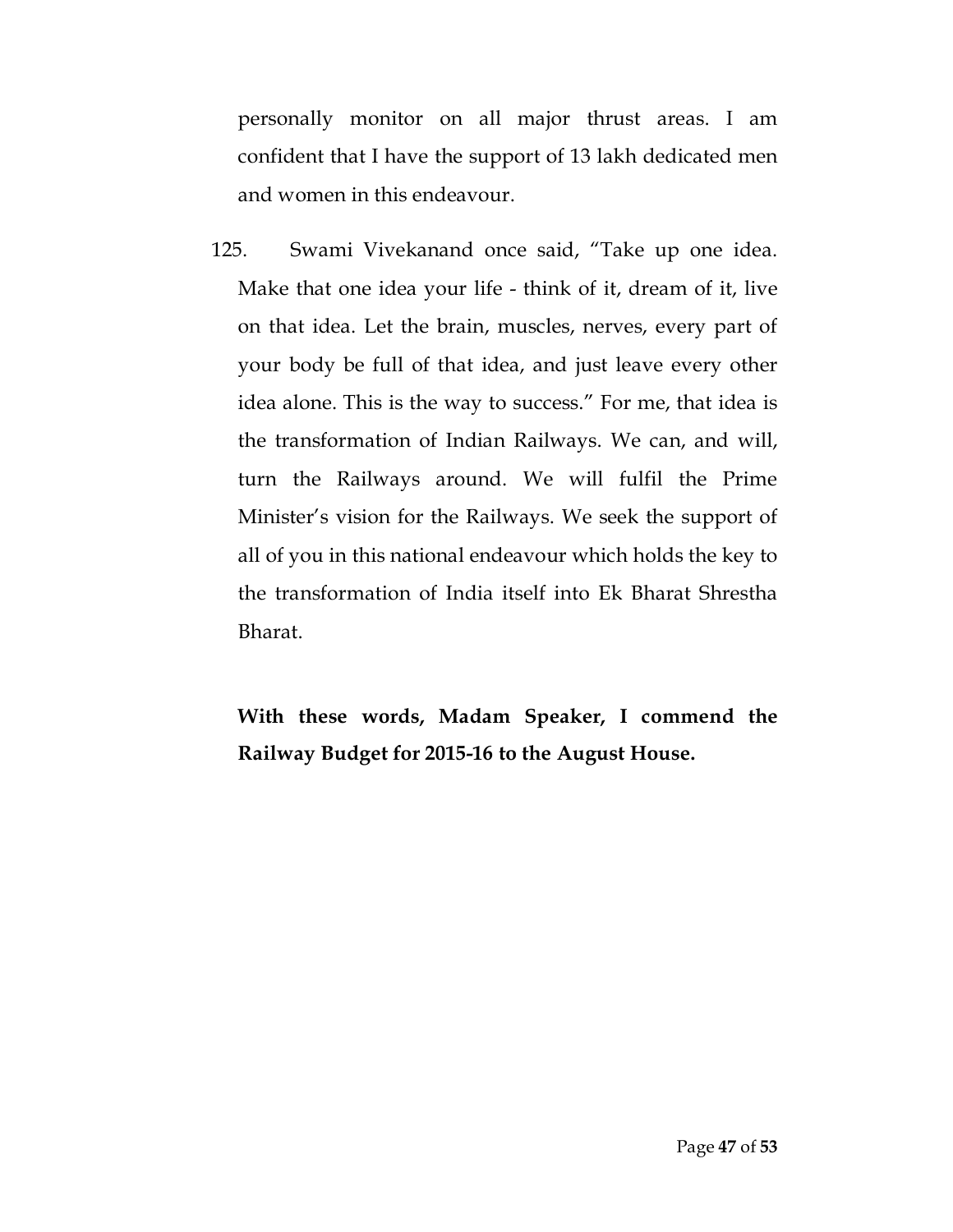## **Annexure I**

| PROPOSED INVESTMENT PLAN (2015-2019)                                                                                   |                          |
|------------------------------------------------------------------------------------------------------------------------|--------------------------|
| Item                                                                                                                   | Amount<br>(Rs. In crore) |
| Network Decongestion (including DFC,<br>Electrification, Doubling including<br>electrification and traffic facilities) | 199320                   |
| Network Expansion (including electrification)                                                                          | 193000                   |
| National Projects (North Eastern & Kashmir<br>connectivity projects)                                                   | 39000                    |
| Safety (Track renewal, bridge works, ROB, RUB<br>and Signalling & Telecom)                                             | 127000                   |
| Information Technology / Research                                                                                      | 5000                     |
| Rolling Stock (Locomotives, coaches, wagons -<br>production & maintenance)                                             | 102000                   |
| <b>Passenger Amenities</b>                                                                                             | 12500                    |
| High Speed Rail & Elevated corridor                                                                                    | 65000                    |
| Station redevelopment and logistic parks                                                                               | 100000                   |
| Others                                                                                                                 | 13200                    |
| <b>TOTAL</b>                                                                                                           | 8,56,020                 |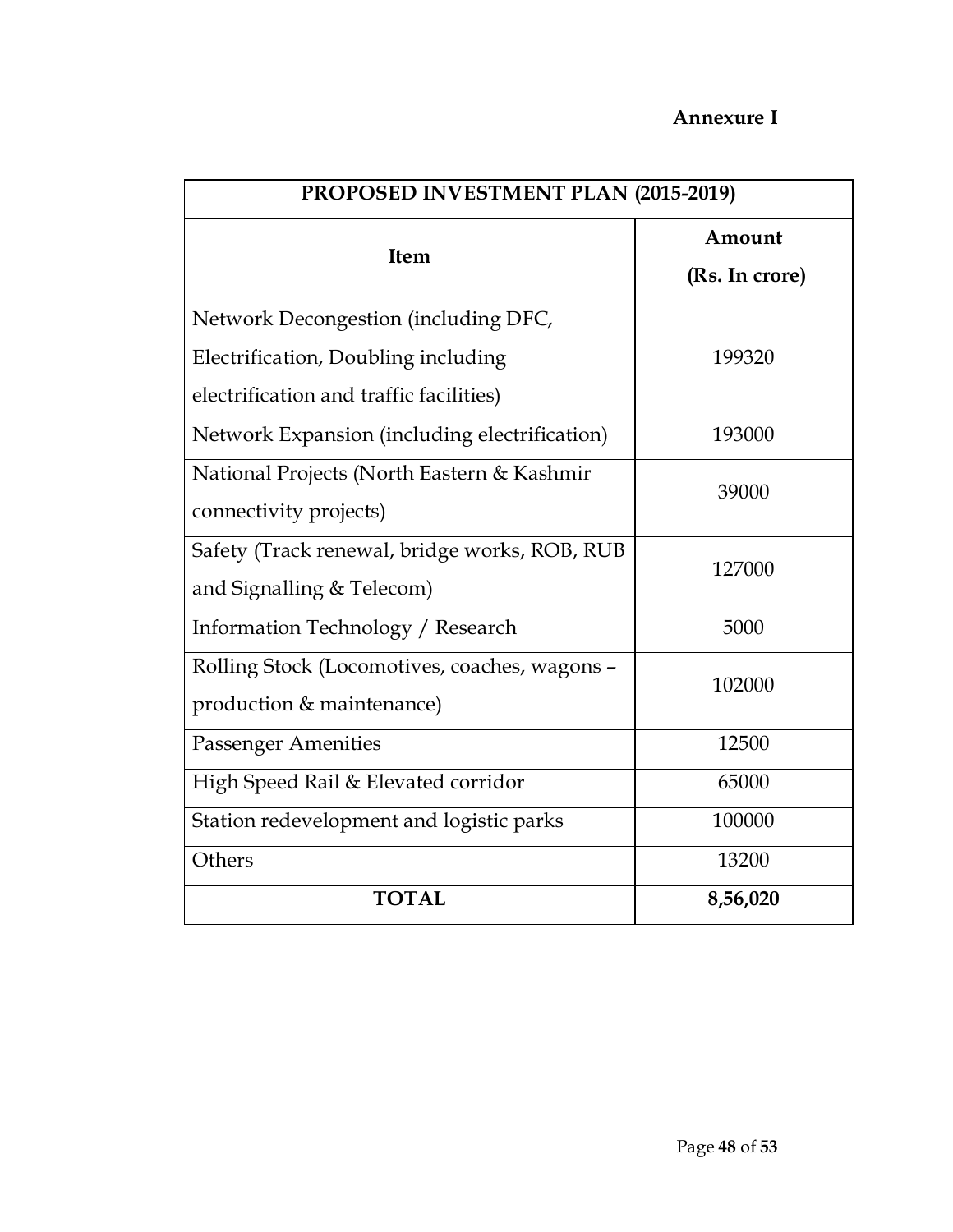**Now, Madam Speaker, let me place before this August House the Financial Performance of 2014-15:**

#### **FINANCIAL PERFORMANCE 2014-15:**

Madam Speaker, Passenger Earnings were budgeted to increase by 22.2%. This has been scaled down to 17.7% keeping in view the persistent negative growth trend, particularly in nonsuburban non-PRS segment of travel.

There is a net reduction in Gross Traffic Receipts by Rs 917 crore in RE compared to the BE of Rs 1,60,165 crore.

Ordinary Working Expenses (O.W.E) in BE were provided for at an increase of 15.5% over 2013-14 which has been scaled down to 11.7% in the RE. Taking into account the likely savings accruing from drop in prices of HSD (high speed diesel) for traction partly offset by higher requirements under certain heads for maintenance, safety and cleanliness activities, the budgeted O. W. E. of Rs 1,12,649 crore have been decreased in the RE 2014- 15 to Rs. 1,08,970 crore i.e. by Rs 3,679 crore.

BE provided for an appropriation of Rs 28,865 crore to Pension Fund. However, based on trend, the pension outgo has been assessed to be higher than the provision made in BE.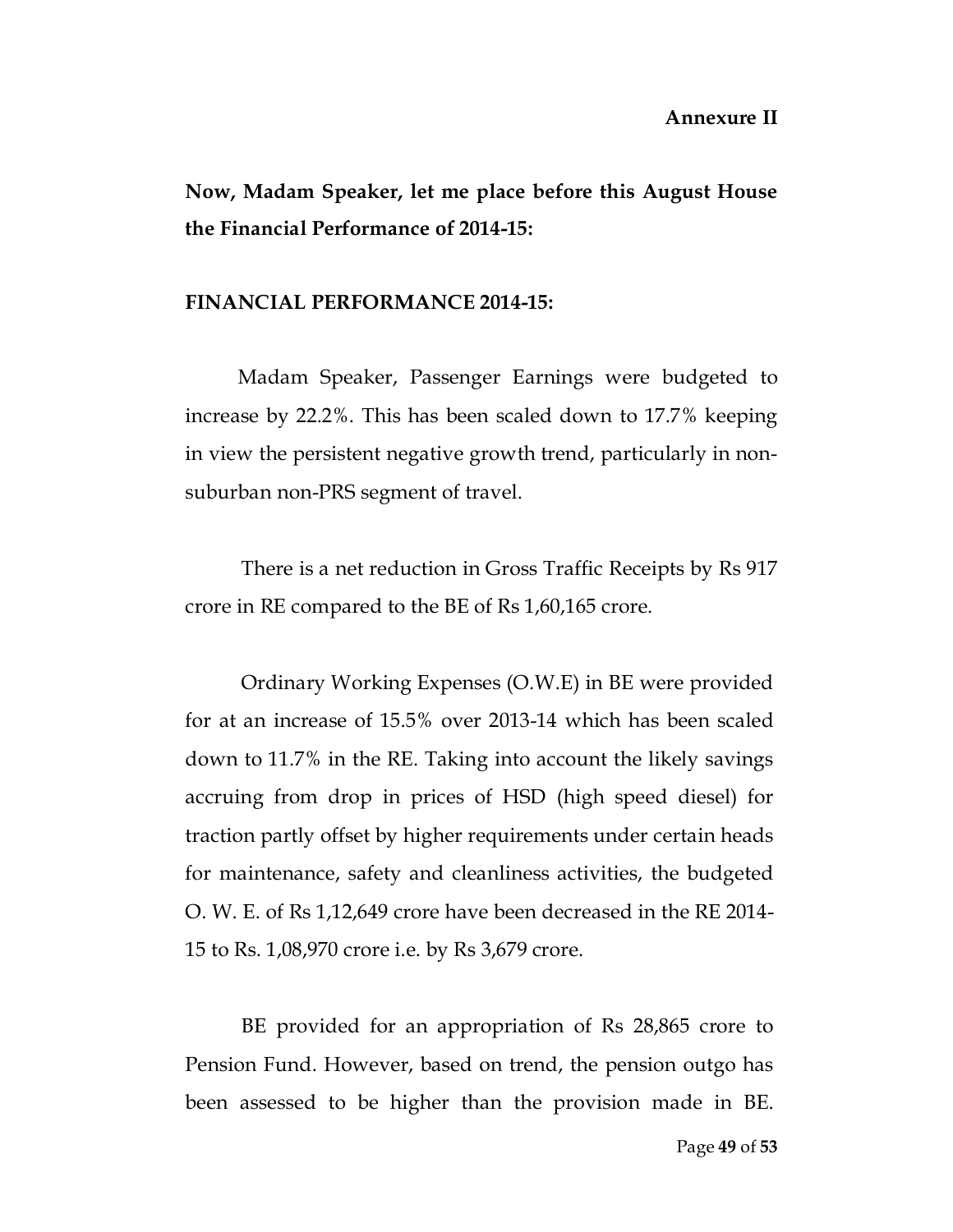Accordingly, appropriation to the Pension Fund has been increased to Rs. 29,540 crore in RE.

Internal resource generation also improved and accordingly the appropriation to DRF has been scaled up to Rs 7,975 crore in RE from the BE 2014-15 provision of Rs 7,050 crore.

After taking into account the above, "Excess" of receipts over expenditure stands at Rs 7,278 crore in RE 2014-15.

With the above estimates, the targeted Operating Ratio is 91.8% against 92.5% in BE, which is an improvement of 0.7% percentage point over BE and 1.8% over 2013-14.

Plan size for 2014-15 has increased from Rs 65,445 crore in the B.E to Rs 65,798 crore in the Revised Estimates i.e. by Rs 353 crore with higher provisions under internal resource component and market borrowings for rolling stock requirement.

**Madam, I shall now deal with the Budget Estimates for 2015- 16.**

#### **Budget Estimates 2015-16**

The intention in 2015-16 is to capture increased revenues and ensure appropriate investments which can de-congest the system and enhance line-capacity. Accordingly, I have planned my budget on those lines.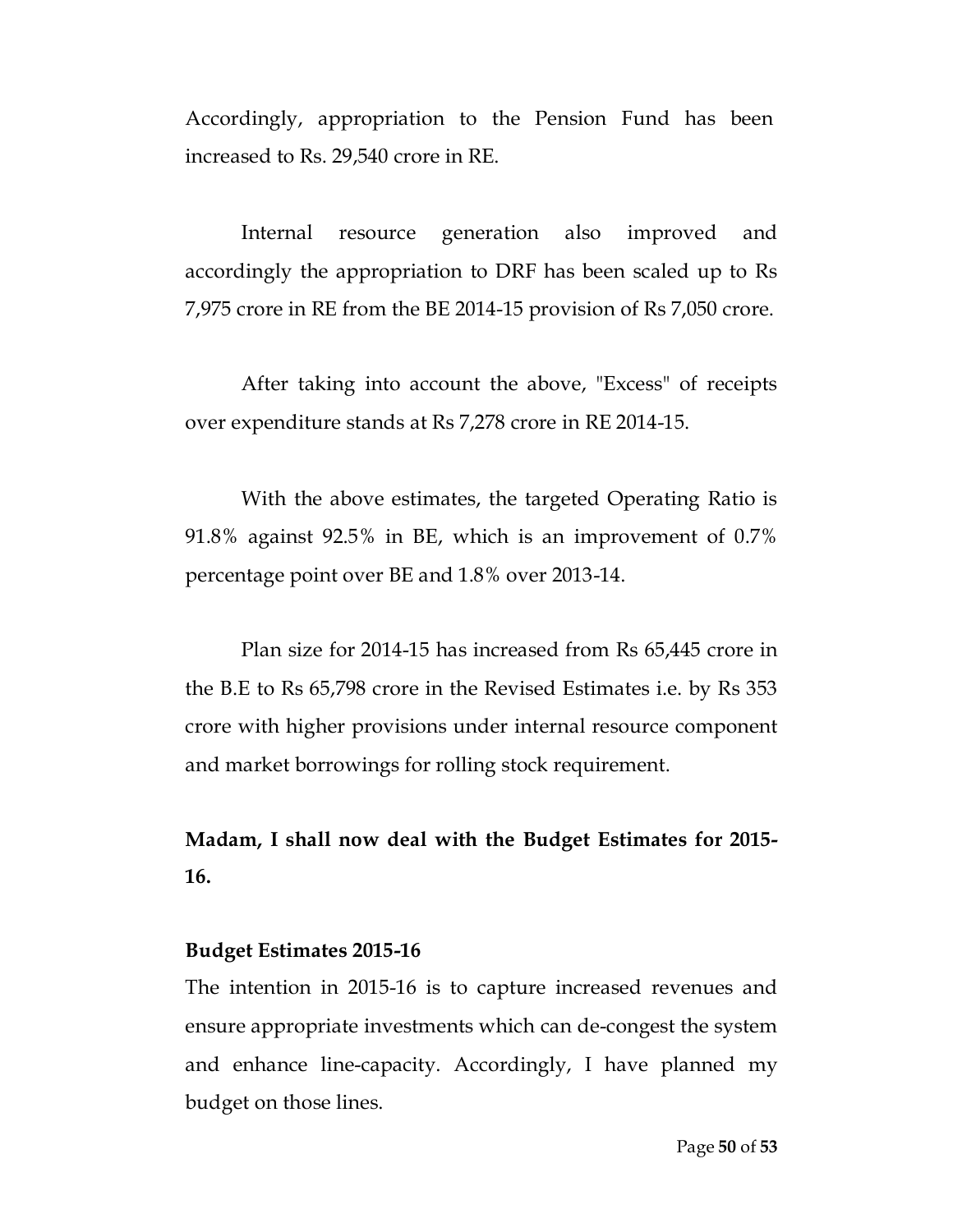Passenger earnings growth has been pegged at 16.7% and earnings target has accordingly been budgeted at Rs. 50,175 crore.

The freight traffic is pegged at an all time high incremental traffic of 85 million tonnes, anticipating a healthier growth in the core sector of economy, specially where rail co-efficient is high and by tapping full railway potential to cater maximum to demand-side.

Goods earnings is accordingly proposed at Rs. 1,21,423 crore which includes rationalisation of rates, commodity classification and distance slabs

Other coaching and sundries are projected at Rs. 4,612 crore and Rs. 7,318 crore.

Gross Traffic Receipts are estimated at Rs 1,83,578 crore which is a growth of 15.3%**.**

Ordinary Working Expenses have been proposed to grow at a modest 9.6% over RE 2014-15. Traction fuel bill constituting 30% of ordinary working expenses in 2013-14, decreased to 27.4% in RE 2014-15 and is anticipated to shrink further to 25% of O.W.E. in BE 2015-16. It is intended to improve on fuel efficiency parameters. Higher provisions have been made for safety maintenance and cleanliness. Lease charges, interest component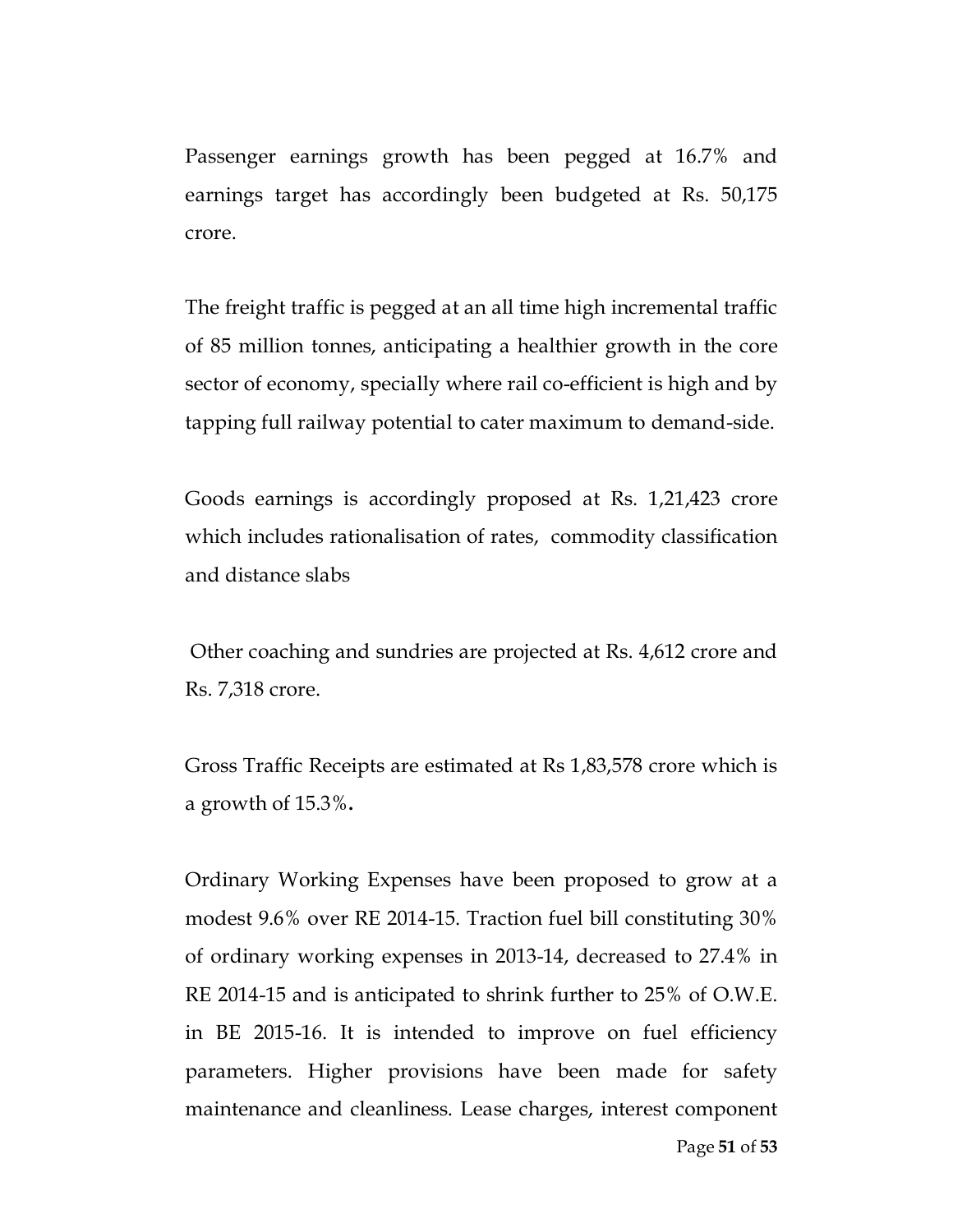of the current and previous market borrowings, have had to be provided with a growth of 21%.

With the above estimates, the targeted Operating Ratio is 88.5%.

Appropriation to Pension Fund is proposed at Rs 35,260 crore and appropriation to DRF at Rs 8,100 crore to cater to the plan investment requirement of Rs 7,500 crore from this source. An appropriation of Rs 7,616 crore is proposed to be made to Capital Fund meet Plan requirement of Rs 6,293 crore from this Fund for payment of principal component of lease charges to IRFC and also to build up the reserves in the Fund for debt obligation to be discharged in subsequent years.

## **Plan Outlay 2015-16**

Ministry of Finance has communicated a Gross Budgetary Support of Rs 40,000 crore for the Railway's annual Plan. Besides, Rs 1,645.60 crore has also been provided as Railway's share of diesel cess from the Central Road Fund. Market borrowing under EBR is projected at Rs 17,655 crore, an increase of about 46.5% (Rs 5,609 crore) over RE 2014-15. Balance Plan outlay includes Rs 17,793 crore from Internal Resources and Rs. 5781 crore from PPP. Significantly, we are allocating large amounts towards Doubling, Traffic Facilities, Electrification and Passenger Amenities.